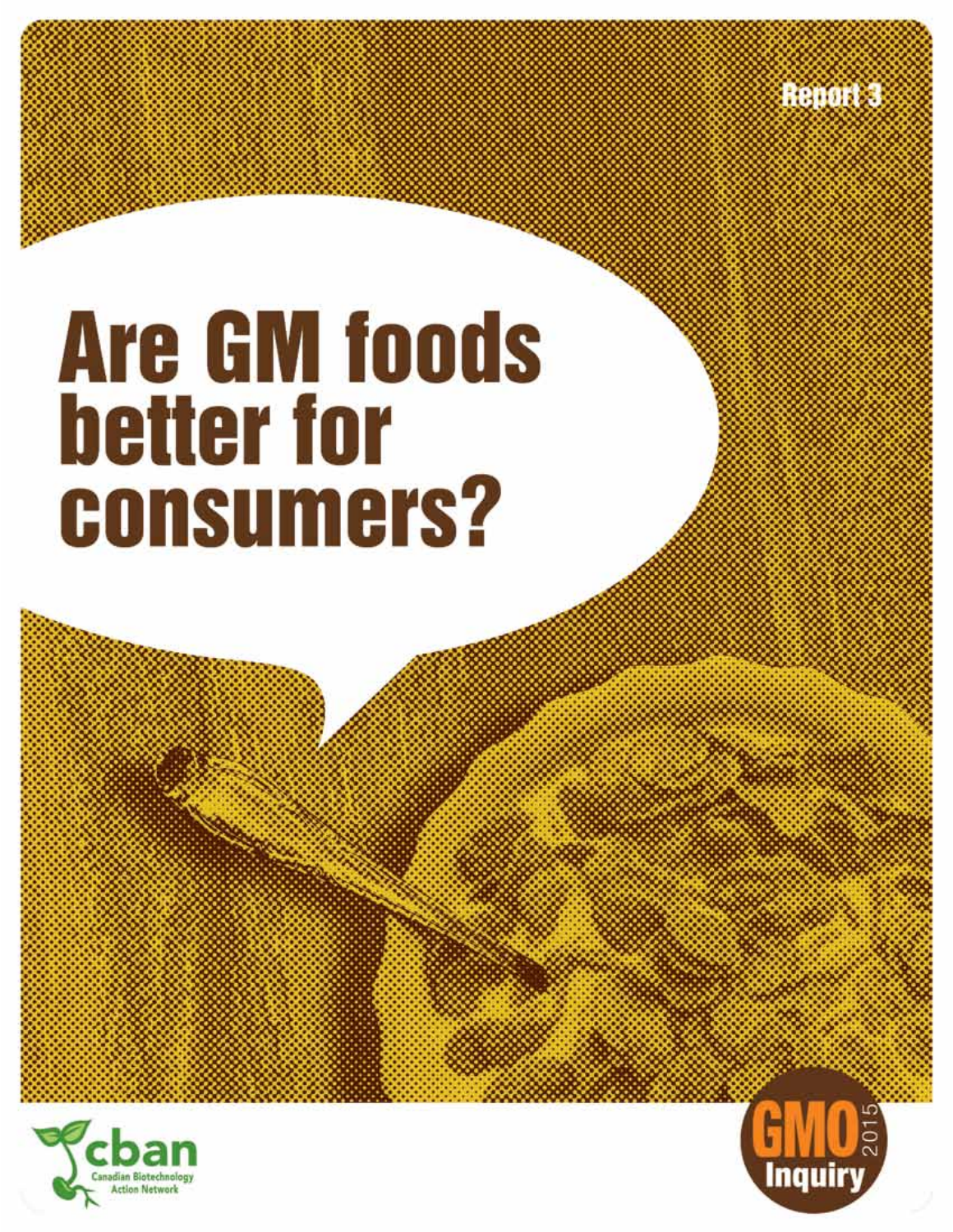Report 3

## Are GM crops better for consumers?

Published September 2015

For more details, please contact:

Canadian Biotechnology Action Network (CBAN) Suite 206, 180 Metcalfe Street Ottawa, Ontario, Canada, K2P 1P5

Phone: 613 241 2267 ext. 25 | Fax: 613 241 2506 | info@cban.ca | [www.cban.ca](http://www.cban.ca�)



Collaborative Campaigning for Food Sovereignty and Environmental Justice

The GMO Inquiry 2015 is a project of the Canadian Biotechnology Action Network (CBAN). CBAN is a campaign coalition of 17 organizations that researches, monitors and raises awareness about issues relating to genetic engineering in food and farming. CBAN members include farmer associations, environmental and social justice organizations, and regional coalitions of grassroots groups. CBAN is a project on the shared platform of Tides Canada.

## Acknowledgements

For various assistance, CBAN would like to thank Dr. Ricarda Steinbrecher and EcoNexus, Claire Robinson, Dr. Michael Hansen, Maureen Kirkpatrick, Eric Darier, Brewster Kneen, Dr. Meg Sears.

CBAN would also like to acknowledge the work of Bradford Duplesea in obtaining various government documents through Access to Information requests in 2001.

The analysis in this report does not necessarily reflect that of the reviewers and other participants. Any errors or omissions in this report are the responsibility of the authors and the Canadian Biotechnology Action Network.

Graphic Design: [jwalkerdesign.ca](http://www.jwalkerdesign.ca)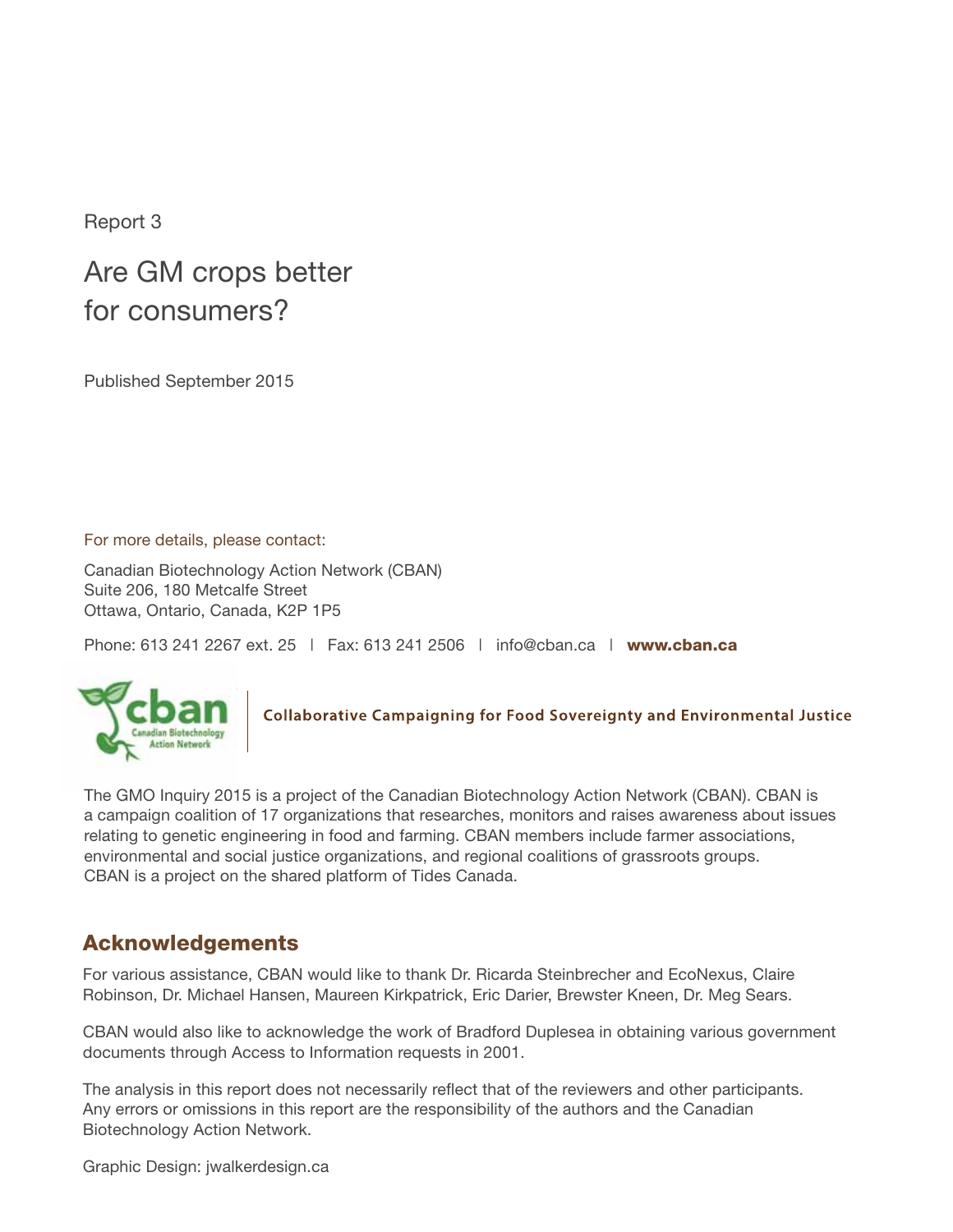# Table of Contents

| A Note on Our Approach 3 |
|--------------------------|
| GMO Inquiry 2015 4       |
|                          |
|                          |
|                          |
|                          |
|                          |

Terms of Confusion. 8

#### Do GM foods have benefits for consumers?. 9

| Figure 1: GM crops as percent  |
|--------------------------------|
| Figure 2: GM traits as percent |
| Table 1: GM Foods in Canada 11 |
|                                |
|                                |
|                                |
| Fewer Pesticides?13            |
| More Convenient?14             |
|                                |

| <b>ARE GM FOODS SAFE TO EAT?15</b>                                               |
|----------------------------------------------------------------------------------|
| There is No Scientific Consensus 15                                              |
| Box: "No one has died" 16                                                        |
| <b>Inherent Risks of the Process</b><br>of Genetic Engineering17                 |
| The Need for Independent Science19                                               |
| Box: The "Séralini Affair" 21                                                    |
| The Lack of Experimental Testing for Safety22                                    |
| What the Existing Long-term Studies Tell Us 25                                   |
| Potential Risks to Human Health 27                                               |
|                                                                                  |
|                                                                                  |
| Use of Antibiotic Resistant Marker Genes 29                                      |
| The Role of Dietary Exposure 30                                                  |
| Box: Health Canada's Safety Assessment 31                                        |
| Health Risk from GM Contamination 32                                             |
| Box: "Low Level Presence" Exceptions<br>to Health Canada's Safety Assessments 32 |
| Tracing and Monitoring33                                                         |
|                                                                                  |

| Box: Government Funding for the<br>Consumers' Association of Canada 35    |  |
|---------------------------------------------------------------------------|--|
| <b>Box: Major Government Public Relations</b><br>Initiatives on Biotech37 |  |
| <b>Box: Identifying GM Foods</b><br>in Canadian Grocery Stores 40         |  |
| <b>WHAT IS THE FUTURE OF GM FOODS?</b> 41                                 |  |
|                                                                           |  |
|                                                                           |  |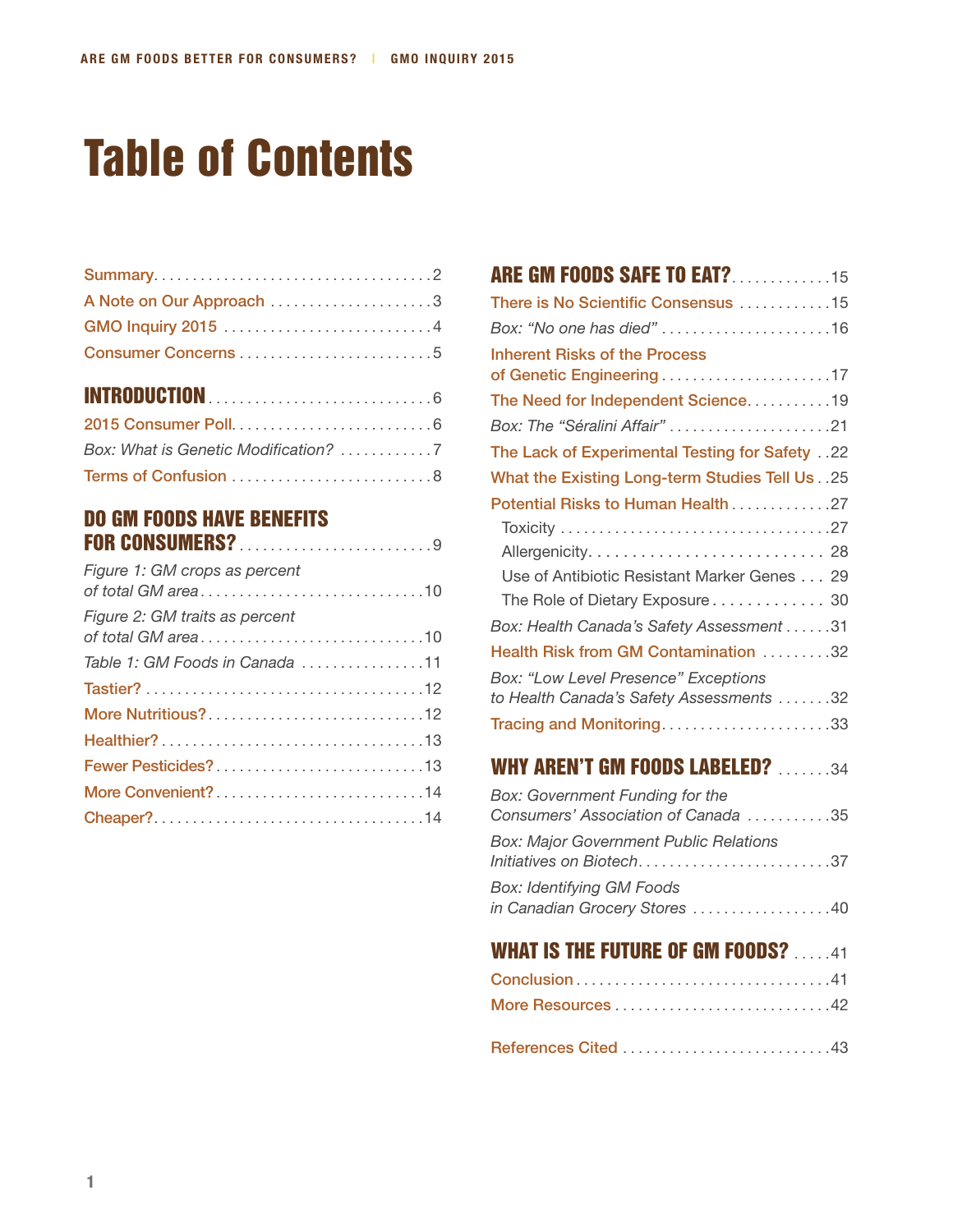# **SUMMARY**

T **his third CBAN report tackles the questions** that Canadian consumers are still asking, twenty years after the government approved the first genetically modified organisms (GMOs) for human consumption.

GM foods have been allowed onto grocery store shelves in Canada (and the US) without labels, without meaningful public debate, without government testing, and without long-term animal feeding studies.

Although launched with many promises of benefits to consumers, two decades later **GM foods on the market are not cheaper, tastier, fresher, more nutritious, or more environmentally-friendly**. In fact, the use of GM crops has increased rather than decreased the use of synthetic herbicides, with broad environmental and health consequences that are not being evaluated.

**There is no mandatory labelling of GM foods in Canada** (or the US), despite twenty years of polling that shows an overwhelming majority of Canadians want GM foods labelled. The latest poll, commissioned by CBAN in 2015, confirms that 88% of Canadians want mandatory labelling. In Canada, the public call for labelling was particularly intense leading up to the 2001 defeat of the mandatory labeling bill C-287. This report examines industry efforts to ensure that this bill was defeated, and the investments made by the federal government

to reassure Canadians that GM foods are safe.

Even after twenty years, the scientific literature on GM food safety is inconsistent and far from robust, **leaving more questions than answers**. Independent studies on human health questions are rare and long-term animal feeding tests are rarer still. The studies that do exist indicate that some genetic modification could result in toxic effects, allergic responses, or altered nutrition, and clearly point to a need for further research. Moreover, there is no monitoring of GM foods which means we do not know if the foods we have been eating for the past twenty years have had any health impacts.

Globally, **there is very little independent science on GM food safety questions**, partly because governments are content to rely on corporate science to assess the safety of new GM foods. Barriers to conducting independent science include funding and access to GM seeds for testing. The high stakes involved in commercializing new GM products have added to an environment that is hostile to critique, from the public and even from within the scientific community.

The potential risks from eating GM foods have not been fully investigated and there is no scientific basis to conclude that GM foods are safe.

Releasing GMOs into our food system and environment remains an ongoing experiment, still in need of testing and evaluation.

The potential risks from eating GM foods have not been fully investigated and there is no scientific basis to conclude that GM foods are safe.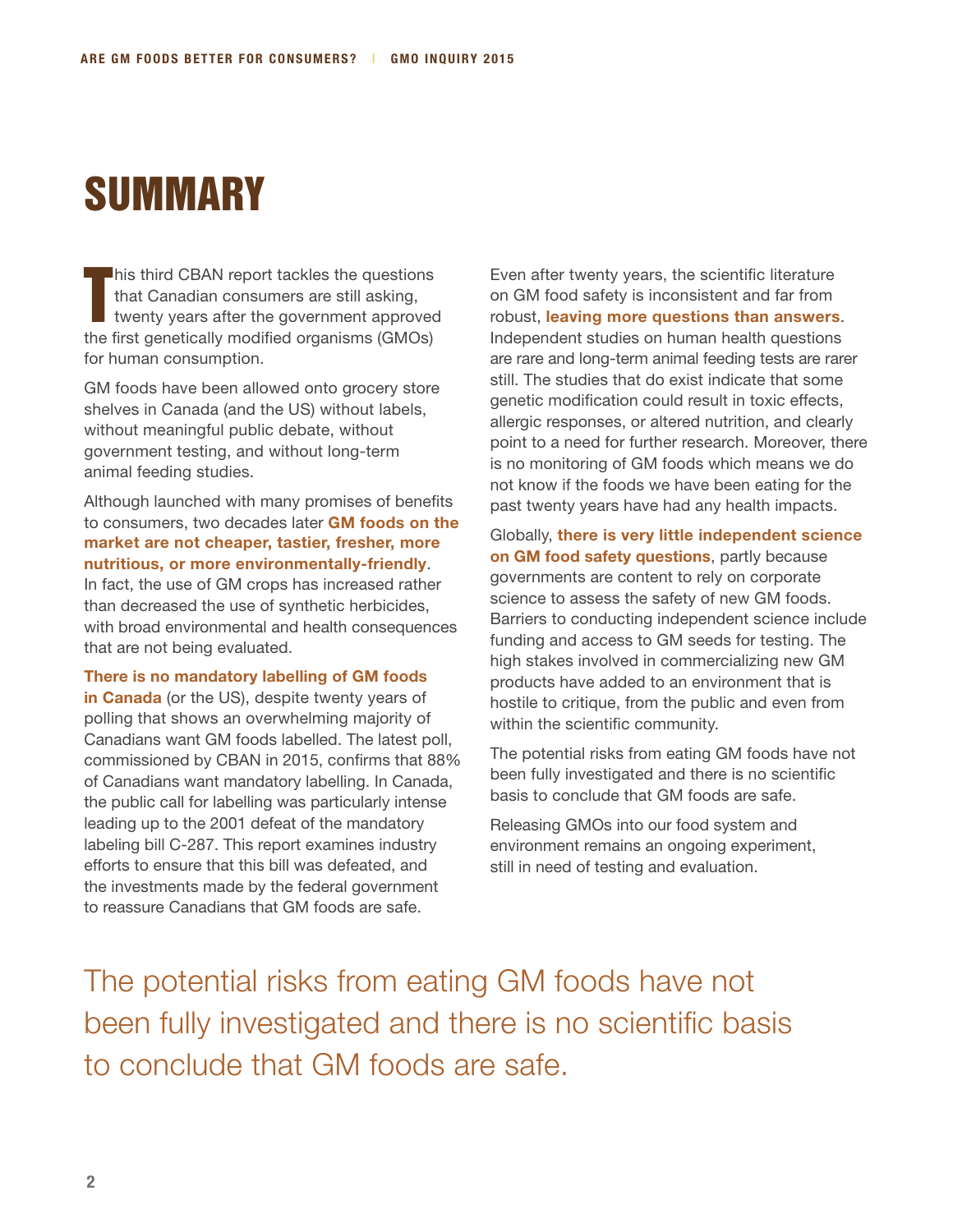# A note on our approach

T his report provides a broad overview of the state of the science on GM food safety, including what we know, and do not know, from the scientific literature. It also provides some analysis of the most relevant ongoing safety questions. This analysis relies on twenty years of diverse experience and research housed inside the Canadian Biotechnology Action Network, as well as decades of work done in the scientific community and the global movement for food sovereignty.

This report is not a scientific literature review and avoids what the authors of the report *GMO Myths and Truths* call the "big list of studies" tactic of presenting a list of studies on GM food safety questions, often uneven in scope and results. Such lists are often misleading, and they are often incorrectly used to reach conclusions on food safety.

We are also mindful not to duplicate, in particular, the existing comprehensive work of *GMO Myths and Truths* (see below) that summarizes the potential risks of GM foods and surveys the scientific literature. CBAN recommends this resource for further details.

On questions of GM food safety, our report relies on studies and analyses from independent scientists and four sources in particular:

- *Elements of Precaution: Recommendations for the Regulation of Food Biotechnology*. The Royal Society of Canada's Expert Panel on the Future of Food Biotechnology, prepared by The Royal Society of Canada at the request of Health Canada, the Canadian Food Inspection Agency and Environment Canada. 2001. Available at [www.rsc-src.ca](http://www.rsc-src.ca)
- *Genome Scrambling Myth or Reality? Transformation-Induced Mutations in Transgenic Crop Plants* by Allison Wilson, PhD, Jonathan Latham, PhD and Ricarda Steinbrecher, PhD. 2004. Available at [www.econexus.info](http://www.econexus.info)
- *GMO Myths and Truths*, by John Fagan. PhD, Michael Antoniou, PhD, and Claire Robinson, published by Earth Open Source. 2014. Available at [www.earthopensource.org](http://www.earthopensource.org)
- *No scientific consensus on GMO safety*, published in Environmental Sciences Europe (27:4) by Angelika Hilbeck *et al.* 2015. See also [www.ensser.org/media/0115/](http://www.ensser.org/media/0115/)

CBAN makes common use of direct quotes in order to avoid incorrectly summarizing science or discussions over science, and to avoid misrepresenting the work of others; even the slightest change in terms can change the precise meaning intended by a researcher.

Also, necessarily, this report enters into some discussion about social issues and democracy. This report is not solely a "science-based"<sup>A</sup> analysis.

A The Canadian government calls its regulation of GMOs "science-based". This description excludes any consideration of socio-economic concerns. CBAN argues that non-science concerns, such as economic impacts, need to be incorporated into Canadian regulation.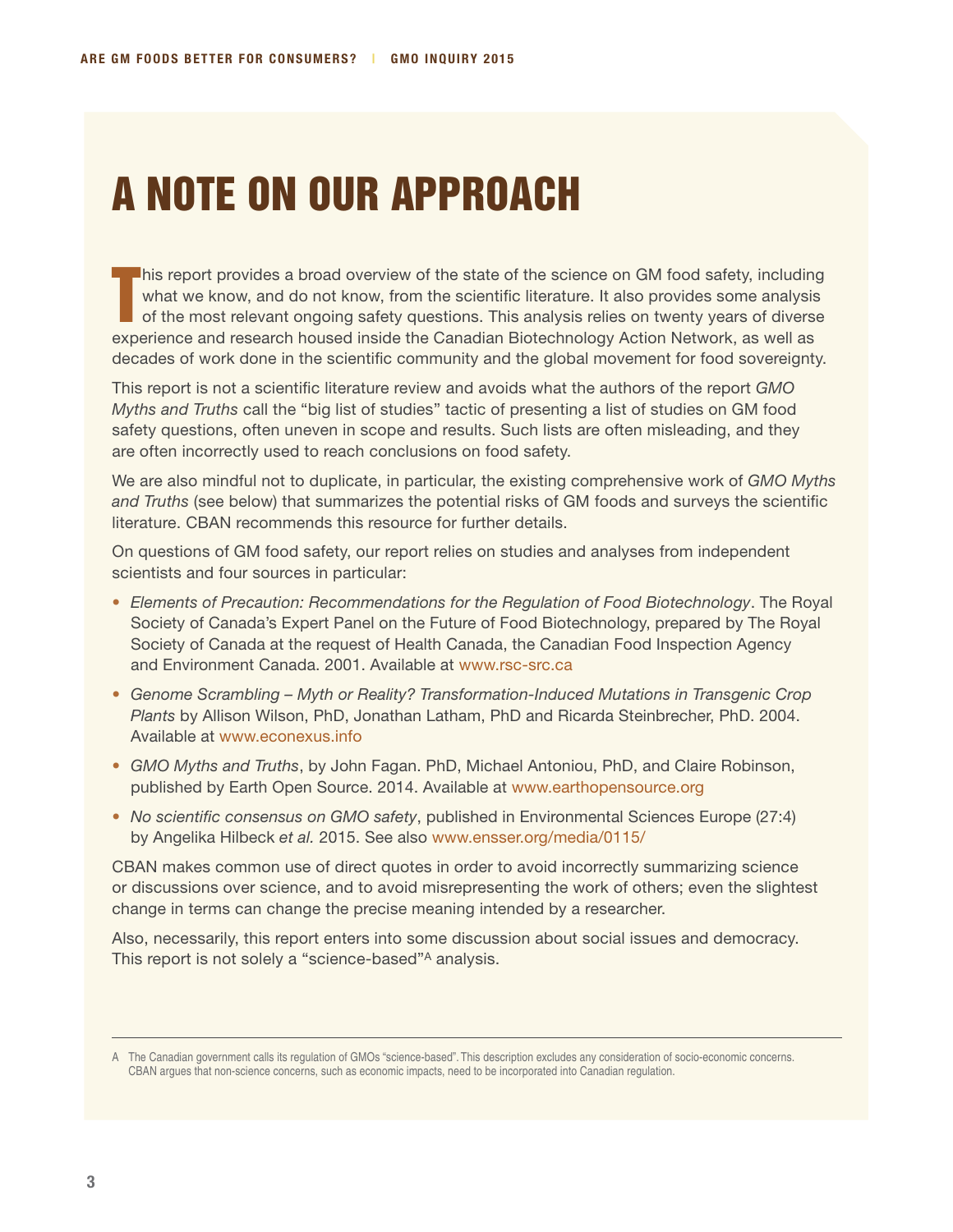# GMO Inquiry 2015

T wenty years ago, in 1995, the Canadian government approved the first genetically modified (GM, also called genetically engineered or GE) canola varieties, as well as the first GM soy, GM tomatoes (not currently on the market) and GM potatoes (not currently on the market). With these decisions, the government introduced genetically modified crops into our environment and food system for the first time.

After 20 years, however, we still have major unanswered questions and hear conflicting messages about the impacts and risks of GM crops and foods. Even while our questions persist, the Canadian government could soon approve new GM crops and even the first GM food animal, a GM salmon.

Canadian farmers and eaters want to know the true impacts of GM crops – on our environment, our food and farming systems, our economy, and on our health. We want to know about the food we're growing, eating and buying. And we want to know who truly benefits from GM crops and foods, and who pays their costs and bears the burden of their risks.

The Canadian government has not monitored or shared detailed information to answer these questions. However, research in Canada and from around the world, as well as the experiences of farmers in Canada and other countries, helps shed light on the problems with GM over the past two decades. It's time to bring all our research together and assess the evidence, so that we can decide whether GM crops have a place in the future of our food system.

This is the third in a series of six reports that are part of **GMO Inquiry 2015**. All reports are posted at www.[gmoinquiry.ca](http://www.gmoinquiry.ca).

- Where in the world are GM crops and foods? [www.gmoinquiry.ca/where](http://www.gmoinquiry.ca/where)
- Are GM crops better for the environment? [www.gmoinquiry.ca/environment](http://www.gmoinquiry.ca/environment)
- Are GM foods better for consumers? [www.gmoinquiry.ca/consumer](http://www.gmoinquiry.ca/consumer)
- Are GM crops better for farmers? *Coming soon*
- Are GM crops and foods well regulated? *Coming soon*
- Do we need GM crops to feed the world? *Coming soon*



Read and print the summary pamphlet for this report at [GMOinquiry.ca/consumer](http://www.GMOinquiry.ca/consumer)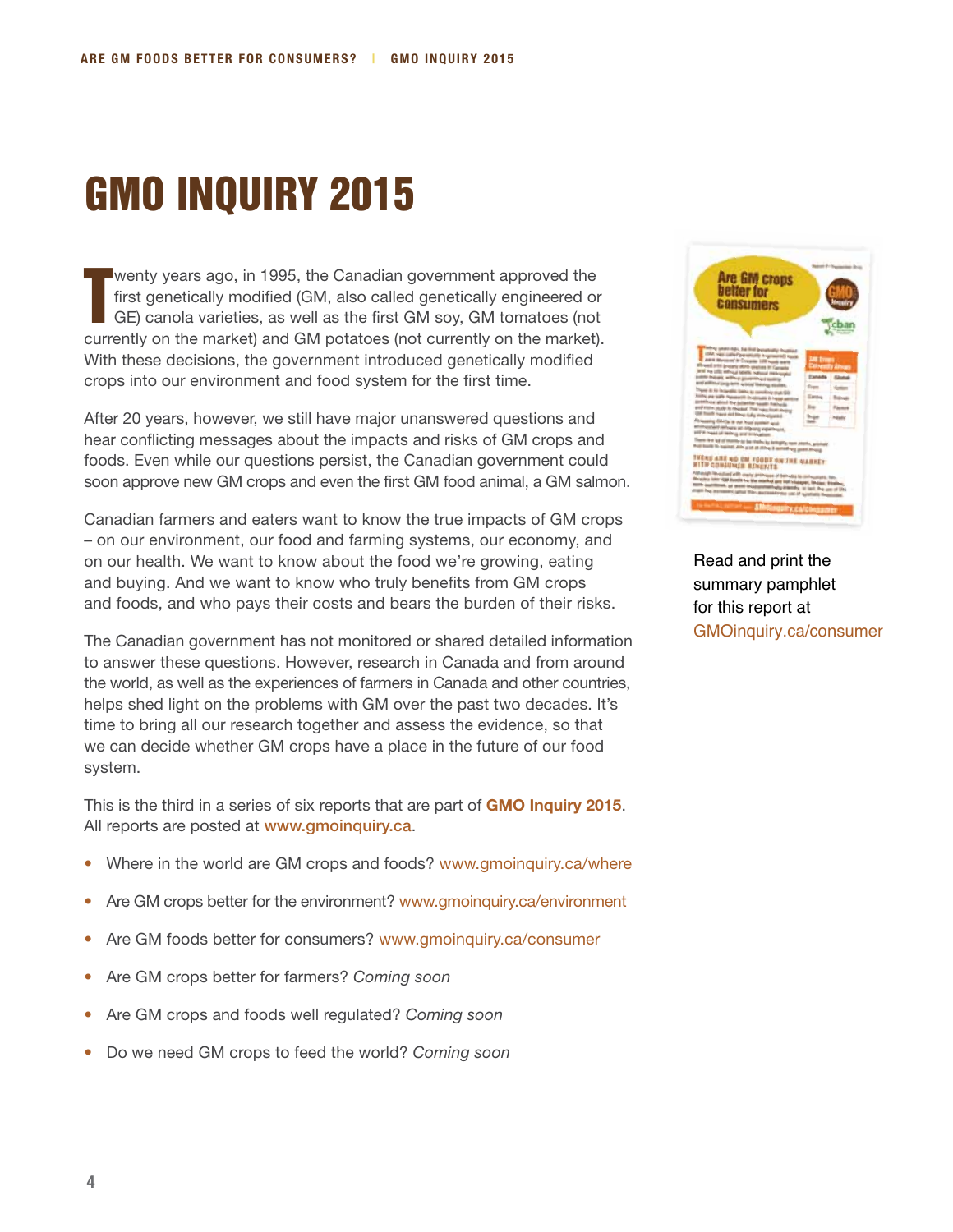# Consumer Concerns

C BAN's 2015 poll confirms that genetic modification in food and farming raises many concerns for the public including environmental, social and ethical issues. Through six reports, the *GMO Inquiry 2015* is addressing a range of important questions asked by the Canadian public. For the sake of this report, however, in answering the question *Are GM Foods Better for Consumers?* we have defined a set of questions that are most commonly identified as "consumer issues". These questions are based on those submitted by members of the public to the *GMO Inquiry 2015* via the website, and informed by twenty years of public debate in Canada.

The predominant questions CBAN received from a consumer perspective were about the safety of GM foods (both specific and general questions), the state of science on the question of safety, and the fate of GM food labelling. We also received many questions about how Canada regulates GM foods for safety, which we will address in detail in our upcoming report A*re GM Crops and Foods Well Regulated?* CBAN has already answered the question "What GM foods am I eating?" in the first report of the *GMO Inquiry 2015*, *Where in the World are GM Crops and Foods?*

**The following is a sample of the questions sent by the public to the** *GMO Inquiry 2015***:**

#### **How much science has been done?**

*Have there been any independent studies on the short- and long-term health impacts of GMOs? What is scientifically proven – with actual evidence from experimentation – about GMOs' negative effects on human health?*

*I would like to know of long-term, multigenerational studies that have been undertaken to prove that GMOs (and their pesticides – including the new products designed to be used with 2-4,D) are safe for human health.*

*What scientists in the world, and where, are doing independent research on the health and environmental effects of GMOs?*

*What evidence was used by the Canadian government to decide that GMOs are safe for human consumption? What testing and/or analysis is done by the government to determine the impact and safety of GMOs? How long do they study, what information is gathered, how do they predict long term exposure?*

### **What are the health effects of GMOs?**

*What is a GMO and what is its impact on the body? What are the health impacts of GMOs (both positive and negative), if any?*

*Just what are the full range of health risks that we face from GMOs and how do we protect ourselves from these risks?*

*What are the long-term health impacts of GM crops? What are the health effects of GM food on children, pregnant moms, teens and elders?*

*What illnesses are GMO crops causing?*

*Do GMOs increase allergies?*

*Is there any link between GMO's and autoimmune diseases or cancer?*

*Food is making people sick in the developed western world, it was never like this 30 years ago: Can it be due to GMOs in our food?*

*How much pesticide residue is in the final product?*

### **Why don't we have GM food labelling?**

*Why is it that in Europe GMOs are labelled and here in North America they are not?*

*Why is the Canadian government not willing to label GM food?*

*After 20 years, why in the world do we not have GMO labelling?* 

*Why are large multinational corporations (ie: Monsanto) lobbying against GM food labeling?*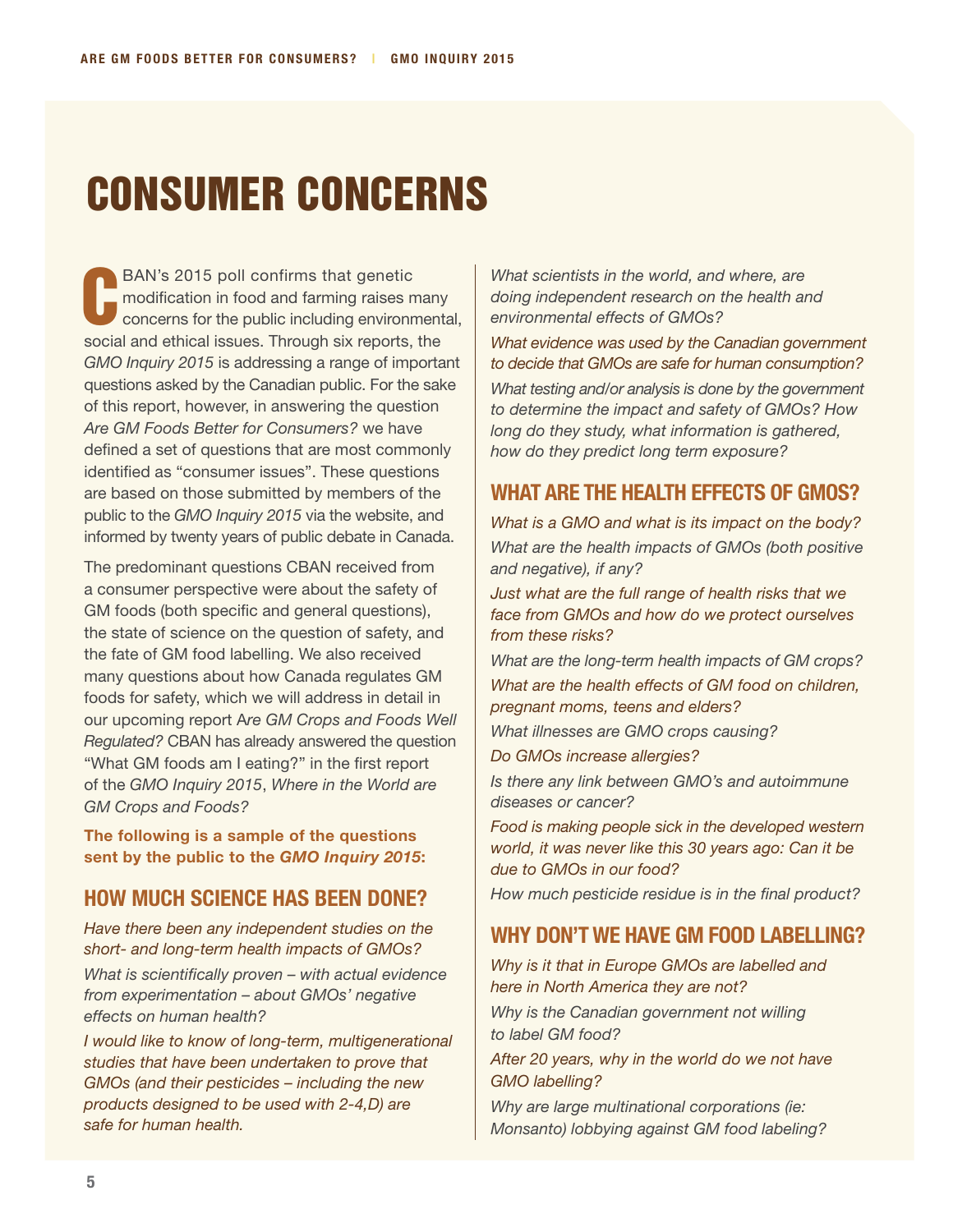# Introduction

I n 1995, Monsanto wrote that "Current research indicates that consumers are willing to try genetically engineered products as long as they: are safe to eat, taste good, don't harm the environment and don't cost more than existing products."1 Twenty years later, how do GM foods measure up in the eyes of consumers? Are consumers willing to buy GM foods?

The question "Are GM Foods Better for Consumers?" is best left for consumers to answer themselves. However, without mandatory labelling, consumers do not have the tools to make a choice.

# 2015 Consumer Poll

The Ipsos Reid poll conducted for CBAN in August 2015 shows a high level of awareness and concern about genetically modified foods among Canadians:

- 71% of Canadians say they are aware of genetically modified foods.
- 88% of Canadians want mandatory labelling of GM foods.
- Six in ten (59%) Canadians oppose genetically modifying crops and animals to produce food, and one in three (34%) say they support it.
- 48% support a ban on all genetically modified food.

Of Canadians who want GM foods labeled:

- 87% just want to know what is in the food they are eating,
- 55% are concerned about safety,
- 47% are concerned about government transparency in regulation,
- 46% are concerned about corporate control,
- 46% think GM is not natural.
- 45% have environmental concerns,
- 30% have ethical concerns,
- 58% are concerned that not enough research has been done on the long-term health and environmental impacts.

See [cban.ca/2015poll](http://www.cban.ca/2015poll)

The biotechnology industry and federal government have been preoccupied with "consumer education" and "public perception" of GM foods for over 20 years. As Bob Ingratta of Monsanto Canada said at a government workshop on biotechnology in 1993,

"Future availability [of food biotechnology] will require two things, regulatory approval and public acceptance and those are two key areas that we have been working on for many years and are trying to help develop."2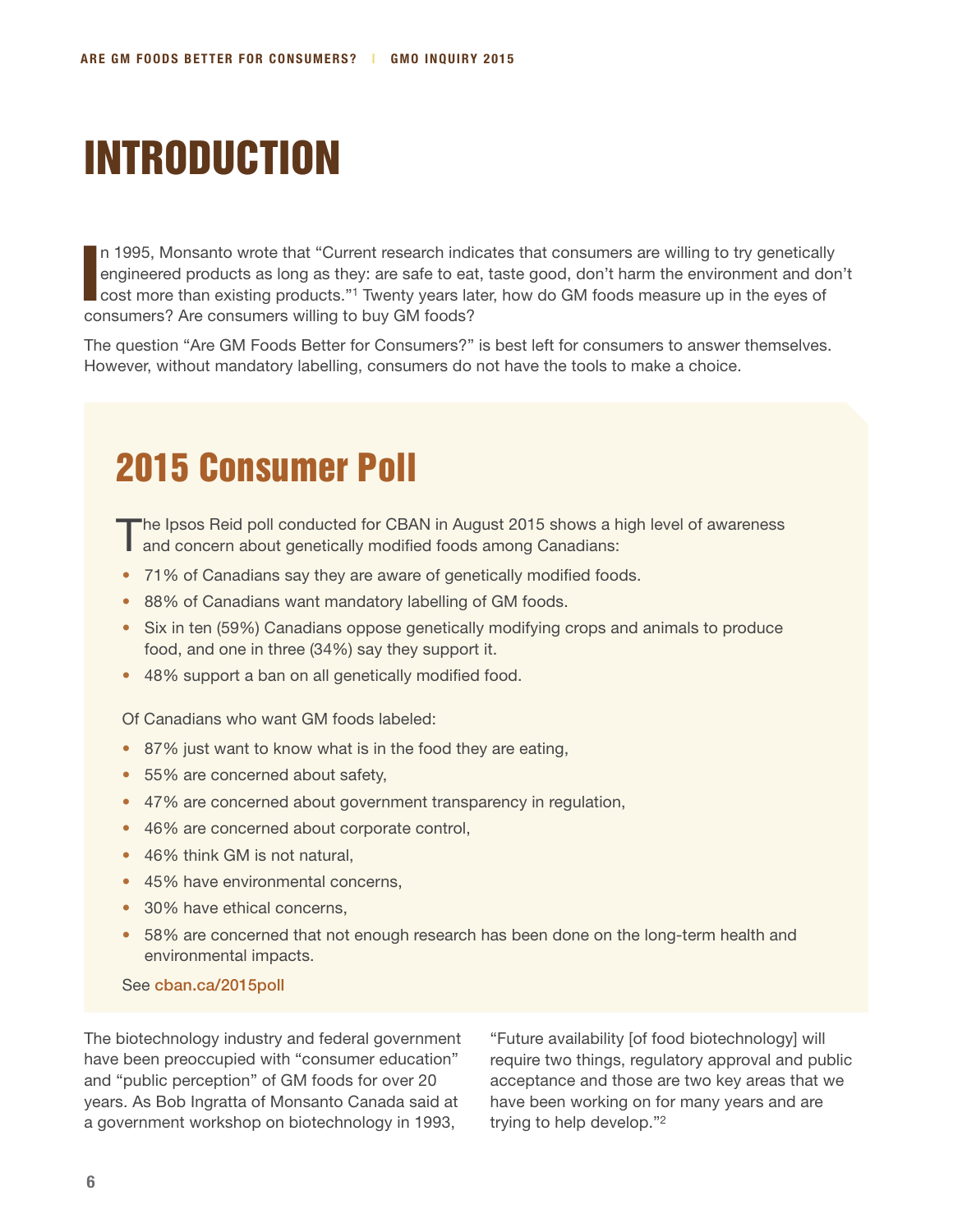Despite the millions that have been spent by the government and industry to familiarize and reassure consumers (the federal government spent \$13 million on biotech communications between 1997 and 2003 alone3), the Canadian public is still debating the merits of GM food, and is still demanding mandatory labelling.

Food safety is one of the serious and obvious questions raised by the use of genetic engineering in food and farming. The United Nations Codex Alimentarius Commission, which sets international food safety guidelines, $B$  says that, "for many foods, the level of food safety generally accepted by the society reflects the history of their safe consumption by humans. It is recognized that in many cases the knowledge required to manage the risks associated with foods has been acquired in the course of their long history of use."4 Genetically modified foods have, however, only been on the market for twenty years, yet consumers are asked to accept these new foods as safe.

Most governments recognize that "no blanket statement about the safety of all GMOs is possible and that they must be assessed on a 'case-bycase' basis."5 This is also the case in Canada, where the government regulates each GM food separately. **Rather than asking "Are GM foods safe to eat?", the immediate, more precise and answerable question is, "Are the GM foods we're currently eating safe?"** The World Health Organization says that "GM foods currently available on the international market have passed safety assessments and are not likely to present risks for human health"6 and Health Canada tells us that the GM foods sold in Canada are safe to eat.

After twenty years, however, how much do we know about genetically engineered foods? In 1999, four years after the first GM approvals, David Suzuki said, "We are performing a massive experiment. The results will only be known after millions of people have been exposed to (these foods) for decades… Any politician or scientist

## What is Genetic Modification?

enetic modification (GM) is the introduction of new traits to an organism by making<br>changes directly to its genetic makeup, e.g. DNA, through intervention at the molec<br>level. It's also called genetic engineering or GE. Wit changes directly to its genetic makeup, e.g. DNA, through intervention at the molecular level. It's also called genetic engineering or GE. With genetic engineering, scientists can change the traits of plants and animals by inserting DNA pieces, whole genes, or long stretches of DNA segments from many different organisms. These sequences can also be taken from the same species or be newly made up. Scientists can also delete or swap DNA sequences in organisms or introduce genetic material to silence genes.

Unlike conventional breeding and hybridization, genetic engineering is a laboratory technology that enables the direct transfer of genes between organisms in different species or kingdoms that would not breed in nature, and the introduction of new sequences that do not even exist in nature.

B The Codex Alimentarius Commission, or Codex, is the United Nations body administered jointly by two UN agencies, the Food and Agriculture Organization and the World Health Organization. Its role is to set global food safety standards and guidance. Codex is the reference point of the World Trade Organization on food safety matters which means that national measures based on Codex guidance cannot be challenged as barriers to trade or, alternatively, that national standards higher than those set by Codex may require justification. Codex guidelines such as the "Guideline for the conduct of food safety assessment of foods derived from recombinant-DNA plants" are the outcome of years of negotiation between participating national governments, with some involvement from non-governmental organizations and industry representatives.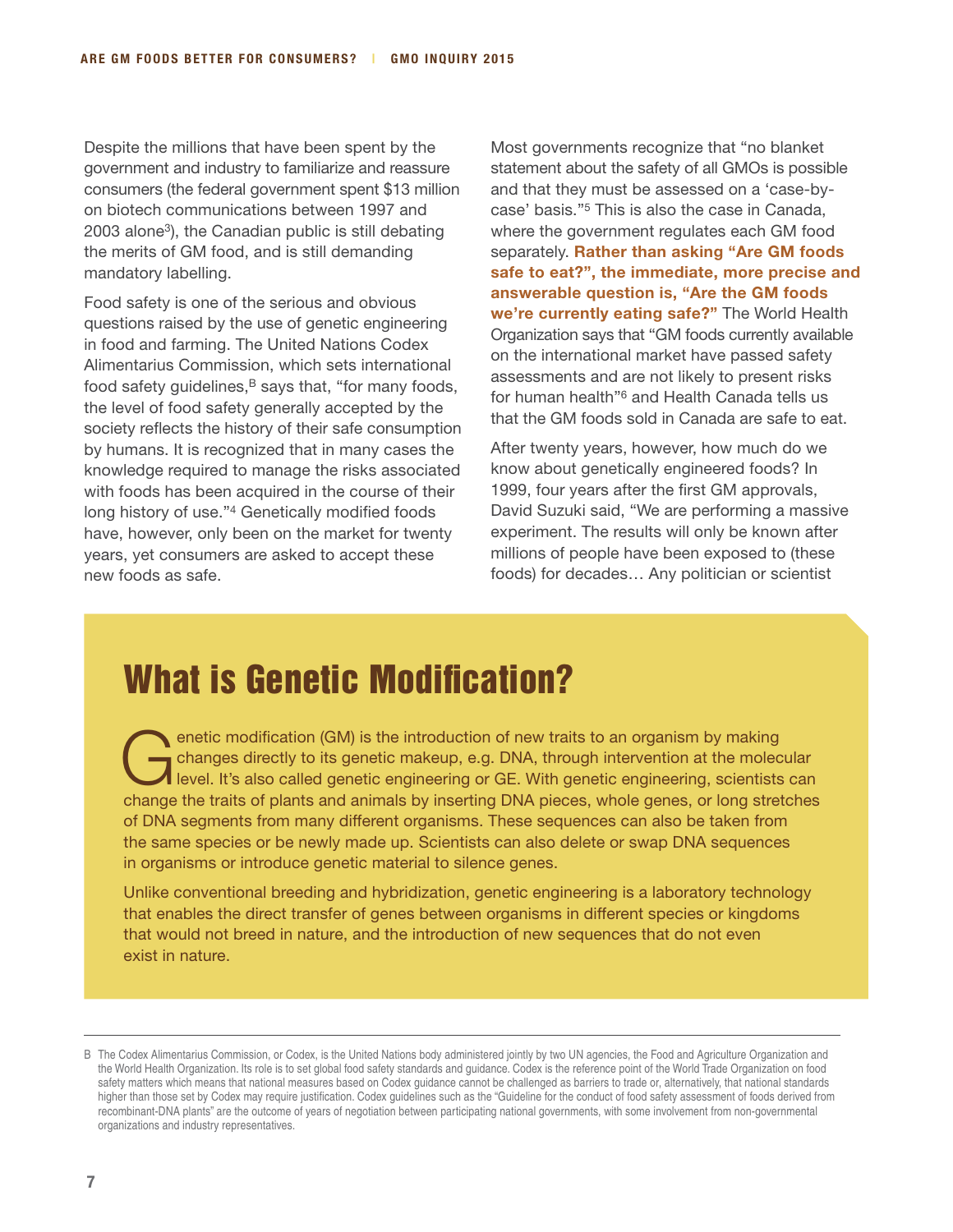who tells you these products are safe is either very stupid or lying." He said that the hazards of these foods are uncertain and "In view of our enormous ignorance, the premature application of biotechnology is downright dangerous."7

Dr. Suzuki also stated, "The experiments have simply not been done."<sup>8</sup> Have they been done now, fifteen years later? If introducing GM foods in Canada in 1995 was a "massive experiment", are the results now in?

# Terms of Confusion

T **his report uses the terms genetic engineering (GE) and genetic modification (GM) interchangeably, to describe recombinant DNA (rDNA) technology** (with a preference for "genetic engineering" when discussing the science).

The terms used to describe this technology have been subject to debate for decades and this had led to much public confusion. This long-standing argument over terms is largely due to an industry public relations strategy that sought to find descriptions that would reassure rather than alarm consumers, and avoid triggering new regulations. For example, the industry depicted rDNA technology in a continuum from beer making and farmer plant breeding<sup>9</sup> despite the radical departure of moving genes directly between unrelated species.

In 2000, the federal government pamphlet "Food Safety and You" (delivered to every house in Canada) referred to "biotechnology-derived foods" and said, "Some of these products are referred to as 'novel foods,' 'biotechnology-derived foods,' 'genetically modified foods' or 'genetically enhanced foods.'"10

GM is the term used in international agreements and in European regulation as well as in most other English-speaking countries. GE is the term used in US legislation. The Canadian government uses neither term in regulating the technology: the Canadian government regulates "Plants with Novel Traits" and "Novel Foods", which include products of genetic engineering but also products of conventional plant breeding.

The Canadian government's use of terms and definitions does not match common public use. Health Canada refers to genetically modified organisms (GMOs) as including those organisms "altered through any method, including conventional breeding" and defines an organism as genetically engineered "if it was genetically modified using techniques that permit the direct transfer or removal of genes in that organism. Such techniques are also called recombinant DNA or rDNA techniques."11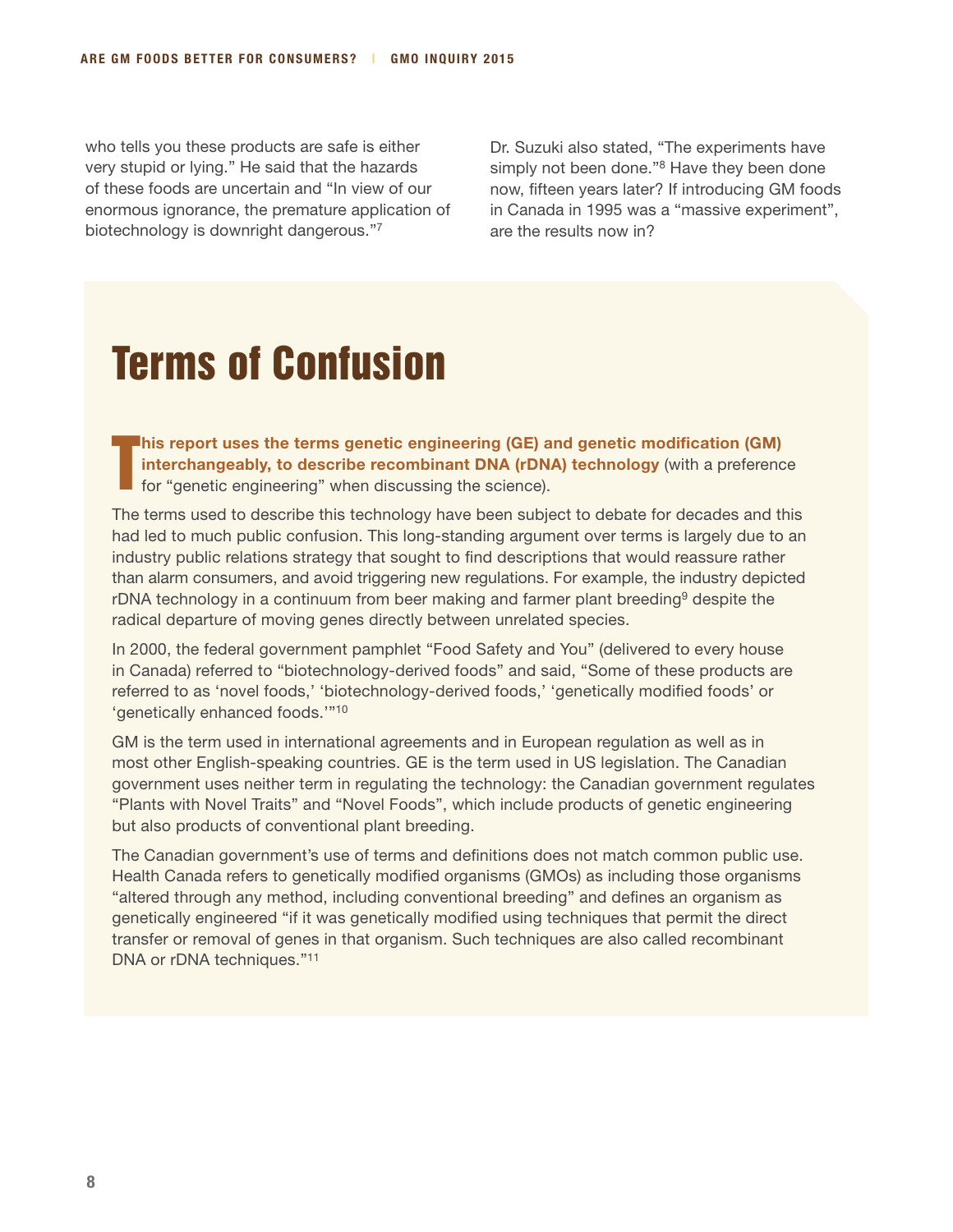# Do GM foods have benefits for consumers?

**A** One objective of agricultural biotechnology is to make our food and non-food products better, healthier, safe and cheaper in a way that is less of a burden on the environment.

— Communications Committee of the Canada-Saskatchewan Agriculture Green Plant Agreement in collaboration with Ag-West Biotech Inc. (with funding from the Government of Saskatchewan and the Government of Canada) 1996, Agriculture Awareness Series12

Biotechnology is the science of changing the genetic makeup of seeds that grow our food to add new benefits.

— Monsanto, 1998 "Let the Harvest Begin"13

H ow does the current reality of GM foods measure up to the promises made to consumers over the past twenty years? In 1998, Monsanto advertised this vision for how genetic engineering would benefit consumers: "Imagine farm animals that produce leaner meat and more milk at less cost. Biotechnology offers new ways to improve the health and efficiency of farm animals...And, new ways to make food healthier for consumers."14

The GM products on the market do not yet meet this promise. More importantly perhaps, the current reality reveals a mismatch between what Monsanto and other biotechnology companies have designed, and what Canadian consumers want, or are willing to accept. Monsanto's depiction of "more milk at less cost" is a reference to recombinant Bovine Growth

Hormone, which was a veterinary drug designed to boost milk production in dairy cows. This was the first GM product that Monsanto asked the US and Canadian governments to approve, but it was rejected by both consumers and farmers as unnecessary and potentially dangerous.15 Ultimately, Health Canada denied approval based on animalhealth grounds, after ten years of public protest and controversy.

In 2000, in answer to the question "Are biotech foods really more nutritious than conventional foods?" the Council for Biotechnology Information, a public relations arm of Monsanto, Dow Chemical, DuPont and other biotechnology companies, relied on **future promises**: "Now and in the near future biotechnology products provide potential food quality improvements. Some biotech foods may help to prevent heart disease and cancer by delivering more of vitamin C and E. Research is under way on "golden rice," which would combat vitamin A deficiency in developing nations by delivering more beta-carotene. Other biotech foods, like a potato that absorbs less oil, may help to prevent heart disease by cutting back on fatty acids. Biotechnology could improve nutrition in other ways, such as producing allergy-free peanuts and rice. Researchers are even working on a banana that could deliver vaccines against hepatitis B and other deadly diseases."16

Many experiments to develop GM foods with new healthy characteristics have been reported in the media over the years but most of them have remained experiments in the lab. Except for the newly approved GM potato and apple, all of the GM crops on the market around the world are genetically modified with traits to simplify and improve weed and pest management. In fact, the four GM crops grown in Canada – corn, canola, soy and white sugar beet – are all modified with one or both of two traits: herbicide resistance and insect tolerance. *See the GMO Inquiry report ["Where in the World](http://gmoinquiry.ca/where/)  [Are GM Crops and Foods?](http://gmoinquiry.ca/where/)" for details.*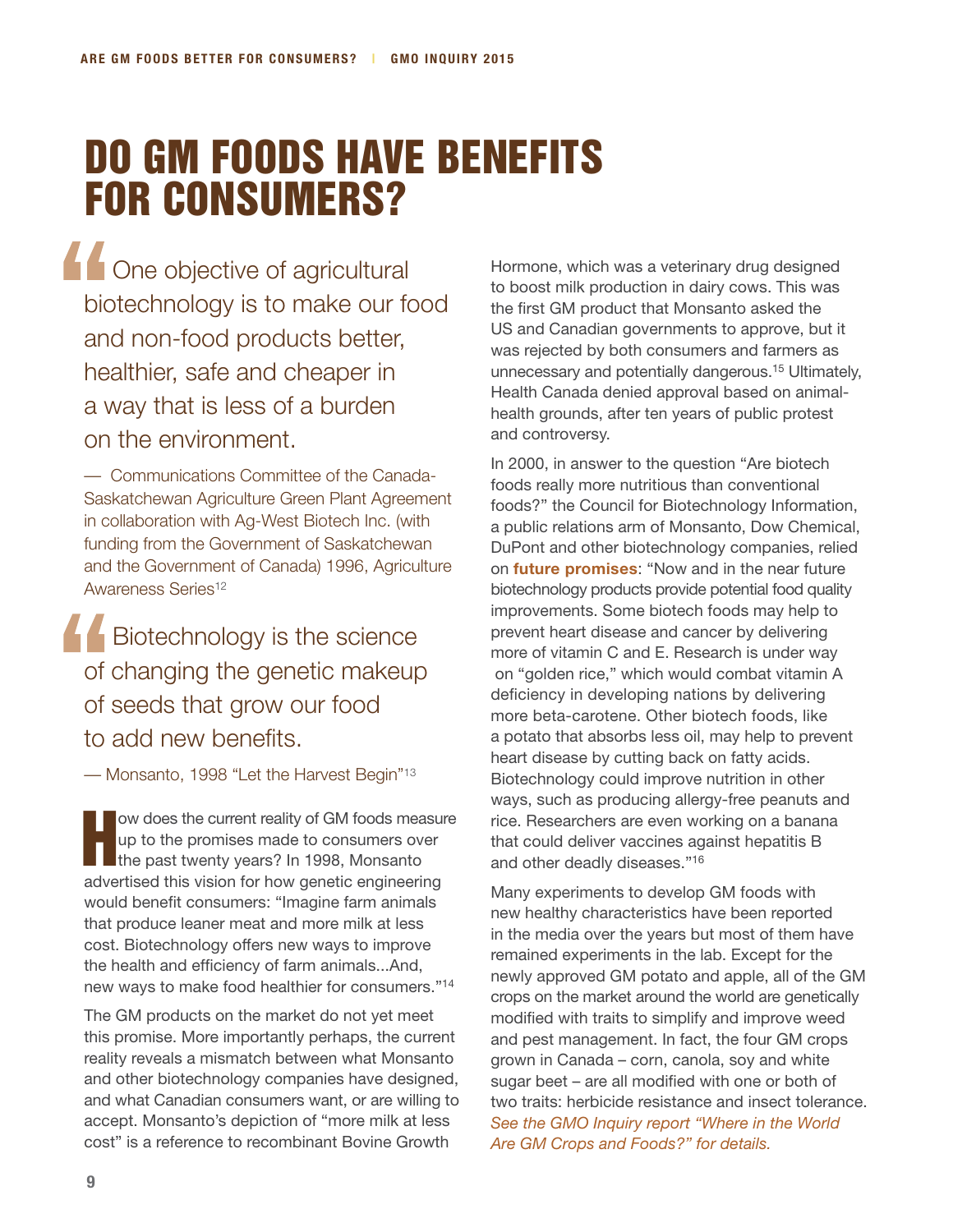

Despite the industry's poor track record in delivering direct, or even indirect, benefits to consumers, Health Canada still projects optimism about **future GM products**. In 2015, in answer to the question "What are the potential benefits of the application of genetic modification to foods?", Health Canada's website states, "Benefits resulting from such changes may include longer lasting and better tasting fruits and vegetables, crops which require less use of pesticides, improved nutrient content in certain foods, etc. In general, food production could be more efficient or more inexpensive and

may contribute to enhancing the global food supply."17 These wide-ranging benefits are all *speculative* except for the failed promise of using fewer pesticides. CBAN has calculated that herbicide sales have increased by 130% over the timespan of GM crop adoption in Canada.18

For the first time in twenty years, new GM foods with potential consumer benefits (as opposed to the two major traits of herbicide tolerance and insect resistance) have been approved in Canada and the US, and could soon be on the market.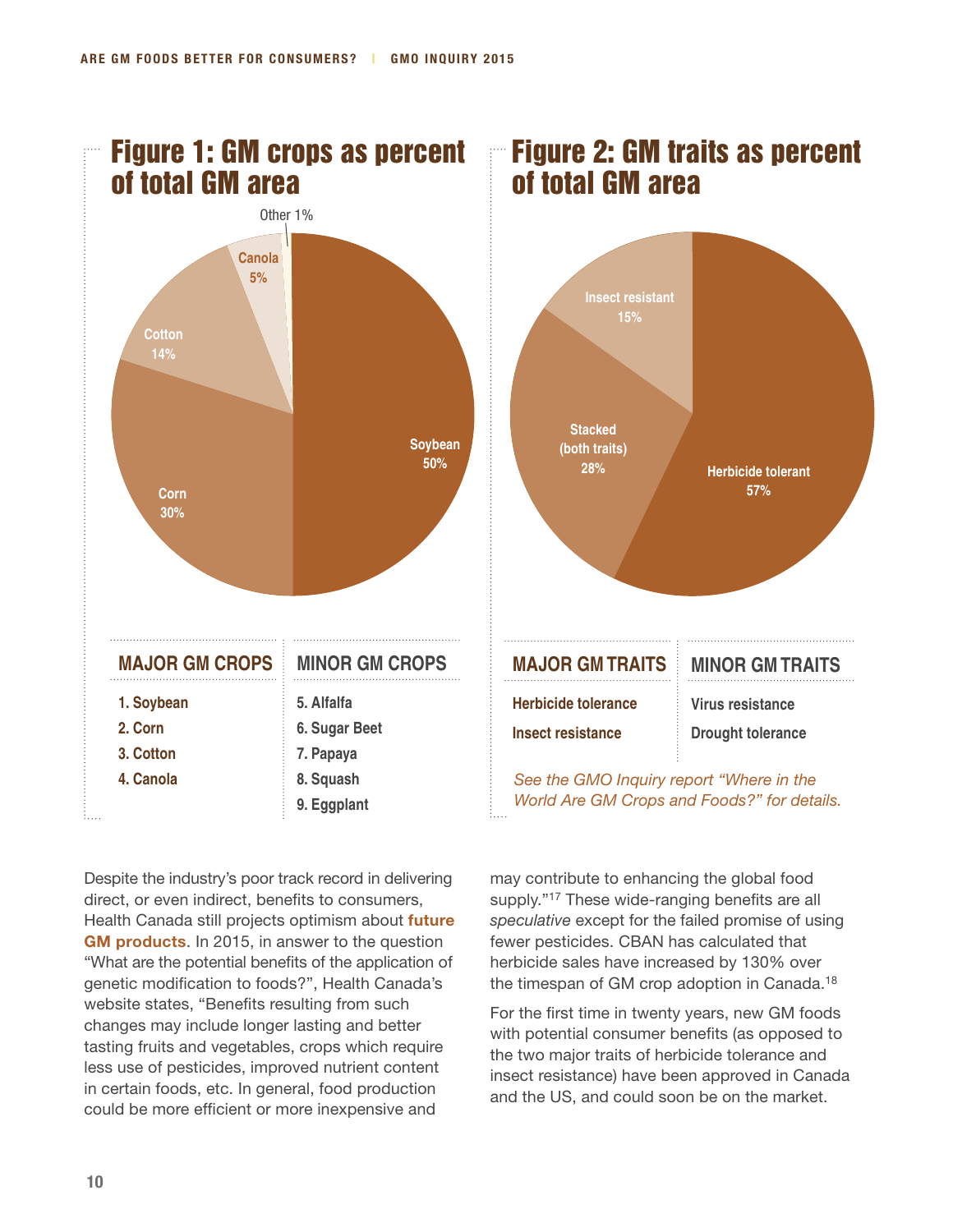# Table 1: GM Foods in Canada

## GM CROPS GROWN IN CANADA

| <b>CROP</b>   | <b>TRAIT</b>                           | <b>WHERE ON THE SHELVES</b>                                                                                                                                                                          |
|---------------|----------------------------------------|------------------------------------------------------------------------------------------------------------------------------------------------------------------------------------------------------|
| 1. Corn       | Insect resistant<br>Herbicide tolerant | Corn flakes • Corn chips • Cornstarch • Corn syrup •<br>Corn oil and other corn ingredients in processed<br>foods • Sweeteners like glucose and fructose •<br>Eggs, milk and meat* · Some sweet corn |
| 2. Canola     | Herbicide tolerant                     | Canola oil • Eggs, milk and meat*                                                                                                                                                                    |
| 3. Soy        | Herbicide tolerant                     | Soy oil • Soy protein • Soy lecithin • Tofu • Soy<br>beverages · Soy puddings · Eggs, milk and meat*                                                                                                 |
| 4. Sugar beet | Herbicide tolerant                     | Sugar                                                                                                                                                                                                |

## GM FOODS IMPORTED TO CANADA

| FOOD                                        | <b>GROWN</b>  | <b>WHERE ON THE SHELVES</b>                                                                          |
|---------------------------------------------|---------------|------------------------------------------------------------------------------------------------------|
| 5. Cottonseed oil                           | U.S.          | Cottonseed oil • Vegetable oil in processed<br>foods such as potato chips                            |
| 6. Papaya                                   | U.S. (Hawaii) | Papaya in fruit juices and other<br>processed foods                                                  |
| 7. Squash                                   | U.S.          | Some zucchini • Yellow crookneck<br>and straightneck squash                                          |
| 8. Milk products (Bovine<br>Growth Hormone) | U.S.          | Milk solids and powder • Frozen desserts with dairy •<br>Imported mixed drinks with milk ingredients |
|                                             |               | <u>A AN AR AINA</u>                                                                                  |

**Certified organic farmers do not plant GM seeds or feed animals GM grains**

\*GM soy, canola and/or corn are commonly fed to livestock.

[cban.ca/gmfoods for updates](http://www.cban.ca/gmfoods)

These wide-ranging benefits are all *speculative* except for the failed promise of using fewer pesticides. CBAN has calculated that herbicide sales have increased by 130% over the timespan of GM crop adoption in Canada

The following sections list GM foods and their promised consumer benefits. Some of these crops could be approved soon, and others have already been approved. **Most of these GM foods are not on the market**: a few are on the market, some may soon make it to market, and others have totally disappeared.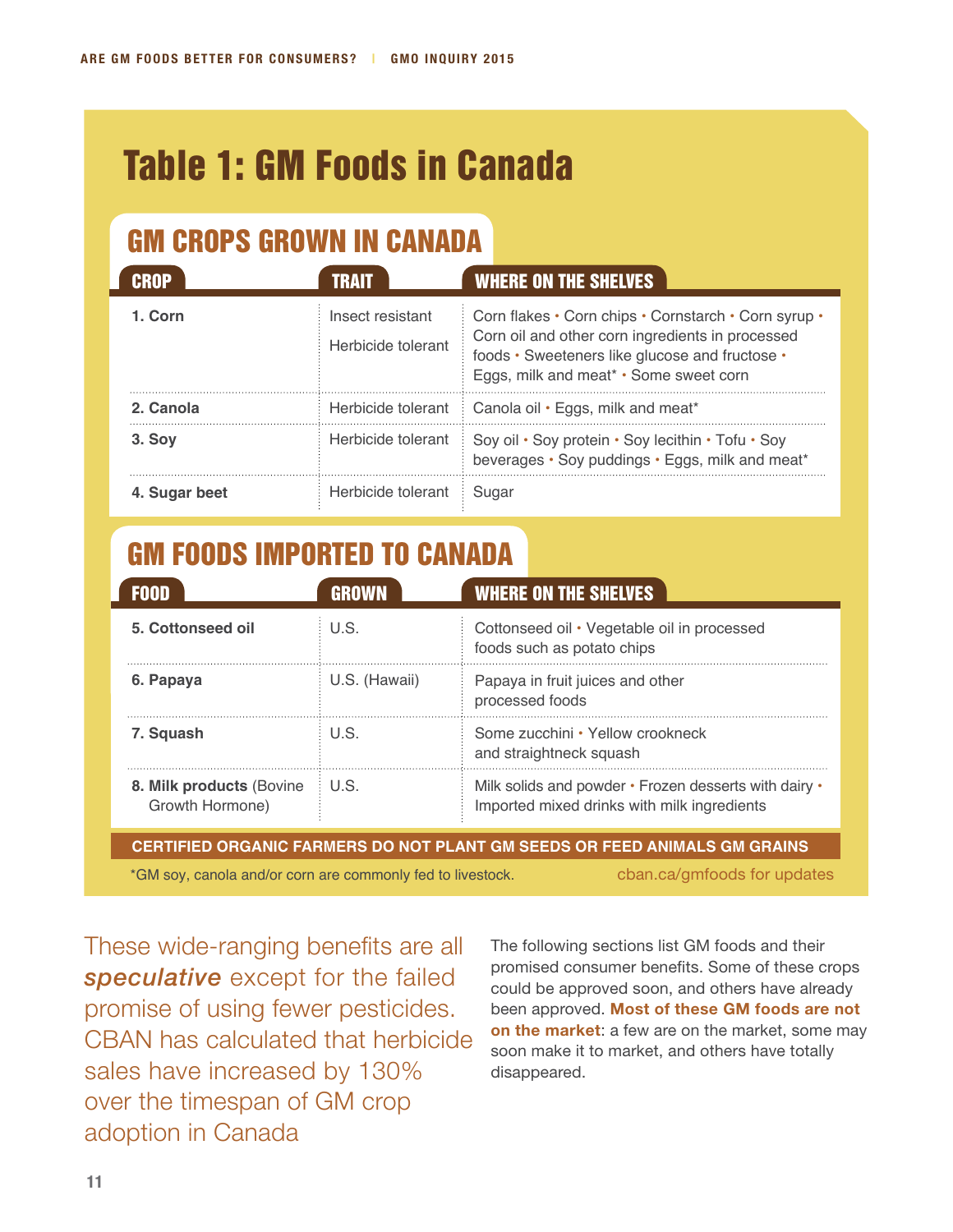# Tastier?

## **"Flavr Savr" Tomato:**

The first GM food approved in Canada and the US was the "Flavr Savr" tomato from the company Calgene, which was later bought by Monsanto. It was genetically modified to soften at a slower rate. so that the tomato could stay ripening on the vine longer before being picked for transport "resulting in more flavour."19 (Tomatoes are generally picked unripe so they can survive transport to grocery stores and have a longer shelf-life). The GM tomato was launched in the US in 1994 and approved in Canada in 1995, but was taken off the market by Monsanto in 1997 due to financial problems.<sup>20</sup> Despite the disappearance of the "Flavr Savr", the industry was still using it as an example to advertise the consumer benefits of genetic modification three years later. A 2000 information kit circulated in Canada from the Council for Biotechnology Information (funded by Monsanto and other biotech companies) said, "Biotechnology is producing food that tastes better and stay fresh longer. Our new type of tomato ripens slowly, keeping it fresh for longer periods of time."21

### **S t a tus Di s a ppe a red.**

*Not on the market anywhere in the world. A small amount was on the market briefly in 1995/6 in the US and Canada only. There are no GM tomatoes currently on the market anywhere in the world.*

## **MORE NUTRITIOUS?**

#### **Vitamin-A Enhanced "Golden Rice":**

A prominent example of a promised nutritionally enhanced GM food is rice that has been genetically modified to produce beta-carotene, which the body can convert into vitamin A. However, this product is still being tested and "it has not yet been determined whether daily consumption of Golden Rice does improve the vitamin A status of people who are vitamin A deficient."22 Even if the GM rice can be proven to be both safe and effective, vitamin A can only be absorbed by the body when consumed along with fat, and children and adults suffering from malnutrition often do not have access to fat in their diets. In the meantime, there are many other solutions to vitamin-A deficiency being implemented. *For details and a broader discussion, see CBAN's report* www.cban.ca/GoldenRiceFactsheet

#### $S$  **TATUS** NOT READY.

*No application for approval has been submitted to any government. It is still in field trials. (The first multi-location field-testing of the "most advanced versions" of Golden Rice began in 2012).23*

## **Healthier Soybean Oil:**

Two GM high-oleic soybeans have been developed by Dupont Pioneer and Monsanto, to produce cooking oils with less saturated fats and no trans fats. Monsanto says, "For consumers interested in heart health, Monsanto has developed a soybean that offers a better-health combination of higher monounsaturated fats, lower saturated fats, zero trans fats and improved stability."24

#### **S t a tus Approved. N ot y e t ON THE MARKET.**

*Approved in Canada and the US but not yet on the market; pending approval in export markets.25*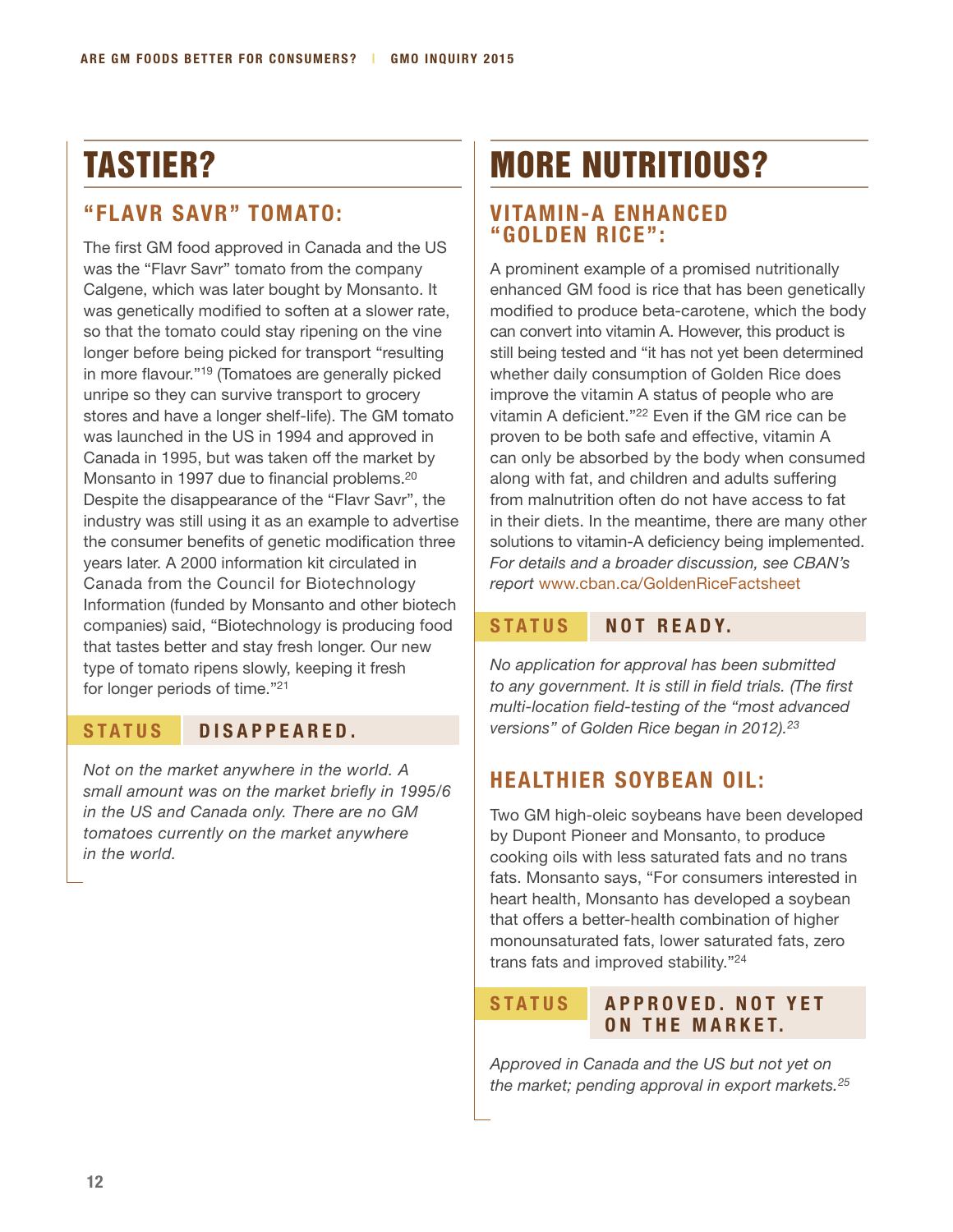## **Purple Tomato:**

A tomato has been genetically modified with genes from a snapdragon plant, to contain high levels of anthocyanins and antioxidants normally found in fruits such as blueberries and blackberries (the flesh of the tomato is purple).<sup>26</sup> The media has reported various claims of health benefits that are disputed, including references to fighting cancer and the role of antioxidants in preventing disease.<sup>27</sup>

### $$

*Not approved anywhere in the world. In greenhouse tests in Canada.28*

## Healthier?

#### **Potato with Less Bruising and Reduced Asparagine:**

A GM potato from the company Simplot, called "Innate", reduces the potential production of acrylamide, a suspected carcinogen, when the potato is fried. The GM potato also resists bruising. Simplot says, "Innate potatoes have fewer black spots from bruising, stay whiter longer when cut or peeled, and have lower levels of naturally-occurring asparagine, resulting in less acrylamide when cooked at high temperatures."29

#### **S t a tus N ot a pproved i n C a n a d a y et. O n t h e MARKET IN THE US.**

*The potato was approved in the US in 2015 and a small amount of fresh GM potatoes is reportedly on the market in the US,30 from 400 acres harvested in 201431 and a few thousand acres in 201532. Simplot says the GM potato is destined for potato chips and to be bought as fresh potatoes.33 It is not yet approved in Canada and Health Canada will not disclose if it is currently evaluating the GM potato.34 (A GM insect-resistant potato from Monsanto was approved in Canada in 1995. It was test-marketed but was taken off the market by Monsanto in 2001 due to consumer opposition.35)* 

## Fewer Pesticides?

## **GM Herbicide-Tolerant Crops:**

GM herbicide-tolerant crops have increased rather than decreased the use of synthetic herbicides in farming. In 2000, the government-funded booklet *A Growing Appetite for Information* (see page 37) promised: "With the help of biotechnology, plants have been developed that tolerate these herbicides. This allows farmers to spray less often and use fewer chemicals."36 However, CBAN's earlier *GMO Inquiry 2015* report "Are GM Crops Better for the Environment?" found that herbicide sales in Canada increased by 130% between 1994 and 2011.37

#### **STATUS ON THE MARKET. Broken P r o mi se.**

*Almost all of the four GM crops grown in Canada – corn, canola, sugarbeet and soy – are genetically modified to be herbicide-tolerant, and most are glyphosate-tolerant.38 New GM herbicide-tolerant corn and soy, modified to be tolerant to the herbicides 2,4-D and dicamba, have been approved in Canada and the US and may soon be widely planted.*

## **GM Insect-Resistant Corn:**

GM corn is modified to be insect-resistant through the use of genes from the bacteria *Bacillus thuringiensis* (Bt). (There are also varieties of Bt cotton grown in other countries.). Bt plants are toxic to certain pests and are designed to replace the use of certain insecticides. However, Bt crops have not consistently reduced insectide use, and a number of insects have developed resistance to the Bt toxin, reversing any benefits the crops may have offered.39 Industry claimed that consumers would benefit from corn grown with fewer pesticides and less insect damage.40

#### **STATUS ON THE MARKET. U ndeter mi ned Bene fi t.**

*While over 80% of the grain corn grown in Canada is GM, only a very small, unknown amount of GM sweet corn is on the market.42*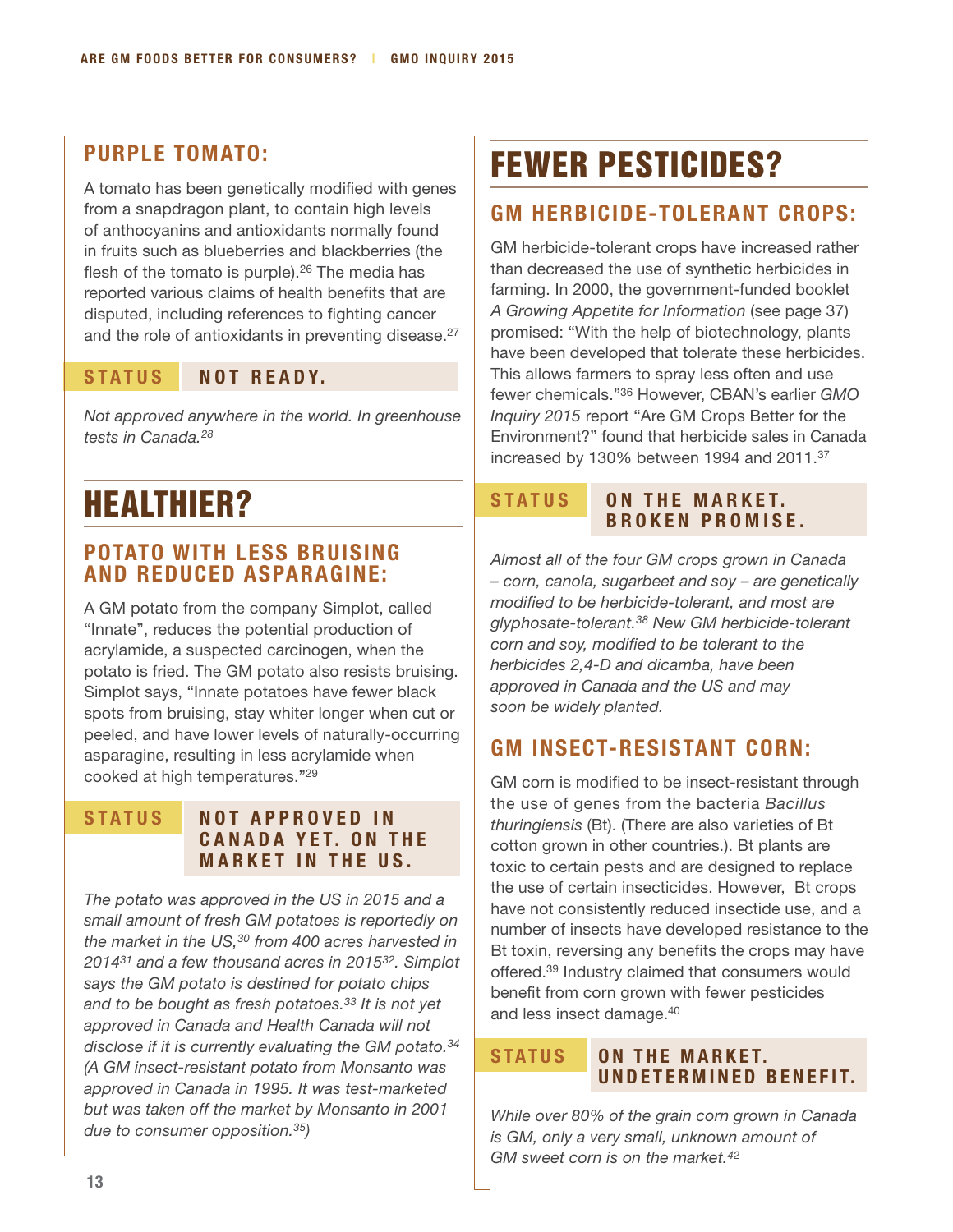GM crops have increased the use of synthetic herbicides in food production. See the GMO Inquiry report "Are GM Crops Better for the Environment?" for details.

# More Convenient?

## **GM Non-Browning Apple:**

The Canadian government approved a GM non-browning apple in 2015. The company that developed the apple says that the suppression of browning means that the GM apples "have more eye appeal: no yucky browning"43 and will therefore lead to more consumption of apples, particularly by "offering children the increased convenience and eye-appeal of apple slices rather than the whole fruit."44

**S t a tus Approved i n t h e US a nd C a n a d a . N o t YET ON THE MARKET.** 

*According to the company, the GM apples could enter the market in late 2017.45*

# **CHEAPER?**

## GM CROPS:

The Grocery Manufacturers Association of America says "GM technology helps keep the price of staple crops lower by as much as 15% to 30%".46 However they provide no data to support this claim.47 In fact, the price of food has not decreased, 48 and the vast majority of GM corn, canola and soy is used for livestock feed, processed food ingredients and biofuel production.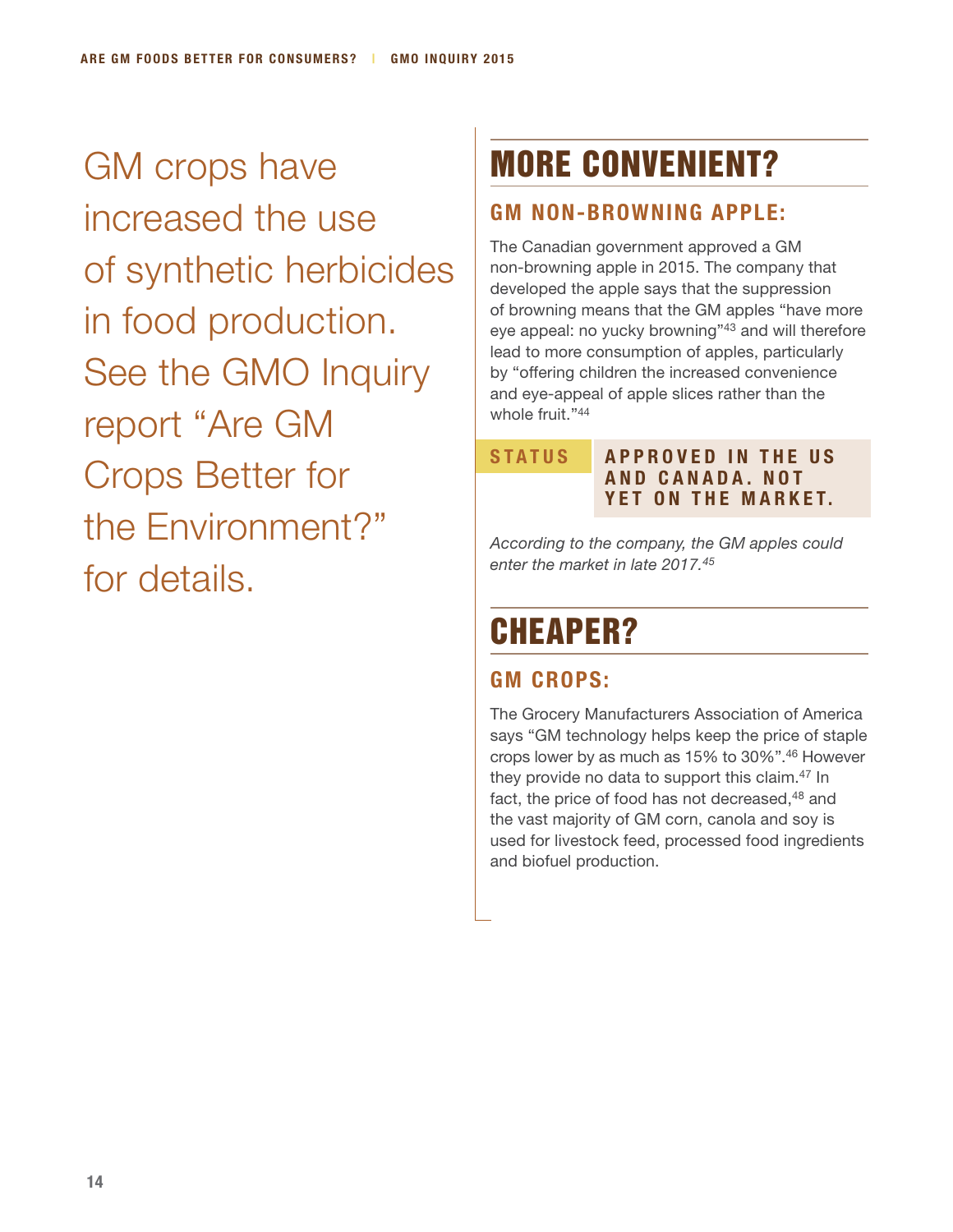# Are GM Foods Safe to Eat?

**After twelve years of reviewing** the safety of novel foods, Health Canada is not aware of any published scientific evidence demonstrating that novel foods are any less safe than traditional foods.

— Health Canada 49

**A Based on available evidence** and inadequacy of the tests required by regulators, at present no GM crop and food can be categorically stated as safe to consume, especially on a long-term, life-long basis. — Michael Antoniou, 2013 50

## There is no scientific **CONSENSUS**

In 2013, a group of 93 scientists, academics and researchers wrote a statement of "no scientific consensus" in response to claims "by GM seed developers and some scientists, commentators, and journalists that there is a 'scientific consensus' on GMO safety and that the debate on this topic is 'over'."51 The statement (endorsed by over 300 researchers as of January 2015) was later published in a peer-reviewed journal (Hilbeck *et al.*, 2015) with the conclusion, "**the scarcity and contradictory nature of the scientific evidence published to** 

#### **date prevents conclusive claims of safety, or of lack of safety, of GMOs. Claims of consensus on the safety of GMOs are not supported by an objective analysis of the refereed literature**."52

The statement argues that claiming that there is consensus on GM safety is "misleading and misrepresents the currently available scientific evidence and the broad diversity of opinion among scientists on this issue." Further, it argues that such a claim "encourages a climate of complacency that could lead to a lack of regulatory and scientific rigour and appropriate caution, potentially endangering the health of humans, animals, and the environment."<sup>53</sup>

What would scientific consensus on the safety of genetically modified food look like? Scientific consensus is understood as the collective judgment, position, and opinion of the community of scientists in a particular field of study; it implies general agreement, though not necessarily unanimity.<sup>54</sup> Supporters of GM technology have recently introduced an erroneous comparison between the scientific consensus in climate science and the state of the scientific debate over GM food safety.<sup>55</sup> This comparison is incorrect. However, contrasting the consensus in climate science with the disparate science on GM food safety exposes just how much science still needs to be done on GMOs.

According to NASA, at least 97% of actively publishing climate scientists agree that climatewarming trends over the past century are very likely due to human activities.<sup>56</sup> In contrast, on GM, as Hilbeck *et al.* say, there is a "diversity of opinion over GMOs in the scientific community" and "often contradictory or inconclusive findings of studies on GMO safety."57 More importantly perhaps, the volume and rigour of study in climate science dwarfs the uneven investigations into GM food safety. The peer-reviewed literature on GM food safety questions mostly consists of short-term studies and is inconsistent in the GM crops studied, kinds of tests performed, the purpose and duration of tests, and test animals used.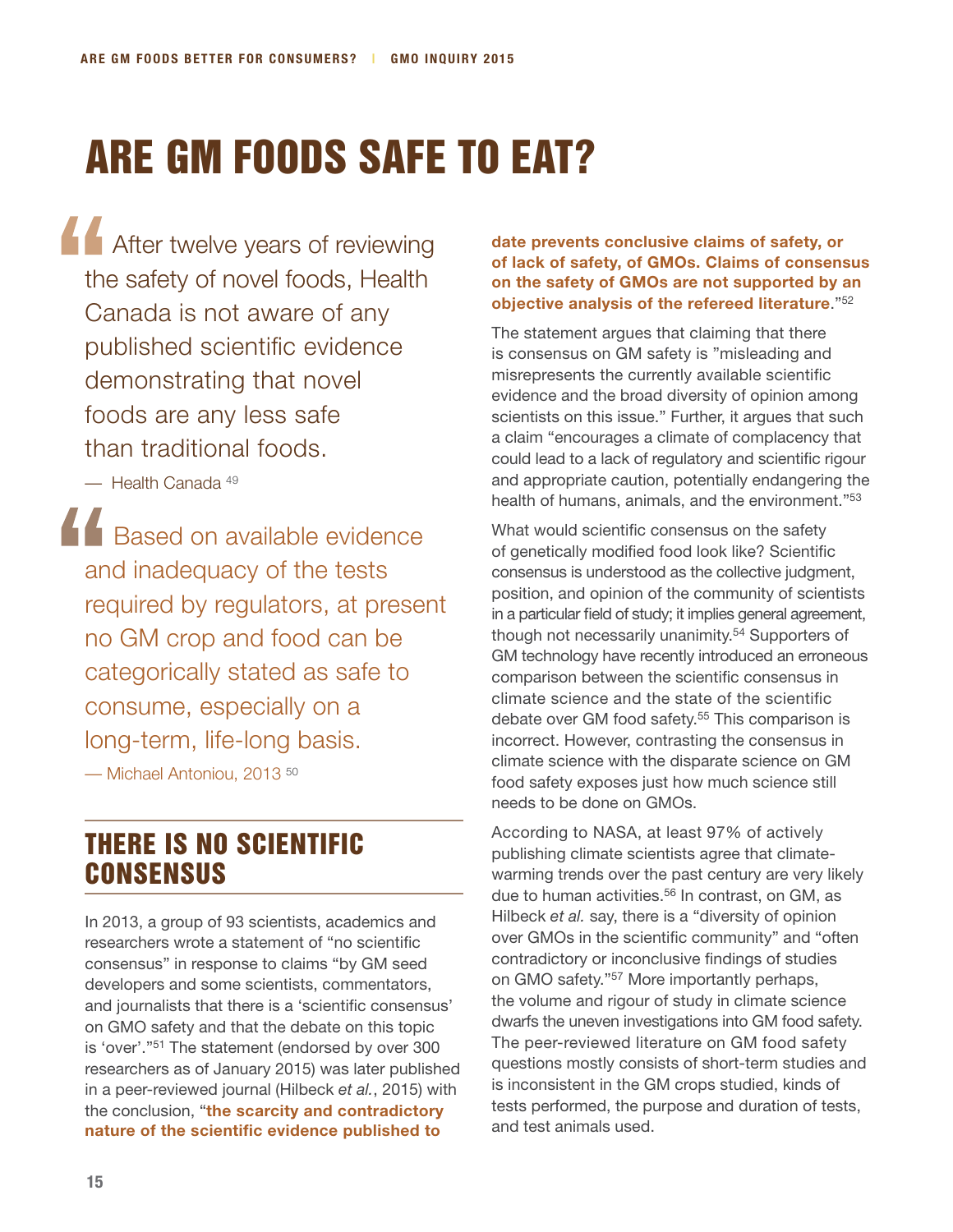In contrast to the wealth of climate science, the scientific literature on GM food safety questions was characterised (in 2000 and again in 2006) as "many opinions but very few data."58 In his 2003 review of animal tests on GM foods, scientist Arpad Pusztai (who had conducted the first independent test, published in 1999) lamented the limited number of studies and the poor quality of the science. He stated, "there is absolutely nothing known about the potential hazards (if any) for human health" and also said, "We need more science, not less."<sup>59</sup> Though

there has been more testing since  $2006,60$  the scientific literature remains inadequate and has left many questions unexamined (see the following section on experimental testing for a more detailed discussion). Moreover, the majority of the science behind government approvals is generated by companies and is not in the public scientific literature (in Canada data submissions for regulatory safety assessments are classified as "Confidential Business Information"). As Hilbeck *et al.* summarize in 2015, "**In reality, many unanswered questions remain and in some cases there is serious cause for concern**."61

## "No one has died"

Consumer concerns over the safety of GM foods are commonly met with the response that<br>no one has died from eating GM food.<sup>62</sup> The World Health Organization articulates this<br>as, "no effects on human health have been shown no one has died from eating GM food.<sup>62</sup> The World Health Organization articulates this sas, "no effects on human health have been shown as a result of the consumption of such foods by the general population in the countries where they have been approved."63 However, **there is no scientific basis for making such a statement**. There have been no studies on human populations to determine if there have been adverse health effects from eating GM foods and, without tracing or labelling of GM foods, such studies are not even possible.<sup>64</sup>

Additionally, the assertion that "no one has died" from eating GM foods is an inappropriate response to questions of safety, not only because it is unfounded, but also because it trivializes the need for public health protection. In particular, it is in opposition to the precautionary principle that advises taking action to *avoid risk*. As stated by Conrad Brunk, co-chair of the 2001 Royal Society of Canada's Expert Panel on the Future of Food Biotechnology, "**When it comes to human and environmental safety, there should be clear evidence of the absence of risks; the mere absence of evidence is not enough**."65 The precautionary principle has also been summarized in these terms: "When an activity raises threats of harm to human health or the environment, precautionary measures should be taken even if some cause and effect relationships are not fully established scientifically,"<sup>66</sup> along with the argument that it is the proponent of the activity, rather than the public, that should bear the burden of proof.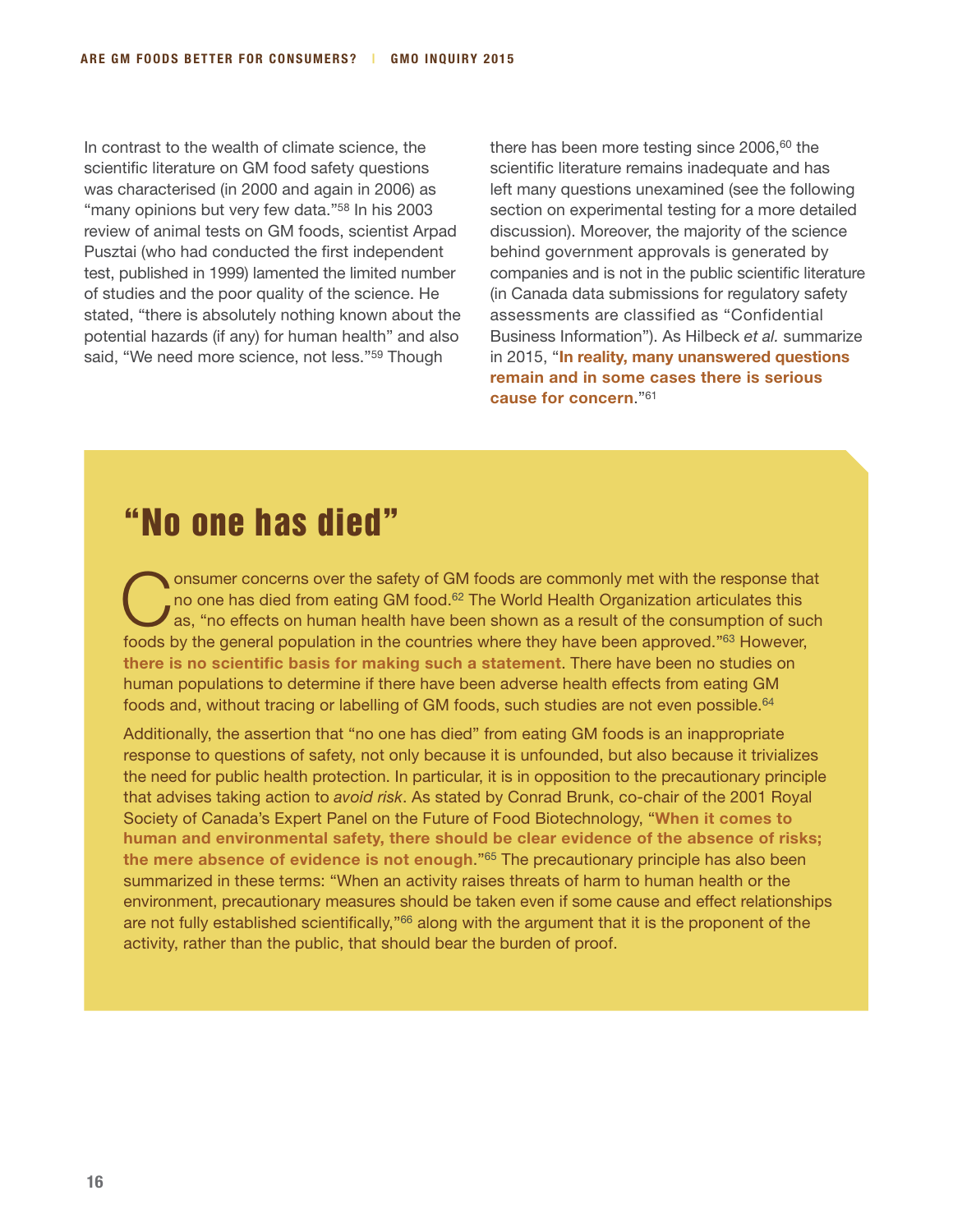## Inherent Risks of the Process of Genetic Engineering

The process of genetic engineering can create unintended and unpredictable changes in organisms that may have implications for health and safety. General statements of GM food safety assume that no unintended effects will be triggered and/or, if they occur, regulatory agencies across the world will be able to identify them, that they will take them seriously, and that they will take action to deny product approval until further tests can reliably show there are no negative impacts. **To state that GM foods in general are safe is to assume that the process of moving genes around will have no impacts beyond the planned changes to the organism. It is therefore a statement of ideology rather than one established in scientific fact**.

The debate over GM food safety can largely be described as a fundamental difference of opinion over the risks inherent in the process of genetic engineering (as well as over our ability to discover any resultant hazards and determine their possible health implications). **Health Canada, for example, states, "genetic modification does not introduce unique risks"**. 67 However, this statement is at odds with the concerns shared by many scientists that unintended consequences could arise, not only from the inserted transgene, but also from the process of gene insertion itself. The first independent animal feeding study on a GM food was conducted by Arpad Pusztai (1999) and it was also the first study to indicate adverse impacts could result from the process of genetic engineering itself.68 **The fact that genetic engineering can result in organisms that successfully express new intended traits does not itself permit a conclusion that this is the only change that we can expect**.

Genetic engineering allows scientists to change plants or animals at the molecular level by inserting genes from other organisms – or, more recently, by directly editing the genomes of organisms and even making genes from scratch. With genetic engineering, scientists choose a desirable trait and then isolate the gene(s) associated with that trait, to insert them into the new target organism. Any inserted

transgene is actually a whole assembly of various DNA pieces that are commonly sourced from a range of different species. These gene packages or "gene cassettes" also include DNA segments with various regulatory functions, such as a promoter (often from a virus) to make sure the gene will be active in the target organism. (*See the EcoNexus briefing What is Genetic Engineering? [cban.ca/](http://cban.ca/whatsGEbriefing) [whatsGEbriefing](http://cban.ca/whatsGEbriefing)*). Before genetic engineering, traditional methods of selecting and breeding the best specimens were used to attain desired traits. Creating new traits was also later done in the lab through the use of gamma rays, X-rays and chemicals to induce mutations (a process called mutagenesis).

Genetic engineering is unique because it gives scientists access to genes that may never have been available to traditional breeders. Many of these genes and the proteins associated with them have never been part of our human diet, or not in this form or context. The technology enables the direct transfer of genes between organisms in different species or even kingdoms that would not breed in nature. It also enables the introduction of new genetic sequences that do not exist in nature. As described by authors of *GMO Myths and Truths*, however, "The fact that the GM transformation process is unnatural and artificial does not automatically make it undesirable or dangerous. It is the consequences of the procedure, combined with the current lack of systematic assessment of potential risks, that give cause for concern."69

**The uncertainties created by the process of genetic engineering are enhanced by the complexity of organisms and our limited understanding of this complexity**. While the complexity that influences the processes within organisms is increasingly being recognized and identified, it is still not fully understood or defined. As the Royal Society of Canada's Expert Panel on the Future of Food Biotechnology described: "While our understanding of the intricacies of genetic interaction networks is still only poorly developed, it is clear that living cells are exquisitely tuned to both their internal and external environments. Perturbations in either will typically induce a spectrum of changes in gene expression, protein synthesis and metabolic patterns, all designed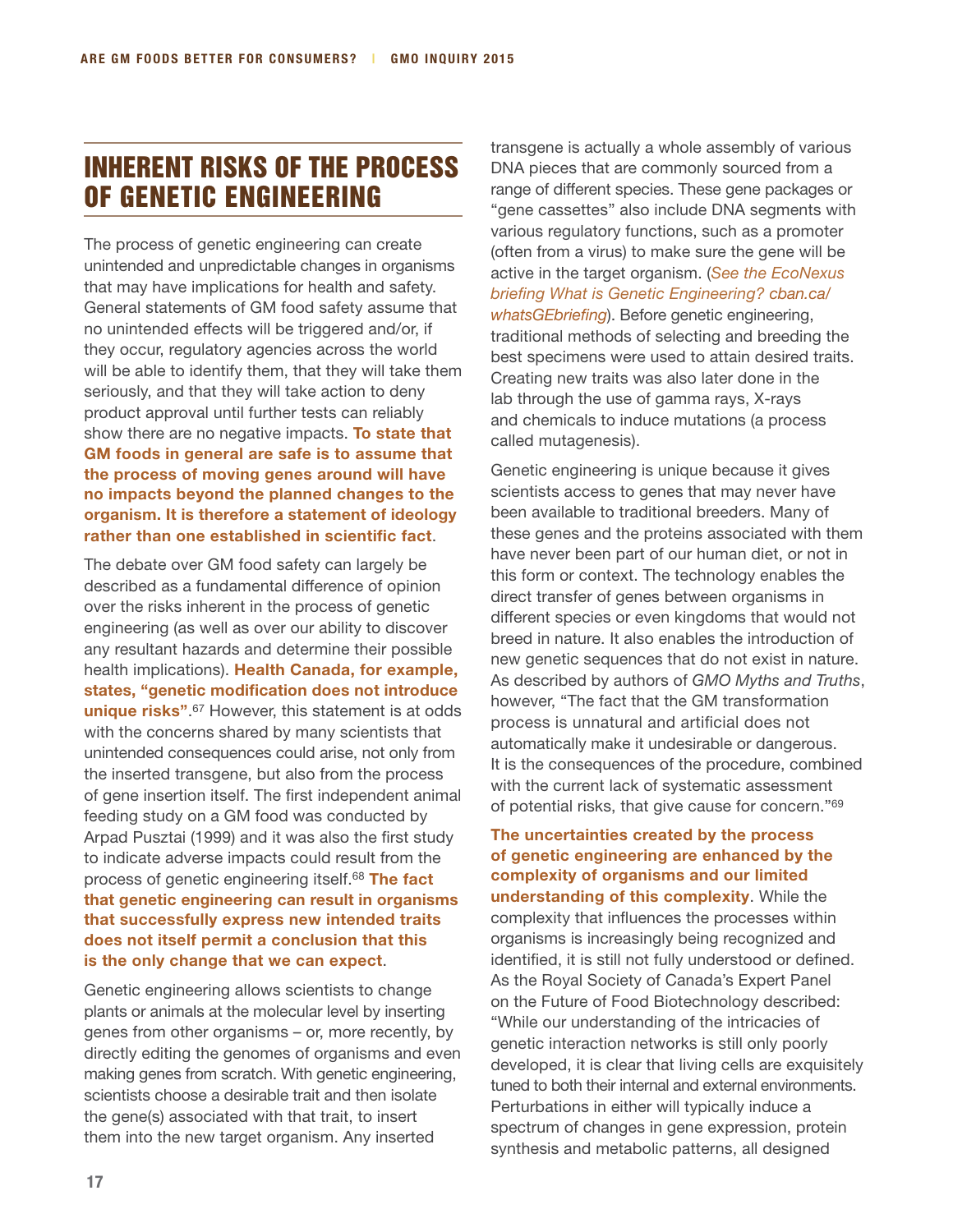to enhance the organism's ability to survive and thrive. Mutations in single genes have long been known usually to produce multiple effects (pleiotropic effects) within the mutated organism."70

In 2001, the Human Genome Project discovered that humans had far fewer genes than expected and, according to the paradigms and gene models of that time, there were not enough genes to explain the complexity of our inherited traits and the number of our proteins. Following this outcome, biologist Barry Commoner derided the "central dogma" of "one gene-one trait" that was the general framework of the science up to that point.<sup>71</sup> In 1995, Agriculture Canada had described that genes are "the basic unit of heredity and each gene is responsible for a particular characteristic."72 While this explanation is the foundation of genetic engineering, it no longer accounts for our current, still incomplete, understanding of genetics. It is now understood, for example, that a single gene can influence, or be responsible for two or more seemingly unrelated traits (pleiotropy); equally, it can take multiple genes to trigger or create one single trait (polygeny).

The authors of *GMO Myths and Truths* provide a summary description of this complexity, that also poses major challenges for risk assessment: "Manipulating one or two genes does not just produce one or two desired traits. Instead, just a single change at the level of the DNA can give rise to multiple changes within the organism… genes do not act as isolated units but interact with one another and are regulated by a highly complex, multi-layered network of genetic and epigenetic processes (epigenetic effects are inheritable changes in gene expression or cells caused by mechanisms other than changes in the underlying DNA sequence)."73 They conclude that, "**Because of these diverse interactions, and because even the simplest organism is extremely complex, it is impossible to predict the impacts of even a single GM gene on the organism**."74 Ultimately, genetic engineering is used to transform plants despite our inability to predict all of the impacts of the process and our incomplete knowledge of how all the genetic material in organisms work.

Genetic engineering has been, and still is commonly described as a precise technology. Certainly it is described as more precise than traditional breeding, including by Health Canada. Health Canada (2015) says "The techniques of genetic modification permit scientists to transfer the genetic material responsible for these traits from one species to another in a faster and more precise fashion."75 **While isolating and moving specific genetic material suggests precision, the process of genetic engineering is not precise and is, ultimately, also highly mutagenic**.

The GM foods on the market are the product of one of two gene delivery systems. New genetic material is transferred to target organisms either by infecting them with a bacterium that carries the transgene (*Agrobacterium*-mediated transformation) or by the use of a "gene gun" (particle bombardment). These techniques insert genetic material at random sites in the genome (a site of insertion cannot be precisely chosen or predicted) and this process itself can lead to unexpected changes, including altered expression of untargeted genes. As discussed in the report *Genome Scrambling* by Wilson *et al.* (2004), "In theory, plant transformation could result in exact insertion of a single transgene without further genomic disruption. In practice, this rarely, if ever, occurs."76

The transformation process itself induces mutations at the site of insertion and at random locations in the genome (Wilson *et al.* 2006).<sup>77</sup> Although mutations are not necessarily dangerous, their consequences can be extreme. Such mutations occur as unpredictable changes, with possible consequences for human health. "When mutations occur in functional DNA sequences they can result in loss of gene activity, altered gene function and altered gene expression, and may impact on proteins involved in complex gene regulation systems and biochemical pathways."78 While mutations with observable (phenotypic) consequences can be subsequently bred out of GM plants (through multiple back crossing), other unexpected traits may remain.79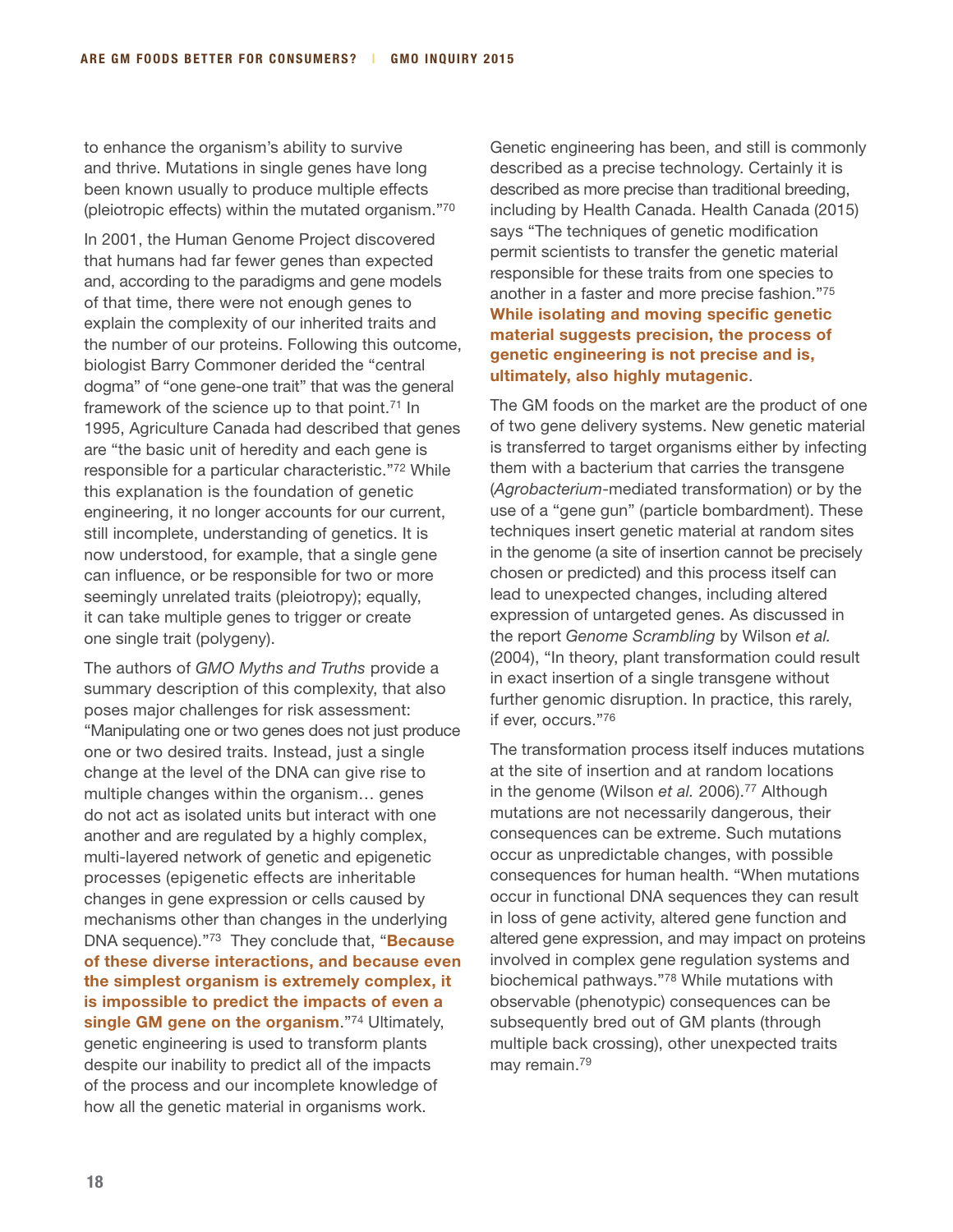Wilson *et al.* (2004) observe, "Transgene insertion, by its very nature, disrupts the sequences into which it inserts. It is usually accompanied by additional rearrangement, duplication or deletion of plant genomic DNA and by insertion of superfluous DNA..."80 Arpad Pusztai also said, "**When you are inserting the transgene construct, you are changing the whole genome. Anything can happen**."81

Unintended and unpredicted changes in GM crop plants can remain undetected for years. For example, in 2003, an independent study found that the structure of the transgene in Monsanto's GM corn MON810 differed from the description provided to regulators by the company.82 The authors say their discovery suggests a genomic rearrangement involving the transgene insertion site. More recently, in 2013, European regulators discovered a "hidden" gene present in many commercialized GM crops a substantial segment of the multifunctional Gene VI from Cauliflower Mosaic Virus.<sup>83</sup> Because it had not been identified, this gene was not examined as part of product risk assessments.<sup>84</sup>

Wilson *et al.* (2004) conclude: "As long as plant transformation [genetic engineering of plants] continues to be mutagenic, and while the genomic location of transgene insertion is not able to be controlled, we feel that it is unacceptable and inaccurate for transgenic plant breeders to claim that either plant transformation or its products are precise, predictable or innately safe."85

New technologies such as genome editing, in which DNA can be cut and changed at pre-destined locations (sometimes called "precision genome editing"86), are now being developed and tested. These technologies are often claimed to eliminate some of the risk factors generated by earlier techniques of genetic engineering. However, such claims remain unproven and these "New Breeding Technologies" could equally result in off-target (unintended) effects.87 There are no GM foods yet on the market that have been developed using these technologies.

## The Need for Independent Science

#### **Health Canada's assessments of GM food safety rely entirely on industry-generated science**,

except in the few cases where relevant studies already exist in the public literature. This reliance on information generated and owned by companies also means that the science behind Canada's GM food approvals is largely not in the public realm. This equally means that the science is not published, peer-reviewed science, and is therefore not actually part of the global scientific literature, available to the scientific community for comment and use. **Without peer review, the quality of the data assessed by Health Canada regulators cannot be verified**. The 2001 Royal Society of Canada's Expert Panel concluded that without access to the science behind GM food approvals, "there is no objective way for the public or independent scientists to evaluate fully the scientific rigor of these assessments."88 The Panel was clear that, "Peer review and independent corroboration of research findings are axioms of the scientific method, and part of the very meaning of the objectivity and neutrality of science."89

Health Canada's assessments of GM food safety rely almost entirely on industry-generated science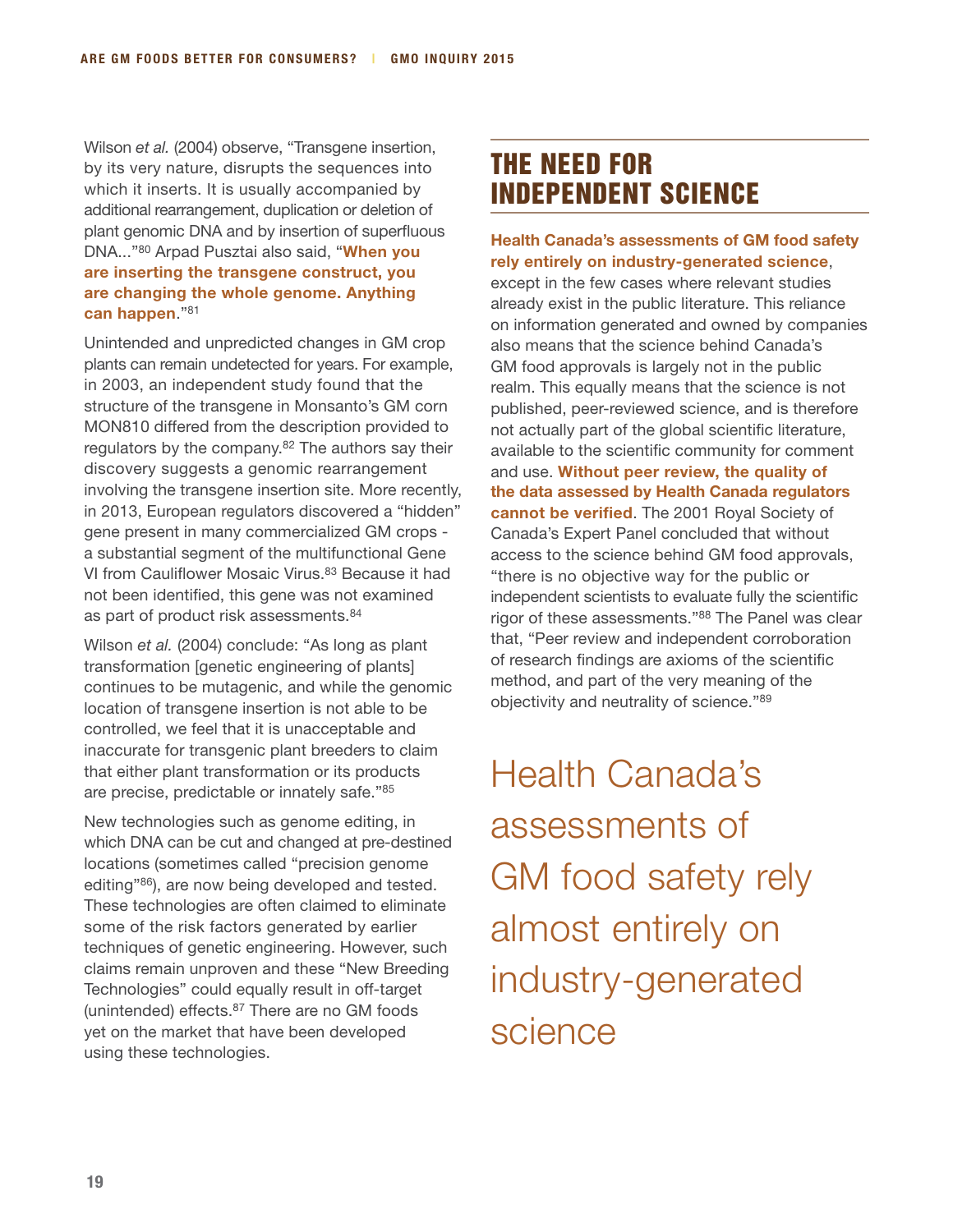Independence from industry in the production of science and in risk assessments is also important because **industry-funded studies tend to produce results that are more favourable to company products**. This trend of funding bias has been widely observed, for example in research on the health risks of nicotine<sup>90</sup> and in clinical drug trials.91 In relation to GM foods, a 2011 review found that studies where authors had professional links to the biotech industry were strongly associated with conclusions of GM food safety and nutritional value.<sup>92</sup>

**Independent animal feeding studies on GM food safety questions are rare.**<sup>93</sup> **There are a number of significant obstacles to conducting independent trials, including funding**. The twoyear study conducted by Gilles-Éric Séralini's team (2012/2014), for instance, cost  $3.2$ -million Euro,  $94$ and the follow-up study commissioned by the European Commission is budgeted at 3.77-million Euro.95 In 2007, the cost of 90-day animal studies was estimated at between \$300,000 – \$845,000 USD.96

Obtaining the actual test material (the GM material and the control isogenic lines from which the GM strains are derived) is also difficult, or even impossible, because the GM product is patentprotected. The companies that stand to profit from the commercialization of GM crops own the germplasm and the new genetic sequences, and can require researchers to sign contracts to get access to seeds. These contracts may require researchers to provide results before publication and get company permission to publish.<sup>97</sup> Scientists Judy Carman and Gilles-Eric Séralini both documented their difficulties accessing test grain.98 In 2009, 26 corn entomologists wrote (anonymously) to the US government to complain about industry control over access to GM seeds for research.99

**Conducting studies on such high-stakes questions can also expose researchers to hostile reactions on a global media stage**. As

the authors of *GMO Myths and Truths* summarize, "scientists who have published provocative results about GM crops have been vilified beyond any scientific justification."100 In response to the public critiques of Gilles-Éric Séralini and his team, a group of scientists wrote an open letter arguing, "Séralini and colleagues are just the latest in a series of researchers whose findings have triggered orchestrated campaigns of harassment."101 In fact, they refer to "systematic suppression of independent scientists working in the public interest". The scientists discuss this suppression as part of "fundamental challenges faced by science in a world increasingly dominated by corporate influence," challenges that they say are rarely discussed in scientific venues.102

The fact that government regulators around the world rely on data generated by corporations is a major reason why there is so little independent science on GM food safety questions – it is not required. Eight years ago, in 2007, scientists Terje Traavik and Jack Heinemann asked, "Will another 20 years pass before societies realise the urgent need for public funding of genuinely independent risk- and hazard-related research? The time for such investment is now, so that a new scientific culture with working hypotheses rooted in the Precautionary Principle can discover other, possibly even more important, questions of safety."103 Such investments in public research have not yet been made, with notable exceptions such as the European Commission's funding to provide some follow-up to Séralini's study.104

There is a lot at stake in the investigation of GM food safety. The power of profit-seeking companies is one factor that is making it difficult for independent scientists to do their work. **The commercial pressures behind getting GM products to market are undeniably influencing how science is being done, and how much.**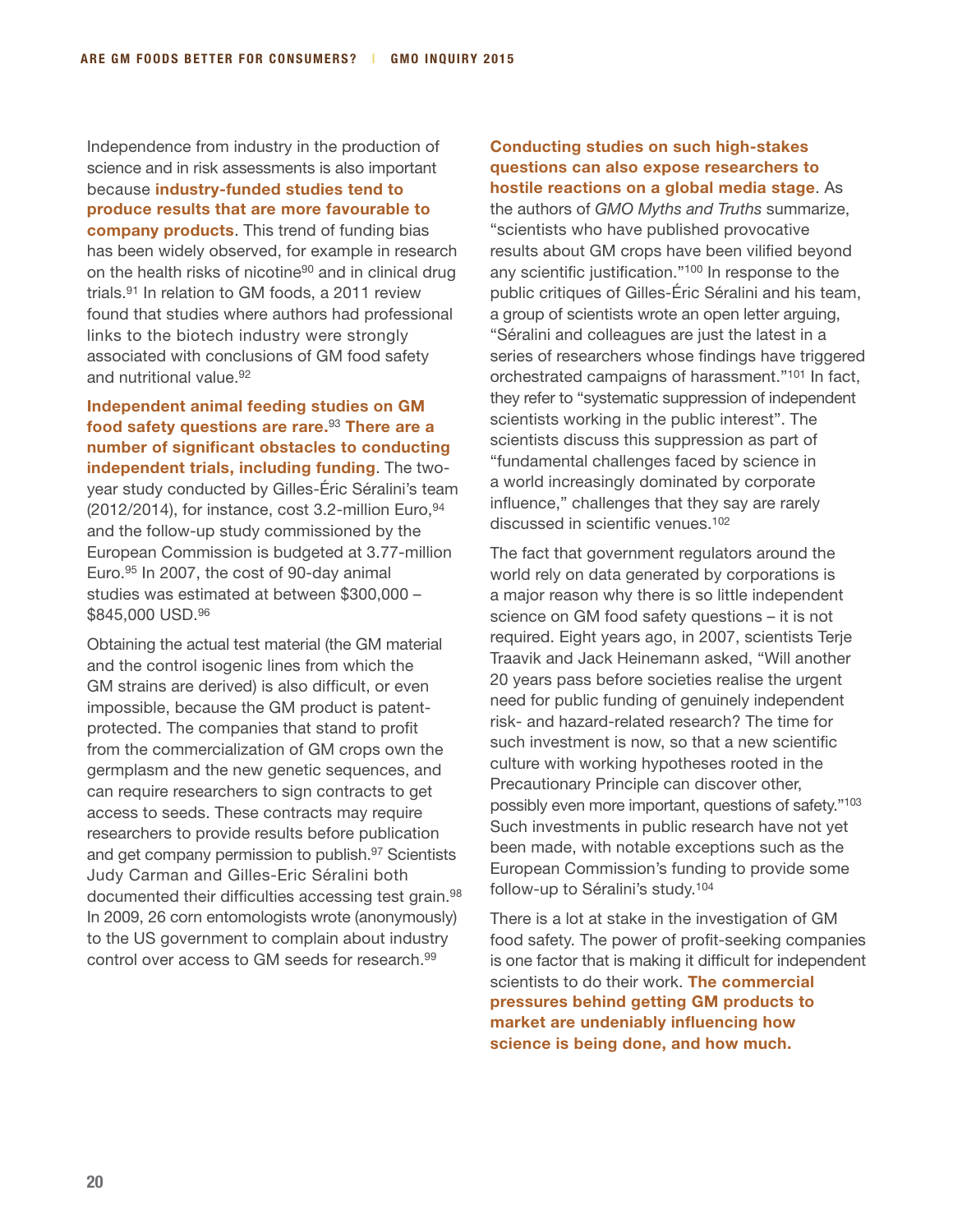# The "Séralini Affair"

T he global controversy over Gilles-Éric Séralini's long-term study on GM corn, and the herbicide Roundup, is the most visible recent dispute over an independent GM food safety study and serves as a warning to other independent scientists. (See pages 25-26 for information on this study.)

The results published in 2012 described harmful effects from the GM corn, both with and without the herbicide Roundup, on lab rats.105 Much of the critical response was immediately hostile and even "vehement".106 Dismissals of the study's methodology and disparagement of Séralini's reputation were fuelled and sustained by a coordinated response<sup>107</sup> including a campaign for retraction.108 Ultimately, the article was retracted by the journal in 2013 – and then republished in another journal in 2014.109

GMWatch called the retraction of the Séralini study "illicit, unscientific, and unethical" and in violation of the guidelines for retractions set out by the Committee on Publication Ethics.110 The guidelines set the grounds on which a journal should retract a paper: clear evidence that the findings are unreliable due to misconduct (e.g. data fabrication) or honest error, plagiarism or redundant publication, or unethical research. None of these were at play in the stated reason (inconclusive results<sup>111</sup>) for retracting Séralini's study.112 Whatever the challenges to the study's methodology, retraction was not a justified response.

Retraction removes a study from the scientific literature such that it cannot be referenced and used in future scientific examination; the work cannot be explicitly investigated and built upon by other scientists. Séralini and his team ultimately called this move censorship and said, "Censorship of research into health risks undermines the value and the credibility of science."113

For their part, in 2012, Health Canada and the Canadian Food Inspection Agency responded to the Séralini *et al.* study in broad strokes: "The methodology used was inadequately described, the full data set was not presented, and the data that was reported was not presented in a transparent manner. Furthermore, the statistical methods used by the authors to analyse the data were judged to be inappropriate. These limitations make the validity of the study results difficult to determine."114 Health Canada had approved the GM corn tested by Séralini's team (NK603) in 2001 without reference to any data from animal feeding trials, four years before Monsanto published its own 90-day trial.<sup>115</sup>

The serious implications of this one study largely explain the wave of heated response, the global media attention and the public responses from regulatory agencies around the world. As the authors of *GMO Myths and Truths* describe, "An objective analysis of Séralini's study would conclude that long-term chronic toxicity and carcinogenicity studies are needed on all GM foods and complete commercial pesticide formulations before they are commercialized."116 Such an analysis would put all past and future approvals of GM foods in jeopardy.

*Specific criticisms of the study's methodology have been variously answered, including by Séralini's team,*<sup>117</sup> *in the publication* GMO Myths and Truths, *and via the website [www.gmoSeralini.org](http://www.gmoseralini.org/en/). For a detailed documentation of the arguments back and forth, see the list of resources posted at www.cban.ca/Seraliniresponse*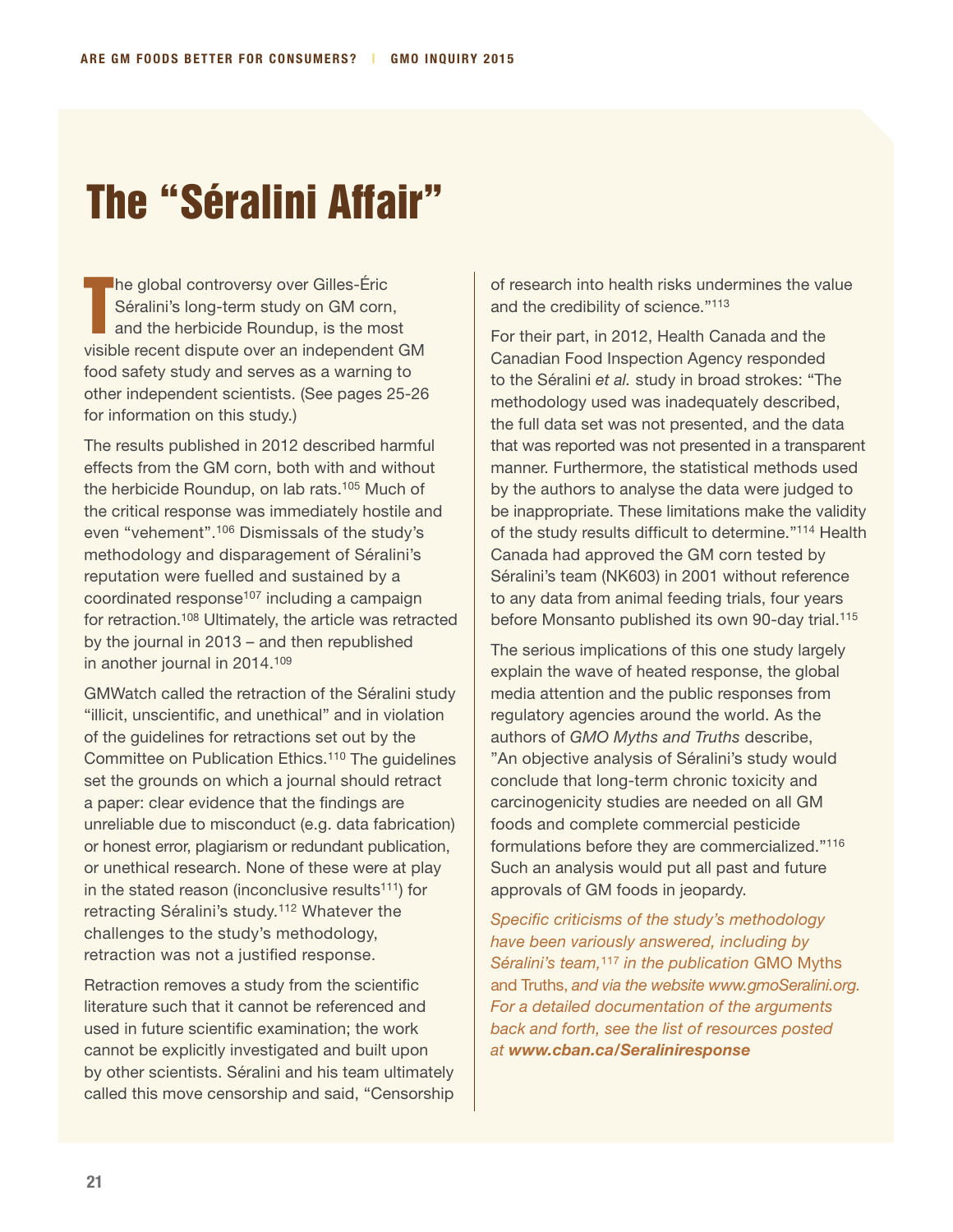## The Lack of Experimental Testing for Safety

We commonly hear that "foods derived from GM crops have undergone more testing than any other food in history."118 This includes, for example, the statement from company Okanagan Specialty Fruits that their newly approved GM non-browning apples are "likely the most tested apples in existence."119 These are technically correct but meaningless statements. Until foods came from the lab, they were not tested in the lab. Moreover, such testing of GM foods is actually warranted. As it happens, GM foods have not been extensively and consistently tested, and the quality and rigour of this testing is in dispute.

It has been twenty years since the Canadian government approved the first GM crops and foods, and **there are only a few long-term animal feeding tests that correspond with any of the**  GM foods currently on the market.<sup>120</sup> Four recent long-term studies were conducted by independent scientists, **years after the GM products were approved by Health Canada**. The first is Séralini *et al.*'s long-term test on Monsanto's GM corn NK603, initially published in 2012,<sup>121</sup> a full 10 years after Health Canada's approval (the 2012 study was retracted and then republished in 2014<sup>122</sup>).<sup>123</sup> The second is the first-ever long-term toxicology study on mixed GM corn and soy from Judy Carman *et al.*, published in 2013.124 (Both these studies are discussed in the following pages.) There are only two other long-term studies that that investigate the effects of a GM glyphosate-tolerant crop along with its herbicide - both were conducted in 2008 (Malatesta *et al.* and Sakamoto *et al.*). The specific GM soy tested by Malatesta *et al.* was approved by Health Canada in 1995.125 **There is a lack of long-term testing supporting the release of GM foods onto the market in Canada…but does this matter?**

Hilbeck *et al.* (2015) state, "Rigorous studies investigating the safety of GM crops and foods would normally involve, [among other things], animal feeding studies in which one group of animals is

fed GM food and another group is fed an equivalent non-GM diet."126 Michael Antoniou maintains that the increasing body of evidence showing disruptive effects of genetic engineering and signs of toxicity in animal feeding studies "demand that toxicity be confirmed or refuted in life-long animal feeding studies."127

However, it is not universally agreed that animal feeding tests are necessary to determine the safety of GM foods.128 For example, **Health Canada does not require any animal feeding studies on GM food.** Without this requirement, it appears that very few animal feeding trials have been provided to Health Canada for GM food safety assessments.<sup>C</sup> For example, there were no animal feeding trials conducted to investigate possible risks from the recently approved GM non-browning apple<sup>129</sup> and Health Canada's summary Decision Document on the GM corn NK603 does not indicate the use of data from any animal feeding trials<sup>130</sup> (CBAN has asked Health Canada to confirm but the department will not provide information beyond what is stated in the Decision Document<sup>131</sup>). In responding to the Séralini *et al.* 2012 paper, the French Agency for Food, Environmental and Occupational Health & Safety (ANSES) set up an emergency expert assessment group which remarked on the "controversy in the scientific community" over "whether current assessment methods can detect potential long-term effects and the plausibility of these effects."132 They further stated that this debate is likely to continue, "given that there are so few studies documenting these effects."

Until 2013 when the European Commission made 90-day feeding trials mandatory,<sup>133</sup> China and Russia were the only countries that required such tests for GM food safety assessments.<sup>134</sup> Some companies choose to conduct such tests and submit this data for government safety assessment but these experiments are not mandatory in Canada. Health Canada says that, "Given that the application of genetic modification does not introduce unique

C A 2000 analysis of Health Canada's summary "Decision Documents" by University of Guelph associate professor Ann Clark determined that 70% of the GM crops approved "have not been subjected to any actual lab or animal toxicity testing" and that the remaining 30% of assessments included trials with single purified proteins (as opposed to dietary feeding). None of the studies appear to have been published in the refereed literature. (*Food Safety of GM Crops in Canada: toxicity and allergenicity*, E. Ann Clark. 2000.)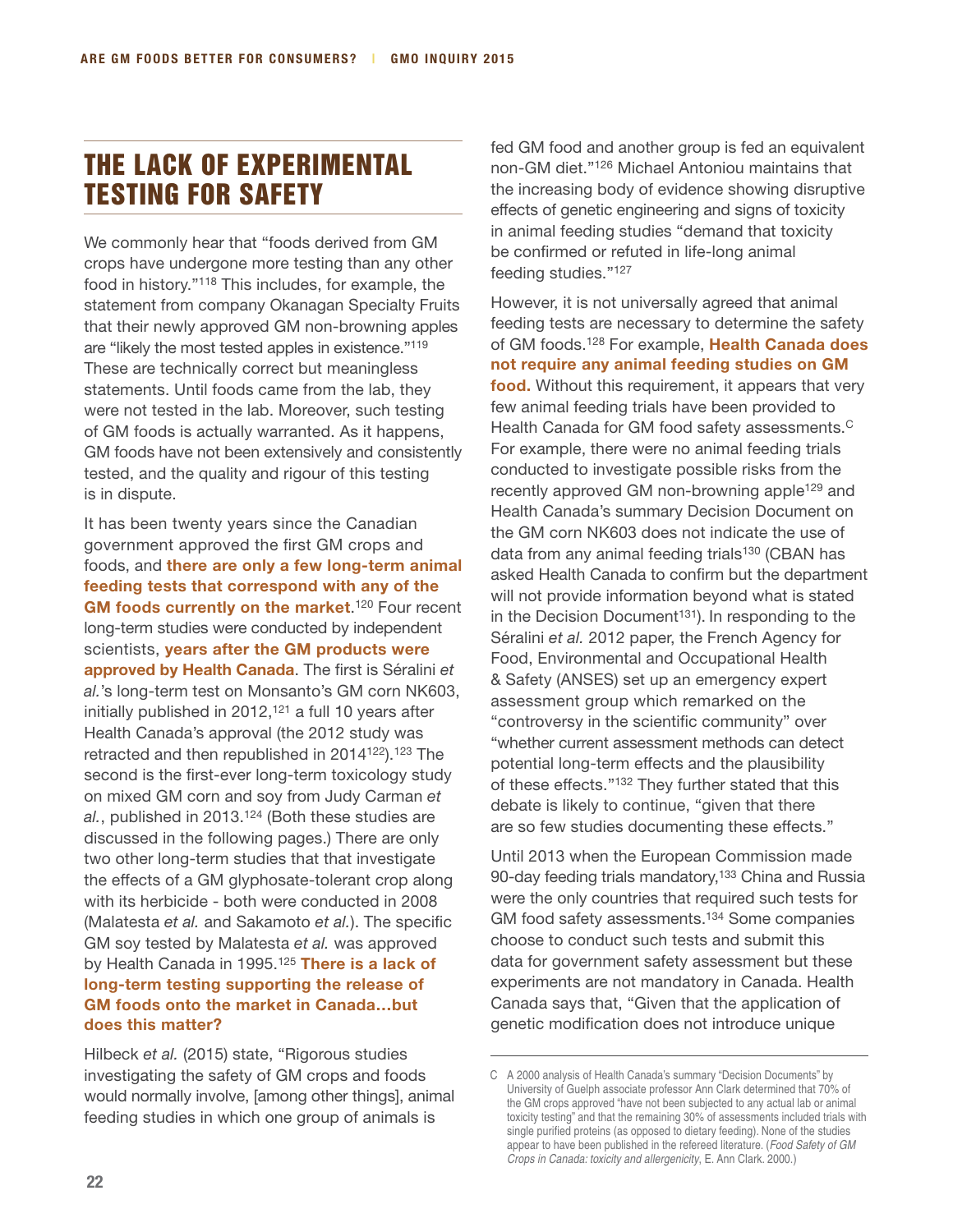risks, the potential for long term effects of these foods are no different than that for conventional foods which have been safely part of the Canadian diet for a long time. Therefore, there is no current evidence to indicate that long term studies are needed to ensure the safety of foods produced using this technology."135

Monsanto has published animal feeding tests on some GM foods now on the market (the longest is 90-days) but the company argues that such tests are not necessary. "As long as the introduced gene protein is determined safe (an initial step in the safety assessment) and the GM and non-GM crops are alike in all respects, the GM crop is said to be substantially equivalent, or 'equal to,' their conventional counterparts and are not expected to pose any health risks. Experts in the field of food safety are satisfied that this approach is sufficient and reliable to assure the GM crops are as safe their conventional counterparts. This expert community does not see a need and thus does not recommend long-term tests in humans in order to establish food safety."136 The industry-funded group ISAAA (the International Service for the Acquisition of Agri-biotech Applications) argues that feeding high doses of purified transgenic proteins, versus testing whole GM foods, is "sufficient to evaluate the toxic potential of the new proteins."137

The necessary length of such tests is also in dispute. **Most animal feeding studies on GM foods have only been short or medium-term in duration**. 138 When they are conducted, 90 days is the general guideline for the length of animal trials.139 This timeframe is roughly equivalent to 7 years (or ten percent of the lifespan of test animals) while two-year feeding studies are equivalent to 60-65 years and can be considered long-term.140 The presumption is that any meaningful effects will be seen before the 90-day mark and so further testing is not necessary. Thus far however, there is no clearly stated rationale for ending tests at 90 days. Ulrich E. Loening argues, "One might note that the protocol of 90 days became the norm after it was set arbitrarily by Monsanto in its applications and has been since adopted by others without question or any apparent justification."141 The Senior Editor of Nature Biotechnology, Laura DeFrancesco, says

that "this notion appears to have come from studies carried out in the 1990s by the US National Toxicology Program" and quotes Martijn Katan, emeritus professor of nutrition at Amsterdam's VU University, who says, "Ninety-day rat trials are more or less dogma for the lack of anything else."142

While short-term studies can be used to rule out acute toxicity, they do not investigate chronic health issues or provide evidence on long-term safety. The authors of *GMO Myths and Truths* argue, "Effects that take a long time to show up, such as cancer, severe organ damage, compromised reproductive capacity, teratogenicity, and premature death, can be reliably detected only in long-term and multigenerational studies."143

**There were very few published (peer-reviewed) studies examining GM foods until 2006**, after which the number of citations ''dramatically increased'', though "the number of studies specifically focused on safety assessment of GM plants is still limited".144 Nature Biotechnology's 2013 survey only found 30 feeding studies assessing chronic effects in the scientific literature.<sup>145</sup> It appears that since this survey and the literature reviews of Domingo and Bordonaba (2011)<sup>146</sup> and Snell *et al.* (2012)<sup>147</sup>, there have been two peer-reviewed long-term studies on GM foods (Carmen *et al.* 2013 and Seralini *et al.* 2012/2014 described pages 25-26).

Importantly, in discussing the Nature Biotechnology survey, Laura DeFrancesco noted the same issue that Domingo and Bordonaba, and Snell *et al.* also discussed: that the scientific literature is inconsistent in terms of the kinds of tests performed (methodologies), the questions and parameters studied, the duration of tests, which GM foods were studied, and the choice of test animals (pig vs. mice etc.).<sup>148</sup> Additionally, as discussed by Sheldon Krimsky (2015) when he examined eight literature reviews, reviewers also made different choices about the endpoints they evaluated, the journal articles selected, how they weighted the importance of studies, and how they interpreted the weight of evidence.149 The authors of *GMO Myths and Truths* are careful to point out that (as is the case in the Snell *et al.* review) **many "big lists" of tests on GM foods also include studies that do not actually examine food safety questions but investigate production issues relevant to animal farming**. 150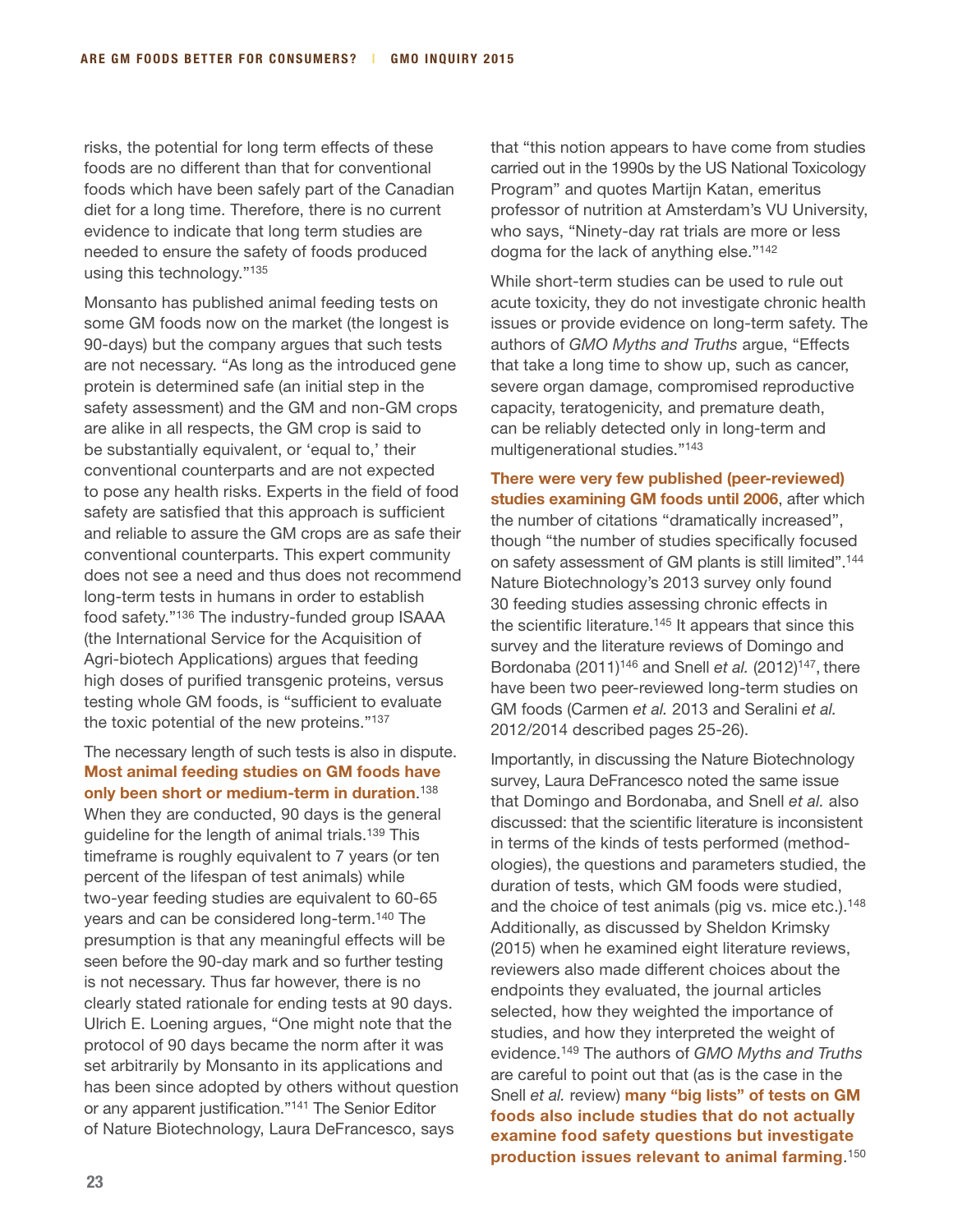Various reviews come to different conclusions about what the evidence shows.151 Domingo and Bordonaba note, as of 2010, a balance ("a certain equilibrium") between the number of studies that suggest safety and those that raise concerns.<sup>152</sup> But they also say, "it is worth mentioning that most of the studies demonstrating that GM foods are as nutritional and safe as those obtained by conventional breeding, have been performed by biotechnology companies or associates, which are also responsible of [sic] commercializing these GM plants."153

**Interpreting the results of studies is often controversial**. Many industry studies have observed statistically significant effects in GM-fed animals that the authors have dismissed as not biologically relevant or not adverse.<sup>154</sup> The authors of *GMO Myths and Truths* say that these terms "have not been properly defined with respect to GMOs" and may be used to dismiss potentially relevant and important results.155 They argue that analyses of the data in many short- and medium-term feeding studies conducted or funded by industry show that GM foods can be toxic, allergenic, or have unintended nutritional changes. For instance, in 2007, Séralini, Cellier and de Vendomois analyzed the data from Monsanto's 90-day animal feeding test on the GM corn MON 863 (the corn had been approved in Europe in 2005 and the data was released as a result of a court case that same year).156 The scientists argue that the data could not lead to a conclusion of safety. In 2009, Séralini, Cellier, Roullier and de Vendomois examined the data from tests on three commercialized GM corn (NK 603, MON 810, MON 863). Their analysis revealed new side-effects, including some that may be "due to the new pesticides specific to each GM corn. In addition, unintended direct or indirect metabolic consequences of the genetic modification cannot be excluded." This analysis led Séralini to conduct the first long-term test on NK 603.

Séralini's long-term test on GM corn and Roundup (2012/2014) merited intense scrutiny partly because it was so unique. The French regulatory agency ANSES, while responding that Séralini's conclusions were not sufficiently supported by the study data, nonetheless drew attention to "the originality of this

study, namely its focus on a subject rarely investigated to date: the long-term effects of GMOs in association with plant protection products."<sup>157</sup> ANSES emphasized "the small number of published studies dealing with the potential long-term effects of the consumption of GMOs in association with pesticides and recommends undertaking research into these issues" (their own literature search found only two long-term studies that were comparable to Séralini's) and called for national or European funding to "enable large-scale studies and research for consolidating our knowledge of insufficiently documented health risks." **In response to the Séralini study, the European Commission launched a two-year combined toxicity/ carcinogenicity study of the same GM corn (to be completed by 2018**<sup>158</sup>**)**.

The authors of *GMO Myths and Truths* argue that "What is needed are long-term and multigenerational studies on GMOs to see if the changes found in short- and medium-term studies, which are suggestive of harmful health effects, develop into serious disease, premature death, or reproductive or developmental effects."159 Following such animal feeding trials, they argue that we also need farmanimal toxicity studies and long-term human trials. The Royal Society of Canada's Expert Panel similarly stated that, "relatively short-term animal tests may yield valuable information, but establishing the impacts of long-term ingestion of a food would involve the systematic monitoring of human populations."160 Arpad Pusztai said "Animal testing is but a first step and there is no substitute for human studies. If there is no indication of harm to the animals, the results will have to be validated with human volunteers in a clinical double-blinded, placebo-controlled drug-type test. Such studies may have to go on for considerable lengths of time."161 Such testing would also need to consider the different impacts possible in the sick, young and elderly.

In 2014, a Russian non-governmental organization announced the launch of a large, independent longterm study (2-3 years) on a GM herbicide-tolerant corn, to be comprised of toxicity, carcinogenicity and multi-generational (5 generations) animal feeding experiments. The *Factor GMO* project maintains that "there has never been a scientific study that is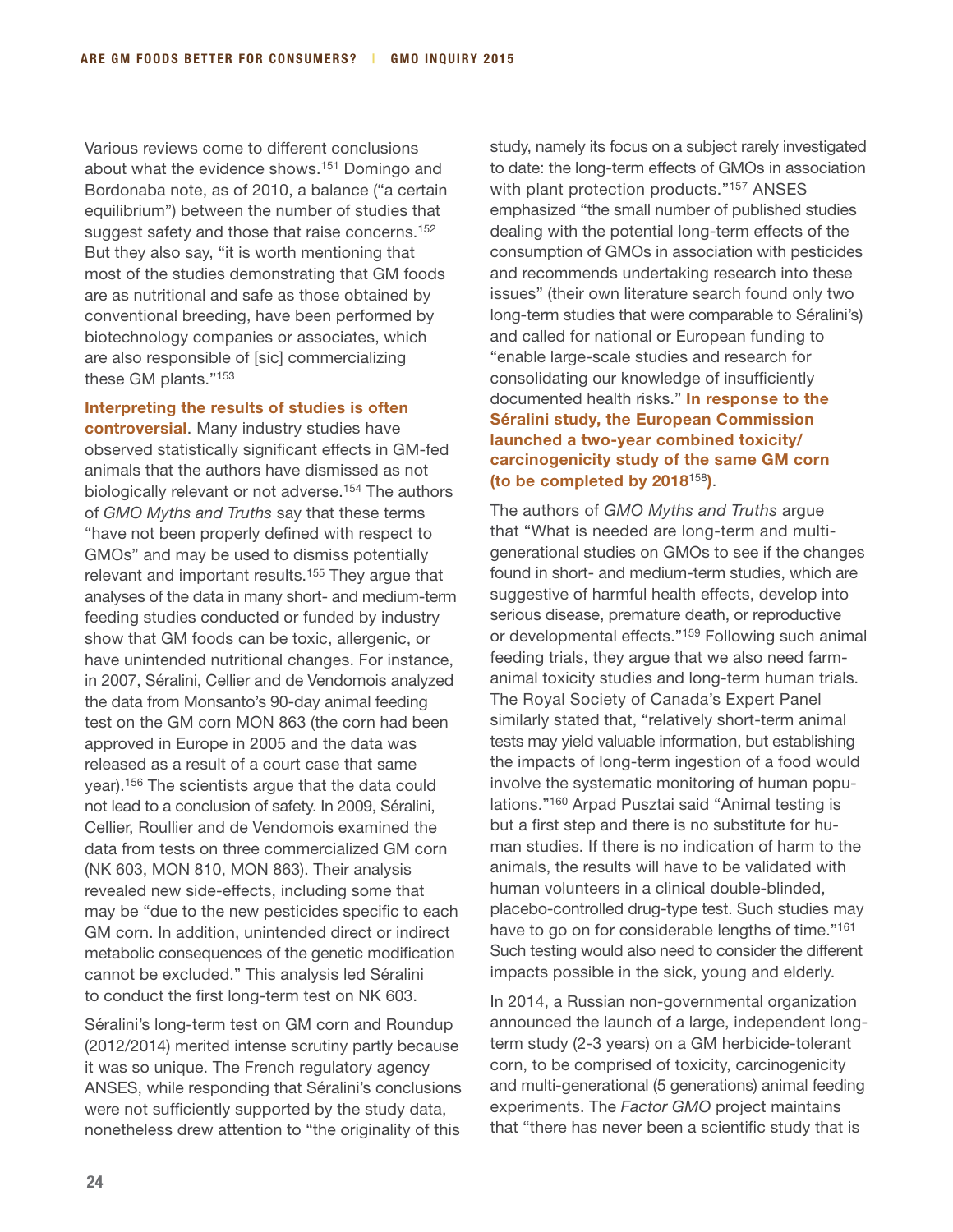comprehensive enough to give them [the public] a clear answer regarding the safety for human health of any one GM food" and proposes, therefore, to conduct such a study.162 The experiments will cost \$25-million dollars and involve scientists testing thousands of rats fed different diets of a Monsanto GM corn and its associated glyphosate-based herbicide. The group expects the study to provide data to answer the following questions:

- Is the GM food (or its associated pesticide) toxic to organ systems over the long-term?;
- Does the GM food (or its associated pesticide) cause cancer, reduce fertility or cause birth defects? and;
- Is the mixture of chemicals present in Roundup herbicide more or less toxic than its active ingredient glyphosate?

Oxana Sinitsyna, Deputy Director of Science at the A.N. Sysin Research Institute of Human Ecology and Environmental Health in the Ministry of Health of the Russian Federation and one of the three scientists on the *Factor GMO* review board, said: "The scale and format of this research project will allow us to create a really objective and comprehensive data set on the mechanics of the impacts of a GM diet on the health of living organisms over the long term."163

## What the existing long-term studies tell us

As Hilbeck *et al.* (2015) observe, some independent animal feeding studies have revealed toxic effects or signs of toxicity. Critically, "The concerns raised by these studies have not been followed up by targeted research that could confirm or refute the initial findings".164 Two recently published long-term animal feeding studies tested GM foods that Canadians have been eating for many years. Unusually, the first study did trigger a follow-up study, funded by the European Commission, which is currently in progress.

## **Séralini et al. (2012/2014) – NK603 corn**

The long-term (2-year) animal feeding test on GM corn NK603 conducted by a team of scientists in France, led by Caen University molecular biologist Gilles-Éric Séralini,<sup>165</sup> was the most in-depth study ever carried out on a GM food and its associated pesticide. The toxicological study was first published in September 2012 in the peer-reviewed journal *Food and Chemical Toxicology*, and then, following intense controversy, was retracted by the journal in November 2013 and republished in *Environmental Sciences Europe* in 2014 (See page 21 for discussion of this event). This study has been subject to much debate internationally. While Health Canada, for example, states that the statistical methods used by the authors to analyse the data were inappropriate,<sup>166</sup> others defend the integrity of the study.167 **The Séralini study is particularly important for Canadians because Health Canada approved the GM corn NK603 in 2001, ten years before this first long-term study** (and three years before publication of Monsanto's 90-day feeding trial).

This study is unprecedented, as was acknowledged by the expert team assembled by the French government to analyze it. While they concluded that the data could not corroborate the interpretations of Séralini's team, they acknowledged that, "This study is unique in that over this long period and using several doses, it tests both a GMP [genetically modified plant] cultivated with and without treatment by a plant protection product and the complete plant protection formulation by itself. In this respect, no equivalents have been found in the literature. It is also distinctive in that it monitors a large number of blood and urine parameters and the authors indicate it was undertaken in a GLP [Good Laboratory Practice] environment."168

To test the question of chronic health impacts, Séralini's team conducted a feeding trial of the GM corn over two-years (generally the lifespan of lab rats). The corn is genetically engineered to be tolerant to Monsanto's glyphosate-based herbicide "Roundup" (fields of GM corn can be sprayed with Roundup and the weeds die while the GM plants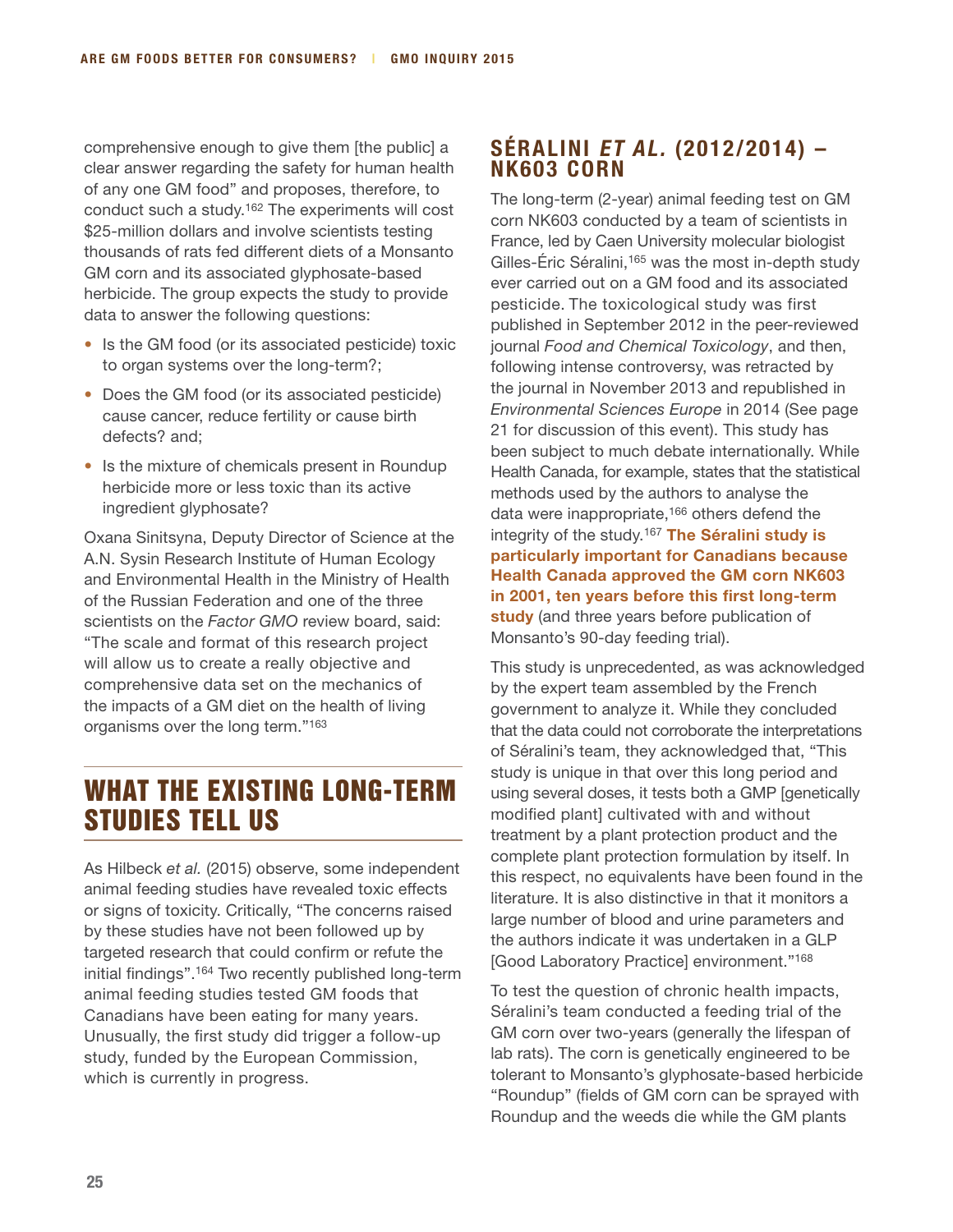lives). The rats were fed three different diets: the GM corn alone, the GM corn grown with Roundup (with Roundup residues, reflecting how the corn is grown) and Roundup alone.

The Séralini team observed various effects due to Roundup and to the GM corn itself. Organ damage was detected in rats fed the GM corn, with and without Roundup residues, as well as rats fed Roundup alone in drinking water, at levels below those permitted in drinking water in the EU. The researchers found increased kidney and liver damage and hormone disruption in most treatment groups. Although this study was a chronic toxicity study rather than a carcinogenicity study, the team reported the tumours they observed, as recommended by international guidelines and because some types of tumours may indicate problems that need to be explored.169 The first tumours were observed one month after the 90-day test mark and peaked at 18 months.

**If the results of the study are validated, the implications are serious for the future of GM food safety assessment, and the future of GM foods. There is clearly a need for further research on these findings**.

#### **Carman et al. (2013) – mixture of GM soy and corn**

Judy Carman *et al.* conducted a long-term toxicology study on pigs.<sup>170</sup> The pigs were fed a mixture of GM corn and soy: corn with double and triplestacked GM traits (three GM proteins in total, for herbicide tolerance and insect resistance) and GM soy (herbicide-tolerant Roundup Ready). This mixture reflects a common use of GMOs in the diet of food animals in North America. The pigs were fed the GM soy and corn for five months. The authors maintain that, "unlike most studies done to date we used enough animals to obtain statistical significance for biologically significant results."171 The authors also note the significance of their choice of pigs because pigs have a similar digestive system to humans, "and because some of the investigators had been observing reproductive and digestive problems in commercial pigs fed GM crops."172 The authors summarized their findings for the public:

- *"We found that, on average, the weight of the uterus of pigs fed the GM diet, as a proportion of the weight of the pig, was 25% higher than the control pigs. We found that this biologically significant finding was also statistically significant. This finding is consistent with observations previously made by some of us on farms."*
- *"We found that the level of severe inflammation in stomachs was markedly higher in pigs fed the GM diet. Pigs on the GM diet were 2.6 times more likely to suffer severe stomach inflammation than control pigs. While 22% of male pigs and 42% of female pigs on the GM diet had severe stomach inflammation, when these pigs were compared to pigs on the control diet, it was found that male pigs were actually more strongly affected. While female pigs were 2.2 times more likely to suffer severe stomach inflammation when on the GM diet, males were 4 times more likely. These findings are both biologically significant and statistically significant. This finding is consistent with observations previously made by some of us on farms."*<sup>173</sup>

The authors conclude: "Pigs fed a GMO diet exhibited heavier uteri and a higher rate of severe stomach inflammation than pigs fed a comparable non-GMO diet. Given the widespread use of GMO feed for livestock as well as humans this is a cause for concern. **The results indicate that it would be prudent for GM crops that are destined for human food and animal feed, including stacked GM crops, to undergo long-term animal feeding studies preferably before commercial planting, particularly for toxicological and reproductive effects**. Humans have a similar gastrointestinal tract to pigs, and these GM crops are widely consumed by people, particularly in the USA, so it would be prudent to determine if the findings of this study are applicable to humans."174

For 20 years, livestock in North America have also been fed an increasingly steady diet of GM soy, corn and canola (and some GM alfalfa in the US). This study was the first to examine a diet of mixed GM feed, approximating the on-farm reality.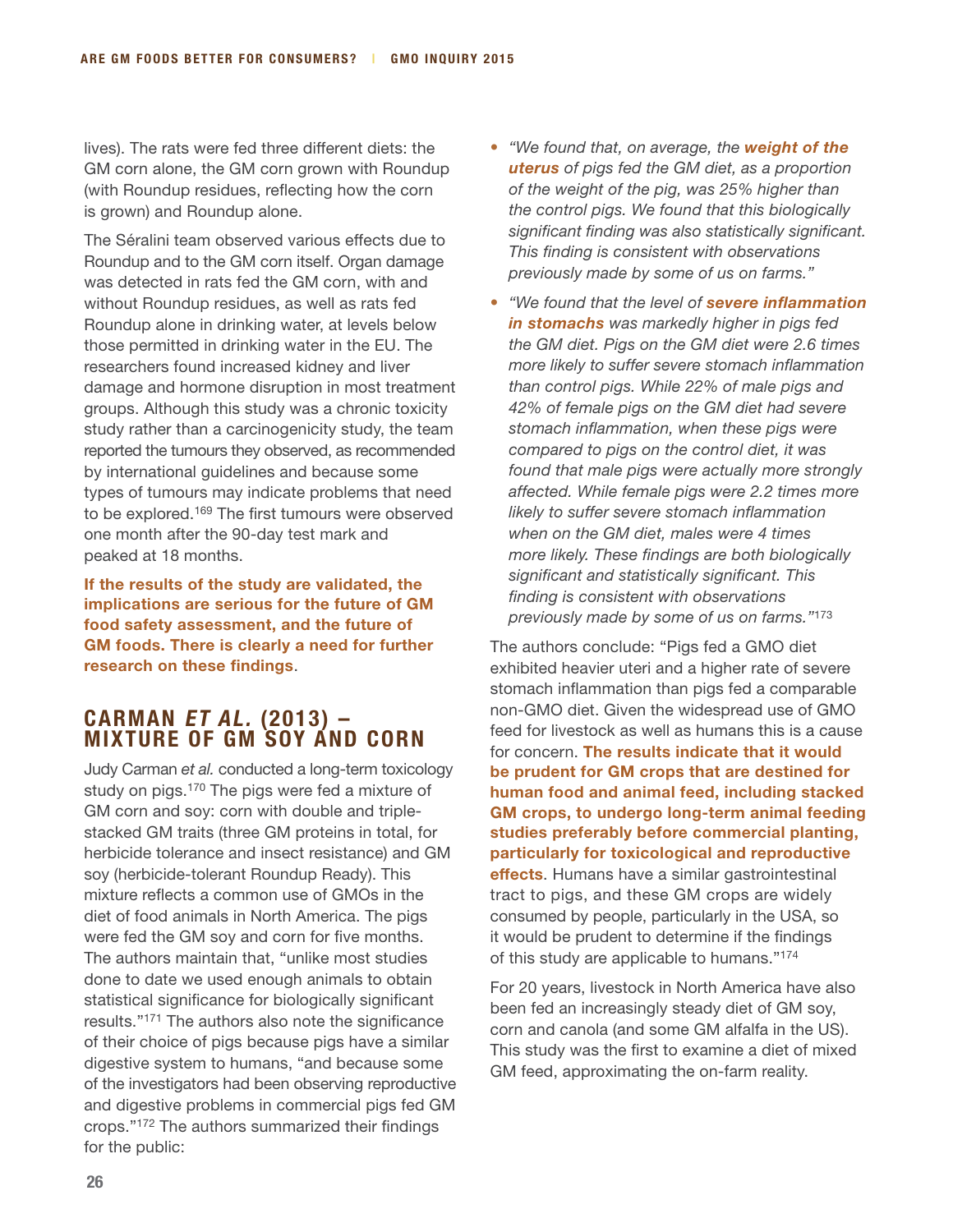## Potential Risks to Human Health

In 2001, the Royal Society of Canada's Expert Panel on the Future of Food Biotechnology categorized the potential direct risks to human health as: the possible creation of new toxicants, possible shifts in the nutrient content of food, and the possible creation of new allergens.175 These are the commonly named potential health risks and each of these risks must be investigated with each GM food. As documented in detail by the authors of *GMO Myths and Truths*, existing studies show that GM foods can, indeed, be toxic, allergenic, or have unintended nutritional changes.176 A brief summary of some of these risks is below.

## **Toxicity**

Can genetic modification result in foods that are more toxic than non-GM foods? **Many studies show signs of toxicity (such as in the kidney and liver, which could mark the onset of chronic disease) and some show actual toxic effects (such as damage to organs)**177 (see the earlier discussion of the Séralini *et al.* and Carman *et al.*  studies, for example). Replicating studies can confirm or overturn these results, and further tests could determine the significance of these observed effects for human health as well as begin to identify what factors may be responsible.

The safety of GM foods is largely based on the assumption that DNA in GM foods (transgenes) will be degraded in the gut. The industry-funded group ISAAA says, "toxins of commercialized GM plants are easily digestible in a short time, thus, they are non toxic to humans,"178 and, in 2002, the World Health Organization determined that the probability of DNA uptake by gut microflora or human cells was minimal.179 However, in 2007, Terje Traavik and Jack Heinemann added this question to their list as "yet another area of omitted research."180

The possibility that toxic, immunogenic/allergenic or carcinogenic molecules may enter the body through cells in the gastrointestinal walls is a concern.181 If DNA or DNA fragments survive in

the gut, genetic material may transfer to gut bacteria itself (including antibiotic resistant genes used in GM transformation). If small fragments of DNA pass through the gut wall, they could enter blood, organs and tissues leading to toxic effects (including the development of chronic disease conditions).

Bt toxins (from the soil bacterium *Bacillus thuringiensis*) are genetically engineered into plants to kill insects, and the assumption is that the Bt proteins are not harmful to humans because they are degraded in the gut, but this is under question via various studies.182 A 2011 study from Aziz Aris and Samuel Leblanc at the University of Sherbrooke in Quebec found a Bt toxin (Cry1Ab) in the blood of pregnant women and their foetuses.<sup>183</sup> There is dispute over the test used and the study's detection of Bt,<sup>D</sup> but in their response to Monsanto's comment on their study, Aris writes, "since this protein is of bacterial origin and can kill insects, it is legitimate to question whether it can also harm human cells."184 The authors of *GMO Myths and Truths* say, "This study raises questions as to why GM Bt crops are being commercialized widely without investigating the fate and potential effects of Bt toxin in humans."185

#### **The toxicity of the herbicides used with the majority of GM crops is also in need of scrutiny**.

Globally, 85% of all GM crops are genetically engineered to be tolerant to particular herbicides (the majority to glyphosate-based herbicides) and are therefore grown with those synthetic chemicals. Earlier research by CBAN in the *GMO Inquiry* found that sales of herbicides in Canada increased by 130% from 1994 to 2011, and glyphosate use tripled between 2005 and 2011.186 Similarly, herbicide use, and glyphosate use in particular, has greatly increased in the US and several countries in South America, as the area under Ht crops has grown. *For details see the GMO Inquiry report "Are GM Crops Better for the Environment?"* 

D The origin of the Cry1Ab protein (if this is what was detected) in Aris *et al*. is also disputed (by the New Zealand food safety authority, for example) because the authors did not survey the diets of the test subjects; Is the protein from eating GM Bt corn or exposure to residues from the use of Bt spray in agriculture? However, CBAN's research generally rules out alternative explanations – including because the use of Bt sprays in vegetable farming in Quebec is limited and the use of Bt in tree plantation pest control occurs in the North of Quebec, far from where the test subjects lived.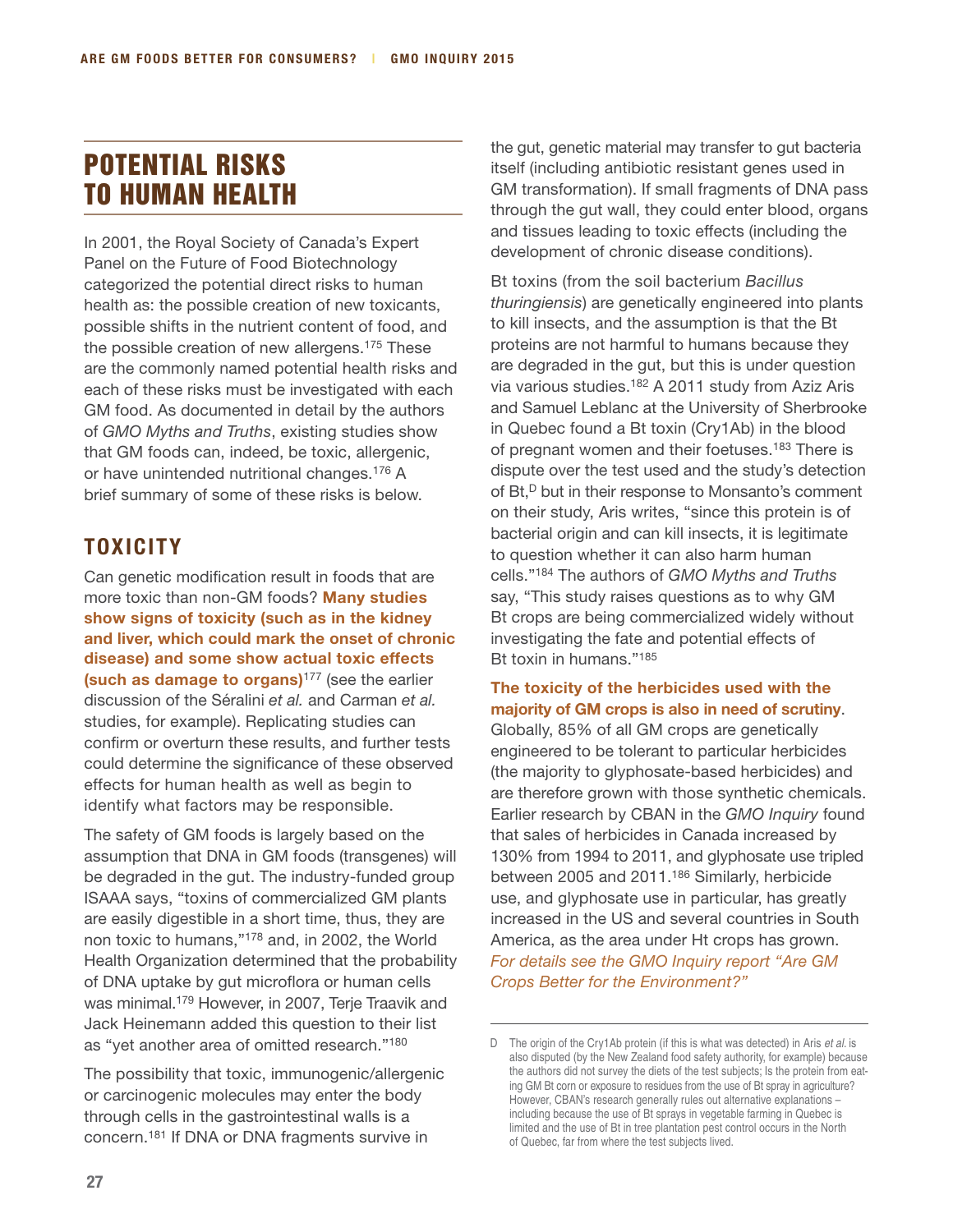The UN Codex guideline for GM food safety assessment notes that some GM traits such as herbicide tolerance "may indirectly result in the potential for accumulation of pesticide residues" and recommends that GM food safety assessments take this into account.<sup>187</sup> This has not, however, been fully considered in GM food assessments. Séralini's test of the GM corn NK603 (2012/2014) was the first animal feeding trial to test a GM herbicidetolerant crop, with and without herbicide residue. Séralini also tested the control feed for pesticide residues and studies have since exposed that diets for rodent testing are also contaminated with agricultural pesticides (possibly compromising the results of animal trials).188 A 2015 article in the New England Journal of Medicine by Landrigan and Benbrook asks the US National Toxicology Program to "urgently assess the toxicology of pure glyphosate, formulated glyphosate, and mixtures of glyphosate and other herbicides" because of inadequate assessment and increased use with GM crops.189

In 2015, the World Health Organization's International Agency for Research on Cancer concluded that glyphosate is a "probable human carcinogen"190 and that 2,4-D is a "possible human carcinogen".191 Recent unprecedented testing of the glyphosatebased herbicide formulation Roundup has also found that the formulation is more toxic than glyphosate itself.192 Of additional concern are the effects of using various herbicides together,<sup>193</sup> such as with Dow's GM corn and soy that are genetically modified to be resistant to both glyphosate and 2,4-D (Dow's "Enlist Duo" herbicide).

Governments determine Maximum Residue Levels (MRLs) of pesticides allowed in/on our food, but how these are set is not clear in Canada, as levels are periodically increased without scientific justification.<sup>194</sup> In Canada, test data used to monitor MRLs is not publicly available. Health Canada's recent re-assessment of glyphosate referenced US diet data from the 1990s<sup>195</sup> despite the fact that glyphosate use has dramatically increased in both the US and Canada. In Canada, monitoring for pesticide residues in grains, pulses and oil seeds falls to the Canadian Grain Commission which tests raw grains (prior to processing) for compliance with foreign requirements, not for domestic residue assessments.196

Direct exposure to agricultural pesticides from aerial spraying and contaminated water is also a serious and immediate public health concern resulting from the use of GM crops in some countries. This concern is particularly urgent in South America where the use of Monsanto's glyphosate-based herbicide Roundup has increased dramatically with the widespread adoption of GM herbicide-tolerant soy.197 For example, in Argentina, there is an unfolding health crisis where birth defects and childhood cancers have increased dramatically since the introduction of GM soy.198 Repeated exposure to pesticide spraying in South America has led to advocacy for the rights of "fumigated people" including a call for an immediate ban on glyphosate and other herbicides that could replace it, as well as demands for reparations to affected peoples.199 **The health risks of agrochemicals mean that fully assessing the safety of GM foods also requires an assessment of the safety of associated pesticides and the ways in which they are used with GM crops**. 200 An evaluation of the safety of GM foods must include a systemwide evaluation of the possible health, environmental and social impacts of using GM crops.

## **Allergenicity**

The cause of the increase in food allergies $201$  in North America is largely unknown.202 The question of allergenicity remains problematic for GM food risk assessment and, as the Royal Society of Canada's Expert Panel pointed out, the likelihood of allergic risk will rise with an increased range of GM foods on the market and increased dietary exposure.<sup>203</sup>

Food allergies are caused when the body's immune system reacts to food proteins as if they are harmful. An allergic response could be triggered by exposure to a foreign protein that has never been consumed in food before or to an increased level of naturally occurring allergens (an increase in the endogenous allergenicity of a food) triggered by the insertion of new genetic material (as, arguably, seen in the case of the GM salmon discussed below).

The use of genetic material from known allergenic foods is now generally avoided as per the Codex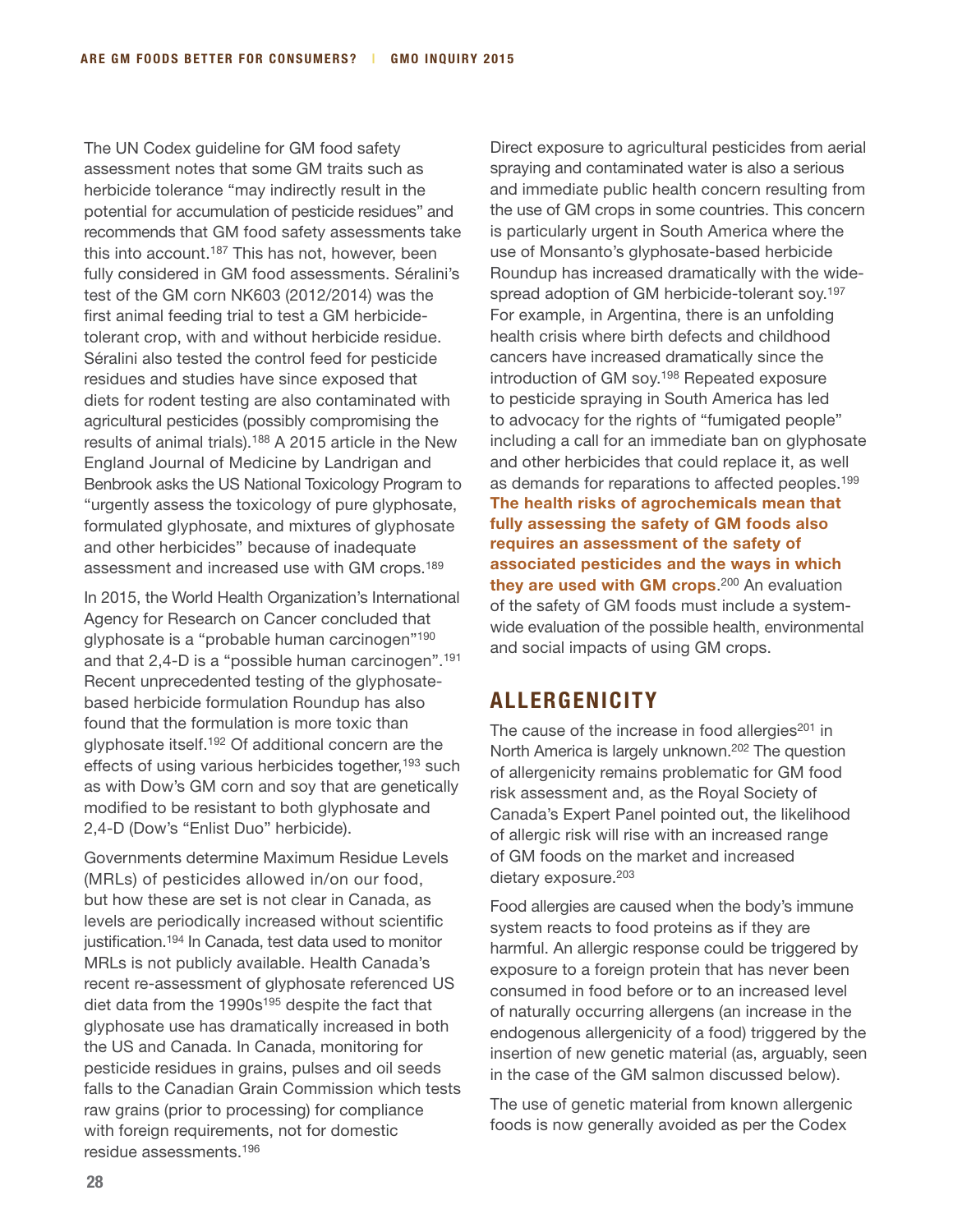recommendation.204 The assessment of allergenicity in such cases is relatively straightforward,<sup>205</sup> as in the case of a soybean that was genetically modified with a gene from Brazil nut. This GM soybean triggered an allergic response in people who had allergies to Brazil nuts. The company that developed the soybean, Pioneer Hi Bred, did not expect to find allergenicity.206

The detection of allergenicity in GM foods is otherwise difficult, and there is no single reliable method or test.207 Allergenicity investigation therefore relies on other available information,<sup>208</sup> including from comparing the structure (amino acid sequence) of the new protein to structures of known allergenic proteins, and assessing the digestibility of the protein.

If the proteins in GM food are not broken down in the gut, the food could trigger an allergic response. Bt proteins, originating from the soil bacterium *Bacillus thuringiensis* are used to develop GM insect-resistant corn. The potential for Bt to be a food allergen is supported by the case of Bt "StarLink" corn that was approved in the US for animal feed but not for human consumption because of its suspected allergenic potential. The company's initial studies found that the Cry9c protein (unique to StarLink and not currently on the market) was stable/did not digest rapidly in simulated gastric fluid, and the US Environmental Protection Agency (EPA) concluded that it was therefore likely to survive processing and digestion, to possibly interact with the human immune system.209 The EPA could not conclude "reasonable certainty of no harm."

In the case of the GM Atlantic salmon, Consumers Union in the US argues that company data shows the GM salmon has a higher allergenic potency than non-GM salmon.210 Consumers Union is also asking the US Food and Drug Administration to get data from GM salmon reared in the same conditions where it will be produced (Panama) to ensure that the production conditions do not increase the levels or potency of allergenic proteins. This request is consistent with Codex guidelines.211 The concern that environmental conditions may alter transgene expression and protein content was validated by a 2015 test (the first test of its kind).<sup>212</sup>

**There is no reliable way to discover if a GM food is allergenic before it is released onto the market.**<sup>213</sup> (see page 33 on tracing and monitoring).

#### **Use of Antibiotic Resistant Marker Genes**

Genetic engineering makes use of selectable marker genes to determine if the new genetic material was successfully inserted into the host organism – antibiotic resistant marker genes are inserted as part of the genetic sequence (the gene-cassette) and the cells that survive antibiotic treatment are those that carry the new genetic material. Though the use of antibiotic resistant genes is widely discouraged, especially because there are other marker genes and other methods of selection available, most of the GM foods on the market in Canada make use of such genes, including the newly approved GM non-browning apple.

Antibiotic resistance in disease-causing bacteria is an increasingly serious global problem that puts the future of antibiotic medical treatment at risk. Bacteria develop resistance to antibiotics by creating antibiotic resistance genes through natural mutation and the concern is that bacteria living in the guts of humans and animals could pick up an antibiotic resistance gene from a GM food before the DNA is completely digested. While both the World Health Organization and the European Commission describe the probability as low, they discourage the use of such genes.214 The European Commission (EC) says, "Even if resistance genes from GMOs were transferred to bacteria in a few cases, the rise in the number of antibiotic resistant bacteria in our environment would be immeasurably small."215

While the World Health Organization maintains that the transfer and functional integration of DNA from GM foods to cells in the body or gut bacteria is a minimal risk, it nonetheless marks this as important in relation to the use of antibiotic resistant marker genes. Codex says, "the possibility of such events cannot be completely discounted."216 The EC also notes, "if GM plants with antibiotic resistance genes are planted over a very large area, the rare event of gene transfer to other organisms (horizontal gene transfer) could become significant."217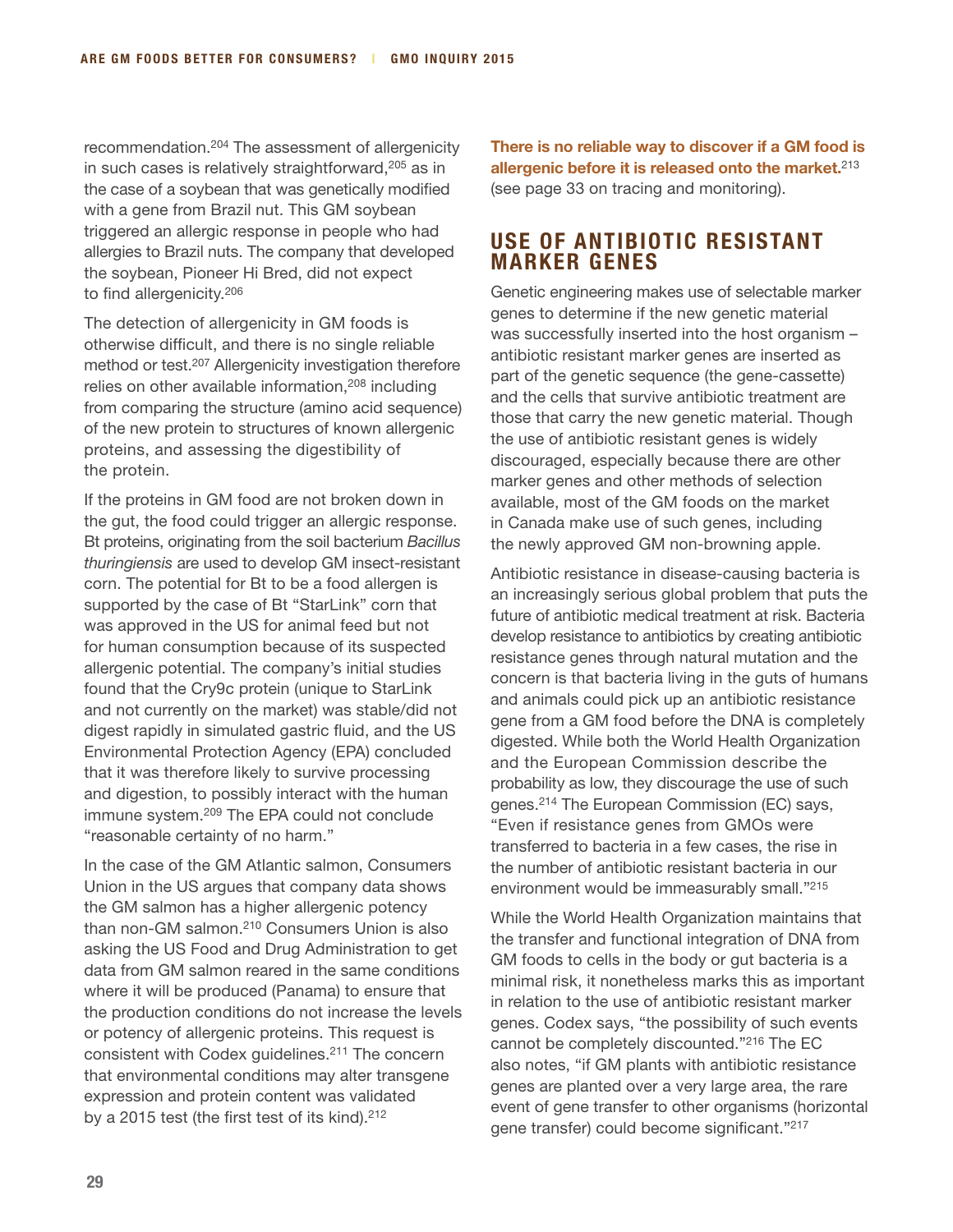In 2013, new European Commission regulations reiterated that companies should "aim to develop GMOs without the use of antibiotic resistance marker genes."218 In 2001, the Royal Society of Canada's Expert Panel recommended that, especially in light of available alternatives, "antibiotic resistant markers should not be used in any GM food intended for sale in Canada."219 **Since 2001, Health Canada has approved GM foods that use antibiotic resistant marker genes**.

The approval of the use of such genes is now differentiated in relation to their clinical use of the antibiotics.220 Genes that are resistant to the antibiotics kanamycin and ampicillin are the most commonly used marker genes. Because ampicillin is still widely used in both human and animal medicine, the European Food Safety Authority (EFSA) recommends not approving the use of ampicillin for GM plants.<sup>221</sup> EFSA lists kanamycin as rarely prescribed and so EFSA has no objection to its use<sup>222</sup> (as used in the GM non-browning apple). However, kanamycin is used to treat multi-drug resistant tuberculosis and is listed by the World Health Organization in a category called "critically important" for human medicine because, along with other aminoglycosides, it is a sole or limited therapy for certain conditions.223

## **The Role of Dietary Exposure**

Our exposure to GM foods is increasing and it is also changing in form over time. It is increasing with the expanding agricultural use of GM traits, including the commercialization of plants with multiple GM traits stacked together. It is also changing over time as different types of GM foods, such as whole fruits and vegetables (as in GM sweet corn) rather than processed food ingredients (such as GM grain corn that is processed into food ingredients and used for animal feed), enter the marketplace.

The Royal Society of Canada's Expert Panel noted the necessary role of considering dietary exposure in risk assessment: "Toxicological effect is related not only to the food we are exposed to, but to the amount of exposure as well."224 The Panel said that the potential risk of developing toxic or allergic reactions to GM foods would likely rise with increased exposure. Monsanto acknowledges this question as relevant when it says that, for example, "Cry1Ab [Bt protein] has been subjected to extensive safety assessment accounting for human exposure with a large margin of safety."226

Minutes from a 2002 Health Canada meeting identified the need to assess the cumulative effect of exposure to GM foods and the need to examine food consumption patterns.227 However, **government regulators in Canada do not know our level of dietary exposure to GM foods**. There is no monitoring of human consumption of GM foods in Canada. Further, the Canadian government does not have precise data on how much GM corn, soy, canola and sugar beet is grown, does not have any data on which GM traits are currently in use and how much, and does not track the form in which these foods are consumed.<sup>228</sup> For example, in Monsanto's challenge to the Canadian Aris and Leblanc (2011) study on Bt in the blood, the company said that human consumption of the GM Bt protein Cry1Ab (via GM corn) is "expected to be quite low."229 However, scientists and the public have no access to the information behind Monsanto's expectation. Companies hold proprietary knowledge of GM trait sales that, in the absence of government tracking, could help determine dietary exposure.

CBAN's first report in the *GMO Inquiry 2015* determined that almost all of the canola (approx. 95%) and sugar beet (almost 100%), a large proportion of the grain corn (over 80%), and approximately two thirds (at least 60%) of the soybeans grown in Canada are GM.<sup>230</sup> There is a very small, unknown quantity of GM sweet corn grown in Canada. GM papaya and squash are also imported from the US. Most of our meat and dairy comes from animals fed a steady diet of GM feed.

It is not clear from Health Canada's short (1-3 page) Decision Documents, that our current dietary exposure (both in volume and form) was fully considered in early GM food approvals (the Decision Documents summarize approval decisions and are the only information on specific GM food safety assessments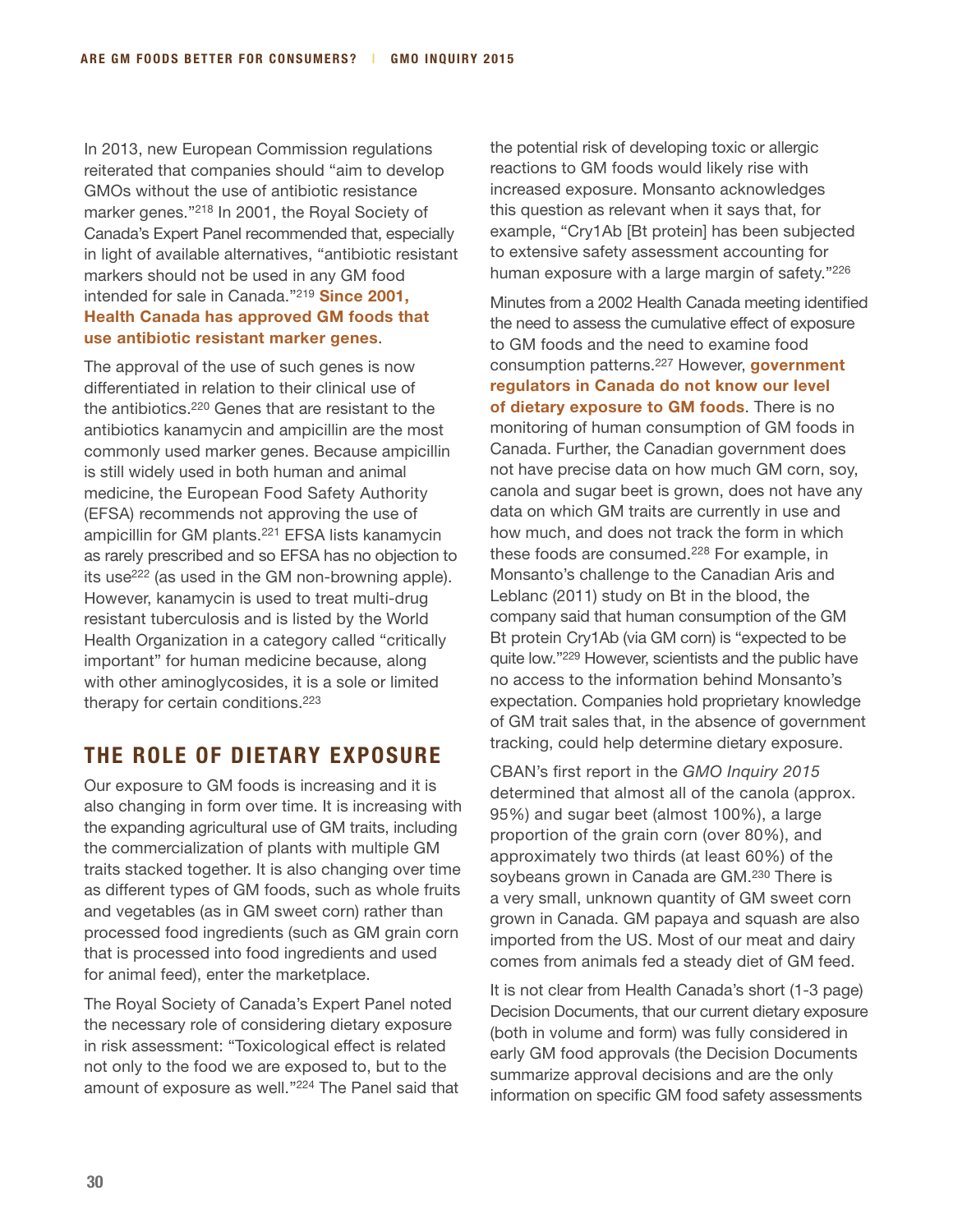released by the department). In communication with CBAN, Health Canada's regulators maintain that their evaluations "are based on the most conservative estimate of exposure to ensure the continued safety of these products regardless of how they are subsequently bred" and that "dietary exposure is calculated taking into account every use of corn that exists, which would include whole kernel consumption."231 Nevertheless, Health Canada's summary of its 2001 decision to approve the GM corn NK 603 notes dietary exposure only through animal feed and processed corn ingredients. Health Canada explicitly states that, "The 603 line of transgenic corn is not a sweet corn,"232 however, in 2012 Monsanto introduced NK 603 into sweet corn varieties in Canada (no separate approval for applying the GM trait to sweet corn was required).<sup>233</sup>

*"The 603 line of transgenic corn is not a sweet corn, but rather, a field corn intended mainly for use in animal feed. However, some human food uses are relevant for field corn. The 603 corn hybrids would typically be either dry- or wet-milled into various processed corn products. The genetic modification of 603 corn will not result in any change in the consumption pattern for this product. Consequently, the dietary exposure of Canadians to this product is anticipated to be the same as for other lines of commercially available field corn."*<sup>234</sup> *— Health Canada, Roundup Ready® Corn Line 603. 2001. (emphasis added)*

Corn is a staple food, consumed in different forms across the world. Such consumption patterns should be highly relevant to safety assessments. For example, corn syrup solids comprise 42.6% of some infant formulas sold in North America.235 In twenty years, the use of corn in processed foods has skyrocketed to about a quarter of North American groceries.236 Most of this corn is now genetically modified.

# Health Canada's Safety Assessment

T he safety of GM foods cannot be assumed. That is why, for the moment at least, $E$ Health Canada assesses the safety of each GM food before allowing it onto the market.

**Health Canada does not conduct any safety testing but approves GM foods for human consumption based on industry-submitted information**. This information is often entirely industry-generated and rarely peer-reviewed. The data package submitted by companies to Health Canada is classified as "Confidential Business Information" and cannot be accessed by the public or independent scientists, even through Access to Information requests. As discussed, peer review is the process whereby scientists assess the work of others, and it is a fundamental and defining practice of science. **Without peer review, the data behind Canada's GM food approvals cannot be assumed to be good science, or indeed "science" at all**.

The assessment carried out by government regulators is based on a set of questions that companies are required to answer, but no specific tests or methodologies are set out. For example, animal feeding trials are not required. The approval is summarized to the Canadian public in a 1-3 page "Decision Document" but in the absence of additional details, **precisely how Health Canada assesses GM food safety is unknown**.

*The regulation of GM crops and foods in Canada will be investigated in the GMO Inquiry report "Are GM Crops and Foods Well Regulated?"*

E See page 32 for a description of Canada's proposal to accept a "low level presence" of contamination from GM foods without being first approved by Health Canada. See further at **www.cban.ca/llp**.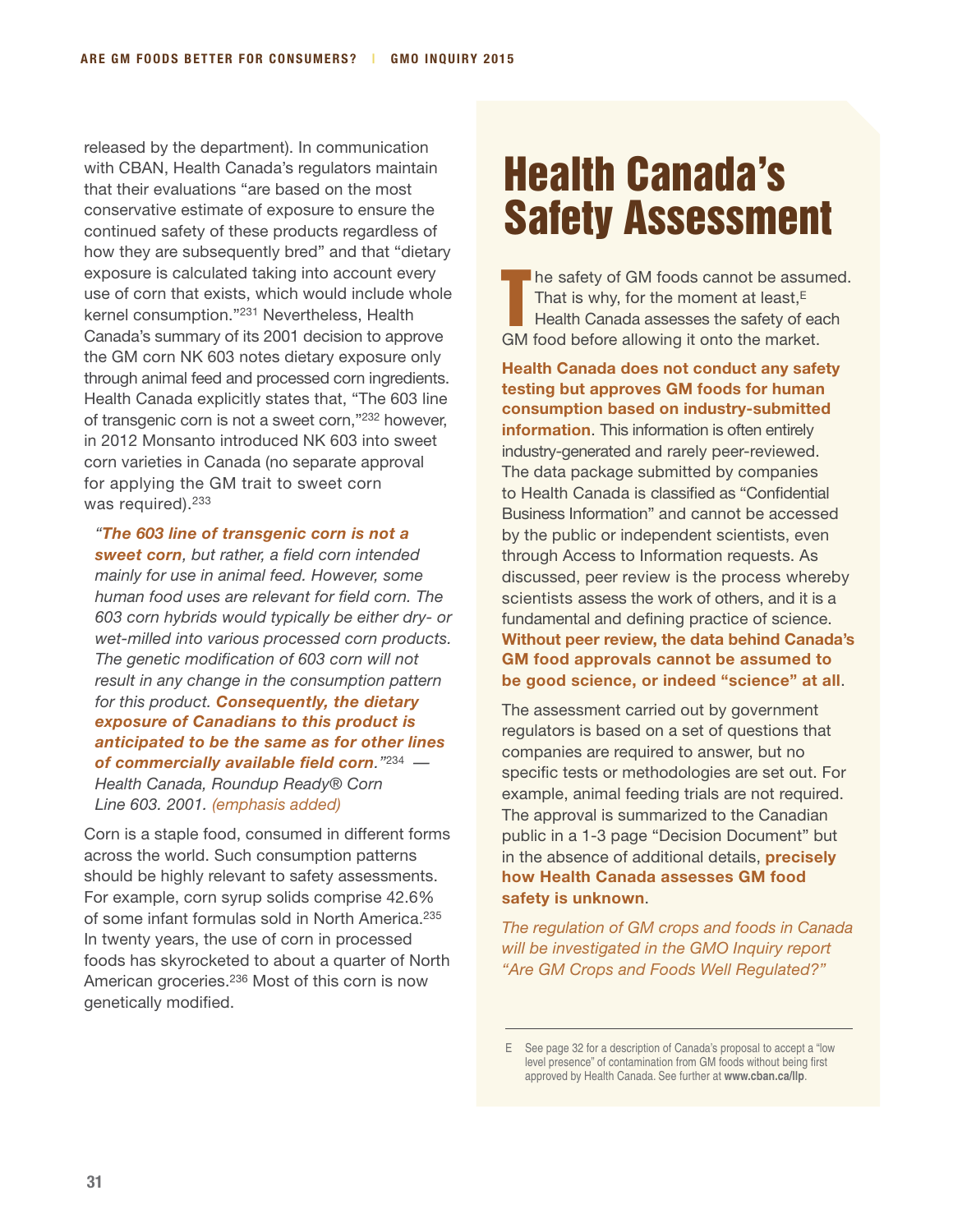## Health Risk from GM Contamination

GM contamination can happen because of any number of factors, including human error. Genetically modified organisms are living pollution that selfreplicate and are difficult, or even impossible, to control. Each GM crop and animal has a different contamination potential based on its biology and use. Contamination is likely, and in some cases inevitable. The World Health Organization recognizes the health risk that accompanies the threat of GM contamination.237

**Food system contamination events from experimental, unapproved GM crops and animals have occurred in Canada**. There have been two separate contamination incidents with experimental GM animals (pigs). In 2004, genetically engineered (pharmaceutical producing) pigs from the now-defunct Quebec company TGN Biotech were accidentally turned into chicken feed instead of being incinerated as biohazard, and in 2002, pig embryos from experiments at the University of Guelph with the so-called "Enviropig" were accidentally fed to chickens and turkeys in Ontario.<sup>238</sup>

There is one major contamination incident with a GM crop that stands out because the health risk was identified and the contamination resulted in a major food recall in North America. GM insect-resistant "StarLink" corn was approved in the US for animal feed but not for human consumption (the risk is described on page 29). However, contamination from the GM corn spread through the food chain and was discovered in 2000 by tests conducted by Friends of the Earth US. Several large food companies rapidly recalled corn products,239 and the contamination eventually led to the recall of nearly 300 food products.<sup>240</sup>

Starlink was not approved for any use in Canada but the Canadian Food Inspection Agency (CFIA) found traces of it in Canadian food, feed and seed corn.241 The CFIA responded by recommending that the industry test food supplies and that whole grain corn imports from the US be guaranteed free of Starlink.242 After the Starlink contamination incident, the Canadian government established a policy whereby any GM crops approved for growing must be approved for human consumption first.

## "Low Level Presence" Exceptions to Health Canada's Safety Assessments:

## **Assuming the Safety of GM Contamination in Imports**

**Contamination will continue to be a**<br>problem with GMOs, and Agricultu<br>Canada is now proposing a solution problem with GMOs, and Agriculture Canada is now proposing a solution: accept contamination. The Canadian government wants to allow a percent (0.2% and higher) of our food to be **contaminated with genetically modified (GM) foods that have not yet been approved by Health Canada** but have been approved by another government that Health Canada has deemed trustworthy.

Canada would be the first country in the world to adopt this **"Low Level Presence" Policy**. Agriculture Canada argues that this "low level" of contamination from unapproved GM foods is not harmful.

The stated aim of the policy is to "provide a model that could be adopted globally."<sup>243</sup> Adoption of this policy would support Canada's ongoing request that other governments around the world accept GM contamination from Canada as safe – even when regulators in those countries have not yet assessed the safety of the particular GM food.

For more information see **[www.cban.ca/llp](http://www.cban.ca/llp)**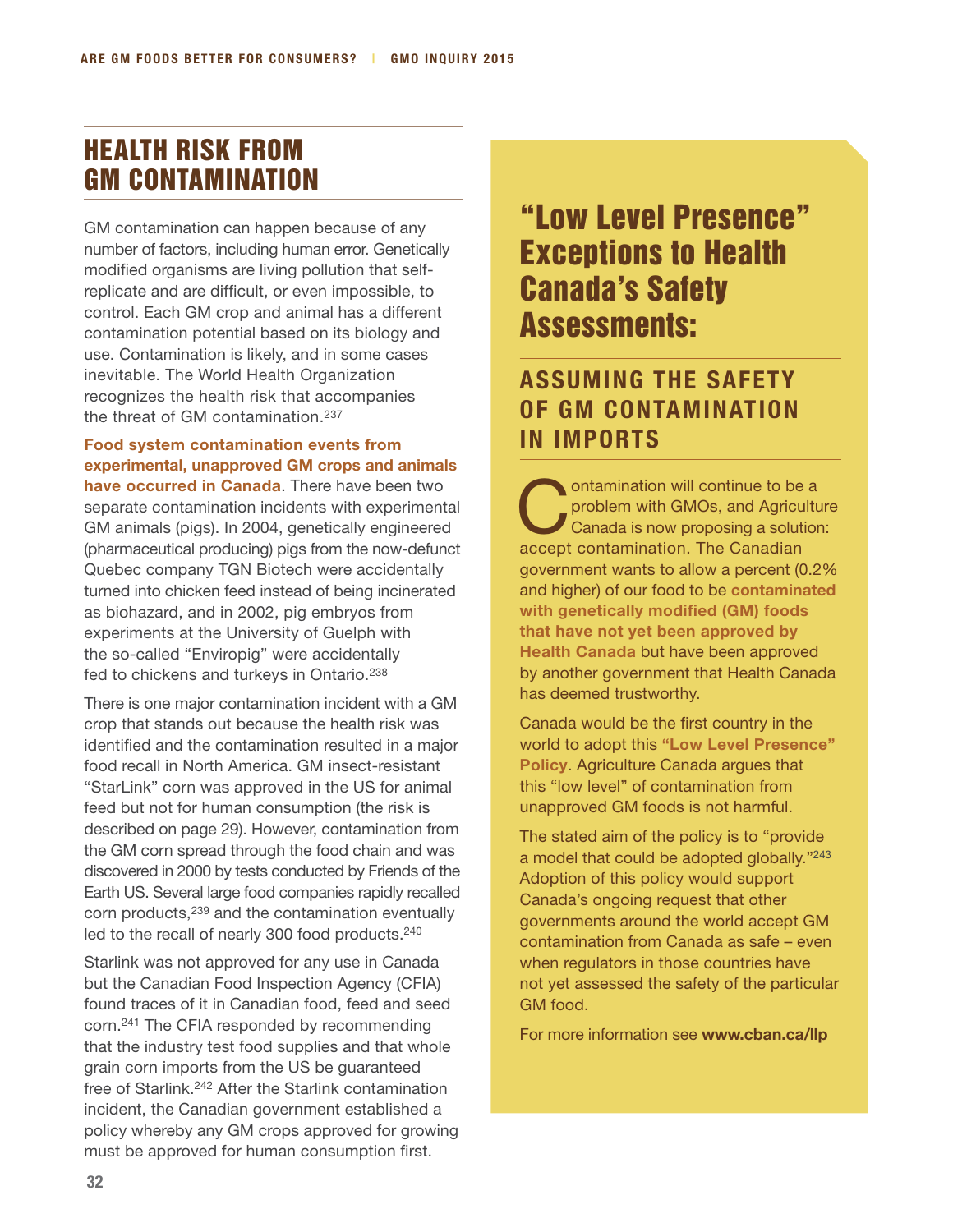Food system contamination events from experimental, unapproved GM crops and animals have occurred in Canada.

## Tracing and Monitoring

Post-market surveillance of GM food consumption can be used for risk management if a specific risk has already been identified and a consuming population can be surveyed.244 Post-market monitoring can also be used to monitor changes in nutrition levels with a GM food that has a new nutritional profile.245 The European Commission (2013) says that post-market monitoring should only be considered in cases that may require confirmation of expected consumption patterns, to monitor application of conditions of use, or to track already identified effects such as a known nutritional difference or a "likelihood of increased allergenicity due to the genetic modification."246

In 2001, the Royal Society of Canada's Expert Panel endorsed the concept of post-market surveillance of GM foods as "prudent" in order to monitor for unanticipated allergic effects, especially where a transgenic protein is novel in the human diet and as "essential" where a GM food is identified as having a medium to high-risk allergenic potential.247 The Panel said that, "There should be mechanisms to record, evaluate and fully investigate complaints of suspected allergy."248 No such mechanisms are currently in place.

In 2002, Health Canada hosted "The First International Conference on Post-Market Surveillance of Genetically Modified Foods" in Ottawa and at

the end of 2004 the department was still assessing options for post-market surveillance.249 At that time, Health Canada's Centre for Surveillance Coordination housed the Biotechnology Surveillance Project (BSP), but this initiative no longer exists for GM foods. The project was "developing a national surveillance system to monitor potential late health effects on humans of biotechnology products regulated in Canada," and included "the postmarket surveillance of bio-engineered vaccines and therapeutics, and post-market surveillance of genetically modified foods."250

The US Society of Toxicology says that "verified records of adverse health effects are absent, although the current passive reporting system would probably not detect minor or rare adverse effects, nor can it detect a moderate increase in common effects such as diarrhea."251

Consumers Union in the US supports mandatory GM food labelling, including for the purposes of tracking any potential adverse human health or nutritional impacts.252 While mandatory labelling alone would not achieve this, it is required for any tracking system or post-market study to be implemented.

The Panel said that, "There should be mechanisms to record, evaluate and fully investigate complaints of suspected allergy." No such mechanisms are currently in place.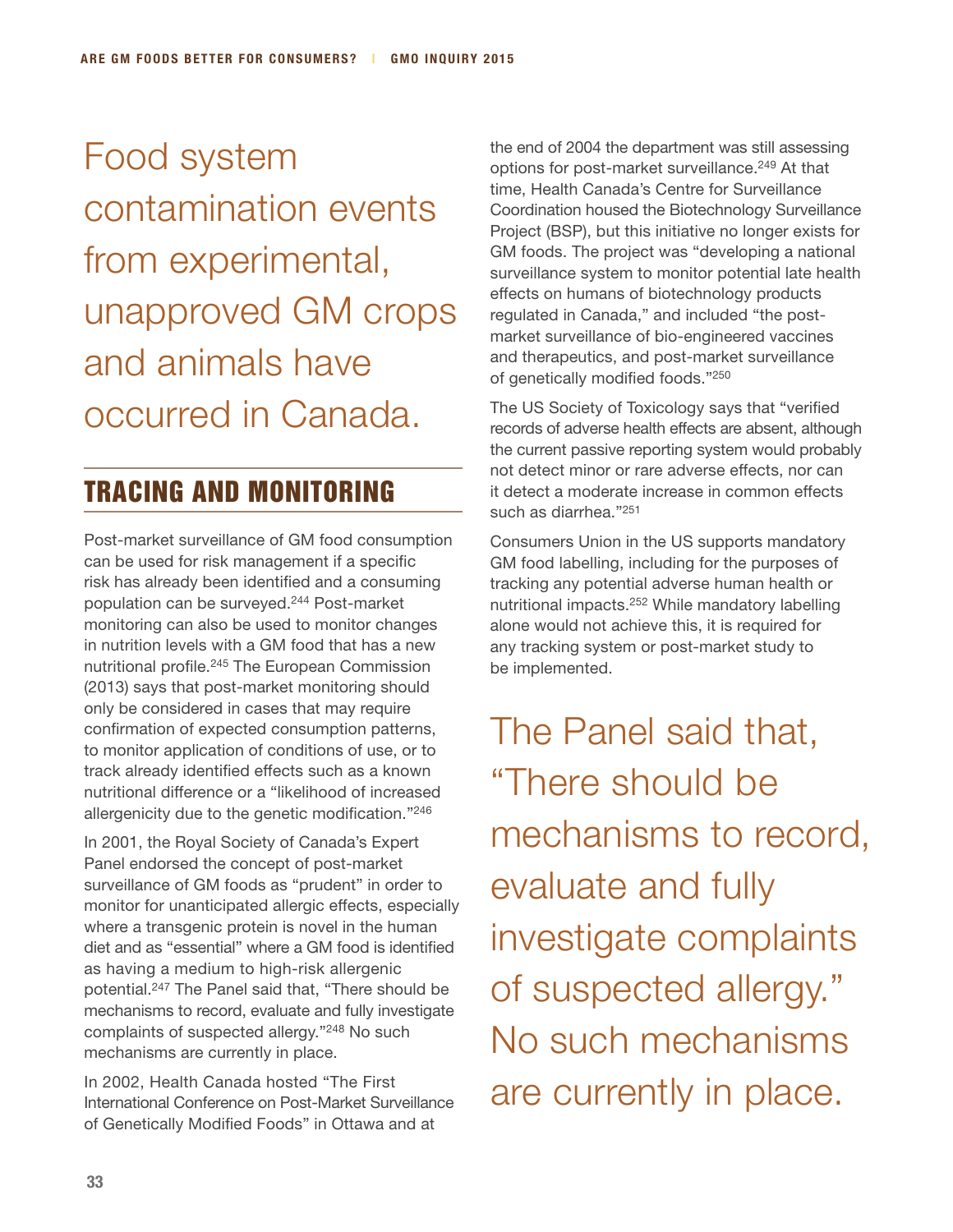# Why aren't GM foods labeled?

The impact of Mr. Caccia's bill [for mandatory GM food labelling] should it proceed into law as an amendment to the Food & Drug Act, would be extremely significant and damaging for the Canadian food industry and may ultimately prevent Canadians from having access to many current and future benefits of this fast-developing technology.

— Pillsbury Canada Limited, letter to Member of Parliament Karen Kraft Sloan, April 18, 2001<sup>253</sup>

 There is no question that mandatory labelling at this time is driven in large part by perception. People are always afraid of what they do not understand. The question becomes: should legislation be implemented in response to public perception at a particular point in time, or should legislation be the result of enlightened governance?

— Pierre Nadeau, VP, National Dairy Council of Canada, letter to Member of Parliament Charles Caccia, April 23, 2001<sup>254</sup>

 The hope of the industry is that over time the market is so flooded [with GMOs] that there's nothing you can do about it. You just sort of surrender.

— Don Westfall, biotech industry consultant & vice-president of Promar International, quoted in the *Toronto Star*, January 9, 2001<sup>255</sup> I n 1994, the government department Industry Canada commissioned a poll that showed that 83-94% of Canadians wanted labeling of GM foods (depending on how the question was asked).256 Between 1997 and 2003 the federal government spent over \$1-million polling Canadians on biotechnology.257 For the twenty years that GM foods have been on the market, polls have consistently shown that between 81% and 95% of Canadians want GM foods labeled.258 Most recently, **a poll commissioned by CBAN (conducted by Ipsos Reid) in August 2015 found that 88% of Canadians want mandatory labelling**. 259

Despite consistent public support for GM food labels, Canada and the US stand out as the only developed nations without a mandatory labelling scheme. Sixty-four countries around the world now have some form of mandatory GM food labelling.<sup>260</sup>

The most recent political attempt to achieve mandatory labelling in Canada was the 2013 motion introduced by an NDP Member of Parliament. This follows a succession of Private Members Bills in the House of Commons: 2008 from a Bloc Quebecois MP, 2001 from an NDP MP, and, in 2001 (and again in 2002) from Liberal MP Charles Caccia.

The public call for mandatory labelling in Canada was particularly intense between 1999 and 2001, culminating in the October 2001 vote on Charles Caccia's Bill C-287. The Bill appeared close to a win but was defeated. The story of this defeat exposes some of the political and economic pressures that explain why, twenty years after GM foods were first approved in Canada and despite polls consistently showing Canadians want mandatory labelling, these foods are still not identified on our grocery store shelves.

#### **A common question sent to the** *GMO Inquiry 2015* **from the public was "Why don't we have GM food labelling in Canada?"**

In 1996, Chris Mitchler, the then-Chair of the Food Committee at the Consumers' Association of Canada (CAC) told the House of Commons Standing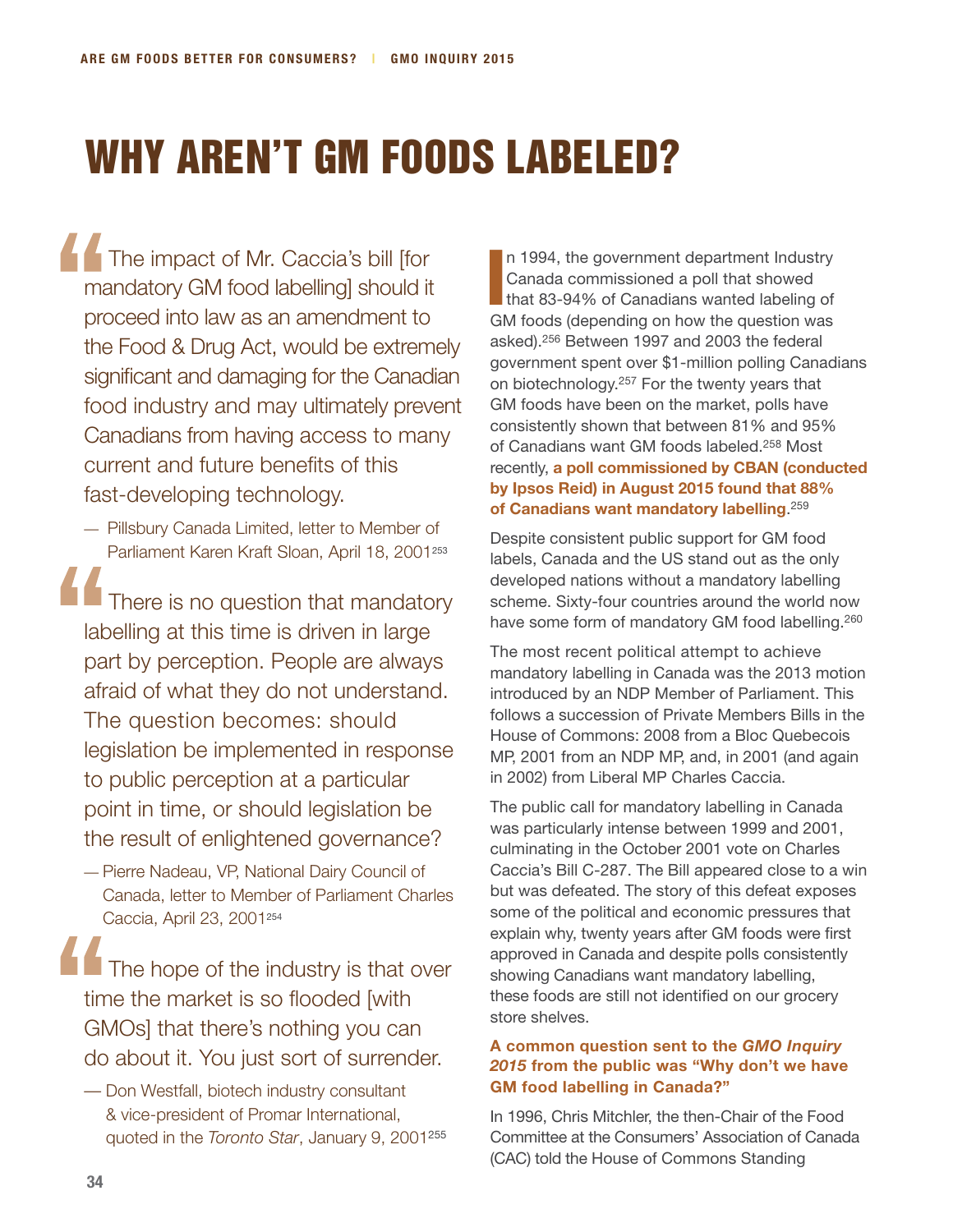Committee on the Environment and Sustainable Development, "CAC believes that labelling is a problematic and impractical way to meet a consumer's need to know."261 The CAC's position was in conflict with that of Consumers International (CI), the umbrella group to which it was a member. In 2002, Julian Edwards of CI told CBC TV, "I know of no other consumer groups that have publicly lobbied for voluntary as opposed to mandatory labelling of genetically modified foods."262

The CAC's position against mandatory labelling was used by the biotechnology industry to successfully

undermine the political impact of consumer polling and the work of numerous public interest groups over several years. This active opposition to mandatory labeling from English-Canada's main consumer group provided important political cover for an anti-labelling position and legitimacy to the argument that "consumers don't really know what biotechnology is."263 The CAC received extensive funding between 1996-2000 from both government and industry for consumer education activities on biotechnology.264 In 2001, Monsanto hired CAC's spokesperson Lee Ann Murphy as its Director of Public and Industry Affairs.265

# Government Funding for the Consumers' Association of Canada

The federal government provided multiple<br>
grants and contracts to the Consumers'<br>
Association of Canada (CAC) to communicate grants and contracts to the Consumers' to the public about biotechnology. The CAC opposed mandatory labelling until 2003 when the organization changed their position.266

The Canadian government funded the CAC to the tune of \$1.3-million between 1997 and 2002.<sup>267</sup>

- In 1996, the Canadian Food Inspection Agency (CFIA) provided \$20,000 for the CAC to produce the "Information Kit on Food Biotechnology" in partnership with the Food Biotechnology Communications Network268 to "provide consumers with user friendly information on agriculture and biotechnology" and "to help address the needs and concerns of consumers. This information will also be made available to MP's, teachers, the general public and both national and international organizations."269 CAC sent the kit to members of the House of Commons Agriculture and Sustainable Development committees and stated, "**Industry Canada is assisting us to distribute the kit to all MPs and Senators**."270
- In 1999, the CFIA asked to make a presentation at the CAC Annual General Meeting. A memo

from the CFIA describes the meeting as one of the "project deliverables that the CAC would provide to CFIA in return for funding" (\$5000).271

- The CAC was funded by the CFIA in 1999- 2001 for activities that the CAC proposed as part of what it called **"CAC-CFIA Partnership Opportunities"**. These included "coordination of a CAC-CFIA priority setting meeting". The CFIA paid \$16,562.65 for the "Planning Session with Consumers' Association of Canada".272 This included \$12,000 to bring 16 members of the CAC to Ottawa, plus accommodation, meals and meeting rooms.
- In 2000/2001 the CFIA provided \$40,000 to pay the salary of a CAC Research Associate on food issues<sup>273</sup> and also helped fund a "new Food Safety Fact Sheet for a series produced by the CAC" (\$1920).274
- In 2000, the CAC got \$82,000 from Industry Canada's Office of Consumer Affairs and Agriculture and Agri-Food Canada to conduct market research to help the biotech industry sell its message and image better to Canadian consumers including "recommend changes in approach and communications styles".275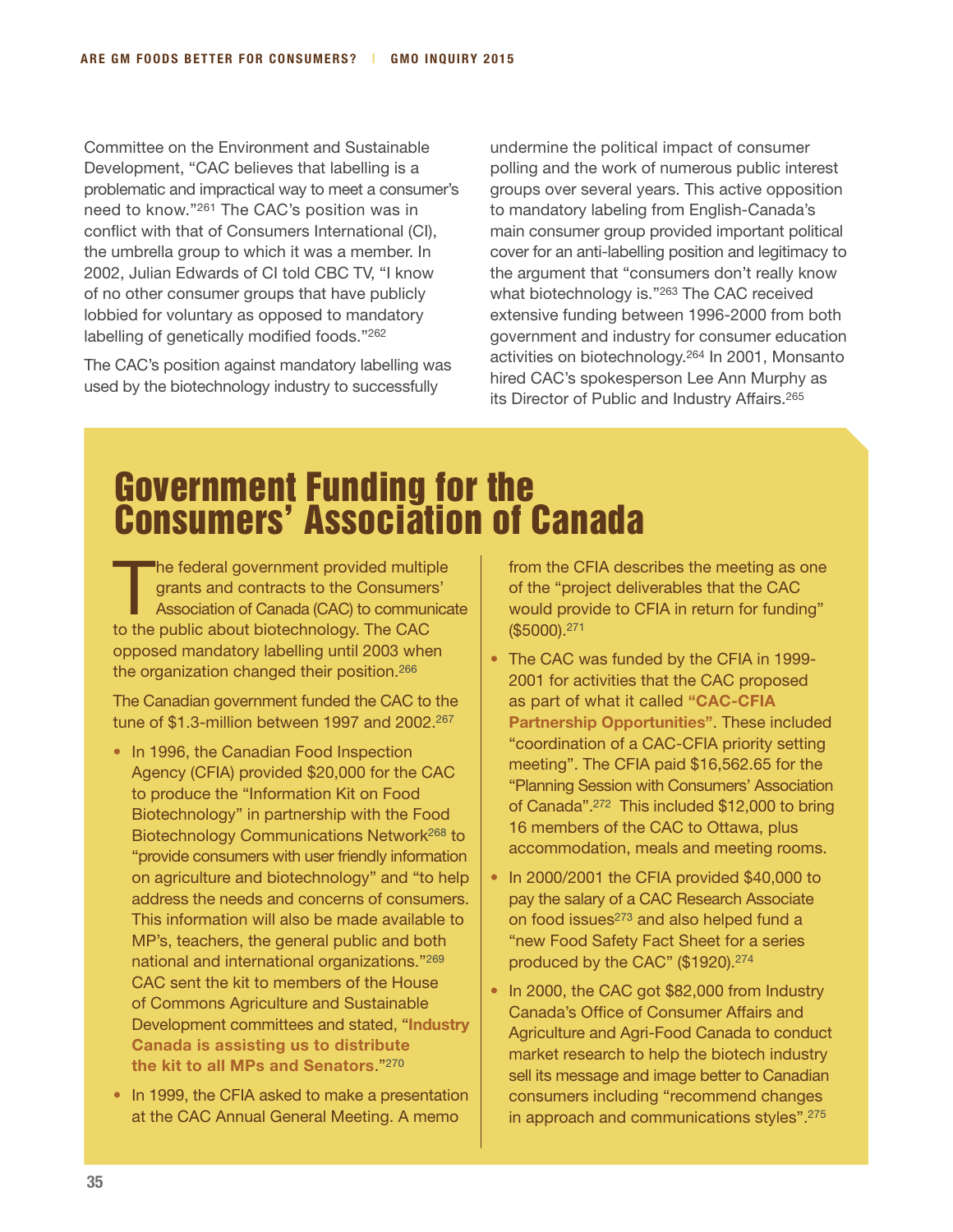As early as 1993, the federal government supported the emerging biotechnology industry, including by assuring Canadian consumers that GM foods are safe. In 1993, Health Canada held a "Workshop on Food Biotechnology: An information session to increase awareness of food biotechnology within Agriculture Canada." At that workshop, Health Canada's Scientific and Policy Liaison said, "A recent survey in Europe indicated that 40% of the population did not know or understand biotechnology. Clearly, these people may carry the concept of the killer tomato into their own reality. As regulators therefore, we must do something to bridge the gap, to ensure the confidence in the industry, and to instil confidence within the population, that these types of products are safe."276 (In 1993, Health Canada had not yet approved any GM foods as safe.)

In January 1999, Health Canada rejected Monsanto's request for approval of its recombinant Bovine Growth Hormone. This was the result of ten years of opposition from consumers and farmers that culminated in Senate hearings where Health Canada scientists spoke about the pressure they faced from department managers to approve the product despite their safety concerns.277 Soon after this event, the government and industry started to coordinate a new public relations campaign to reassure Canadians that the technology was safe.

In April 1999, the federal Minister of Agriculture convened a private "Roundtable on Communications and Agricultural Biotechnology" with industry.278 The Minister invited representatives from the Prime Minister's Office, government departments, and the biotechnology industry, including the head of Novartis, the President of Monsanto Canada, the Executive Director of the industry-funded Food Biotechnology Communications Network, and Joyce Groote of the industry lobby group BIOTE-Canada.279 The Minister described it as "an informal meeting to discuss how government, industry and consumers can formulate a strategy to improve public awareness and communications about food biotechnology."280 An internal briefing described the goals: "to share ideas and views on how best to meet the public need for reliable and credible information about food biotechnology, and to counter sensational media stories about 'Frankenstein

#### foods.'"281 Groote's notes say that the meeting **"helped to highlight the need for immediate coordinated action to deal with this crisis at hand."**<sup>282</sup>

In fact, after the meeting, the Deputy Minister met with BIOTECanada and was advised in a briefing note before the meeting that "The need for a coordinated communications plan as suggested by Ms. Groote is obvious and worthy of AAFC [Agriculture and Agri-Food Canada] support."283

After this meeting, under coordination from the public relations firm Hill and Knowlton, the Food and Consumer Products Manufacturers of Canada, Canadian Council of Grocery Distributers, Canadian Federation of Independent Grocers and the Canadian Federation of Agriculture formed a Task Force on Food Biotechnology. In discussing the need for a Task Force, Groote said, **"We have moved from issues to crisis mode. This likely translates into a 2 year window to deal with the communications issue."**284 The Task Force met three times with Deputy Ministers in Health and Agriculture Canada in 1999.285

At this time, the federal government played an active role in funding and implementing biotechnology communications. Access to Information documents gathered by Canadian Health Coalition researcher Bradford Duplesea show that **the federal government spent at least \$13-million on public relations to support biotech between 1997 and 2002**. 286 Some funds were directed to the industry lobby group BIOTECanada (\$5.7-million) and the Consumers' Association of Canada (\$1.3-million).

This amount also included **\$2.5-million for the government to develop the booklet** *Food Safety and You* **and distribute it to every household in Canada**. The booklet put information about "foods derived from food biotechnology" in a broader discussion of food safety and government regulation: "This brochure is about the important role the Government of Canada plays in food safety."287 In 2000, the Liberal Minister of Agriculture stood up in the House of Commons in response to a motion for mandatory labelling and said: "The government believes that it is important to respond to the public's desire to understand biotechnology and the safety of its products. The government has done a good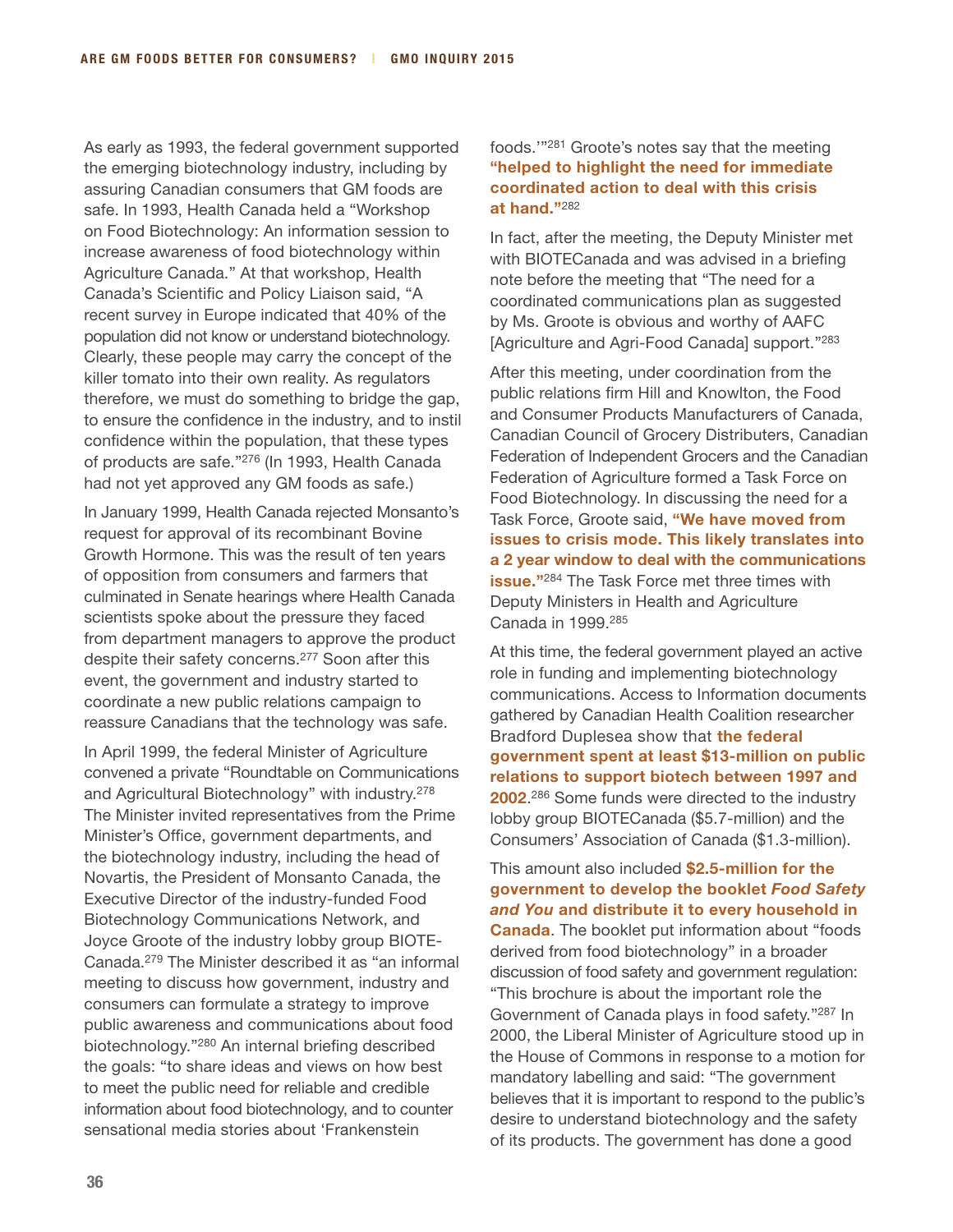job in developing widely used materials, such as Canada's Food Guide and the recent *Food Safety and You* brochure which was sent to every Canadian household across the country."288 At the same time, he said, "The government is not opposed to labelling, but it has to be credible, meaningful and enforceable." *The booklet can be viewed at [www.cban.ca/PRarchives](http://www.cban.ca/PRarchives)*

## Major Government Public Relations Initiatives on Biotech

- In 2000, the federal government sent their booklet **"Food Safety and You"** to every household in Canada, at a cost of \$2.5 million.289
- The booklet **"A Growing Appetite for Information"** was distributed in an issue of *Canadian Living Magazine* in October 1999 (and *Coup de Pouce*).290 It was developed by the industry front group, the Food Biotechnology Communications Network,291 with the Consumers' Association of Canada. Its' development was funded FBCN members292 and the Canadian Food Inspection Agency (CFIA) at \$6000;<sup>293</sup> the CFIA edited the material<sup>294</sup> and the CFIA paid \$300,000 to insert it into the magazine. $295$  1.2 million copies were distributed by the end of 2001.296
- Agriculture Canada funded the Food Biotechnology Communications Network (FBCN), whose paying corporate members included Monsanto and other major biotechnology companies, to the tune of

\$120,000 in 1997/98 (which was 44% of the FBCN's budget that year).<sup>297</sup> The CFIA helped fund the "installation and promotion" of the **toll-free line for the Food Biotechnology Communications Network** at the cost of \$12,000.<sup>298</sup> The telephone number was provided at the end of a 1999 article in *The Globe and Mail*, one of the first major articles on GM foods.299 The article ended, "The federal government, industry and non-governmental organizations have co-operated to put together a toll-free line for consumers. The Food Biotechnology Communications Network has a registered dietician answering questions at 1-877-FOODBIO (366 3246)."

• The CFIA also supported the development of the **FBCN website**, database and resource sheet development (\$19,000).<sup>300</sup>

These and other public relations materials can be viewed at **[www.cban.ca/PRarchives](http://www.cban.ca/PRarchives)**

Despite these coordinated efforts to reassure the public that GM foods "go through a rigourous and thorough review process before they can be introduced",301 the public continued to call for mandatory labelling. Activists leafleted outside grocery stores across the country, including, in October 1999, in St. John's, Charlottetown, Fredericton, Halifax, Ottawa, Toronto, Hamilton, Windsor, Winnipeg, Saskatoon, Regina, Calgary,

Edmonton, Salmon Arm, Richmond, and Vancouver. By April 1, 2000, there had been three such national days of protest, the last with actions in over 30 communities.302 In 2001, Greenpeace and local group GeneAction (a founding member of CBAN, now No More GMOs Toronto) unfurled a 30-squaremeter banner at a Loblaw store in downtown Toronto, urging the Minister and Loblaw to put "Labels on GE Food Now".303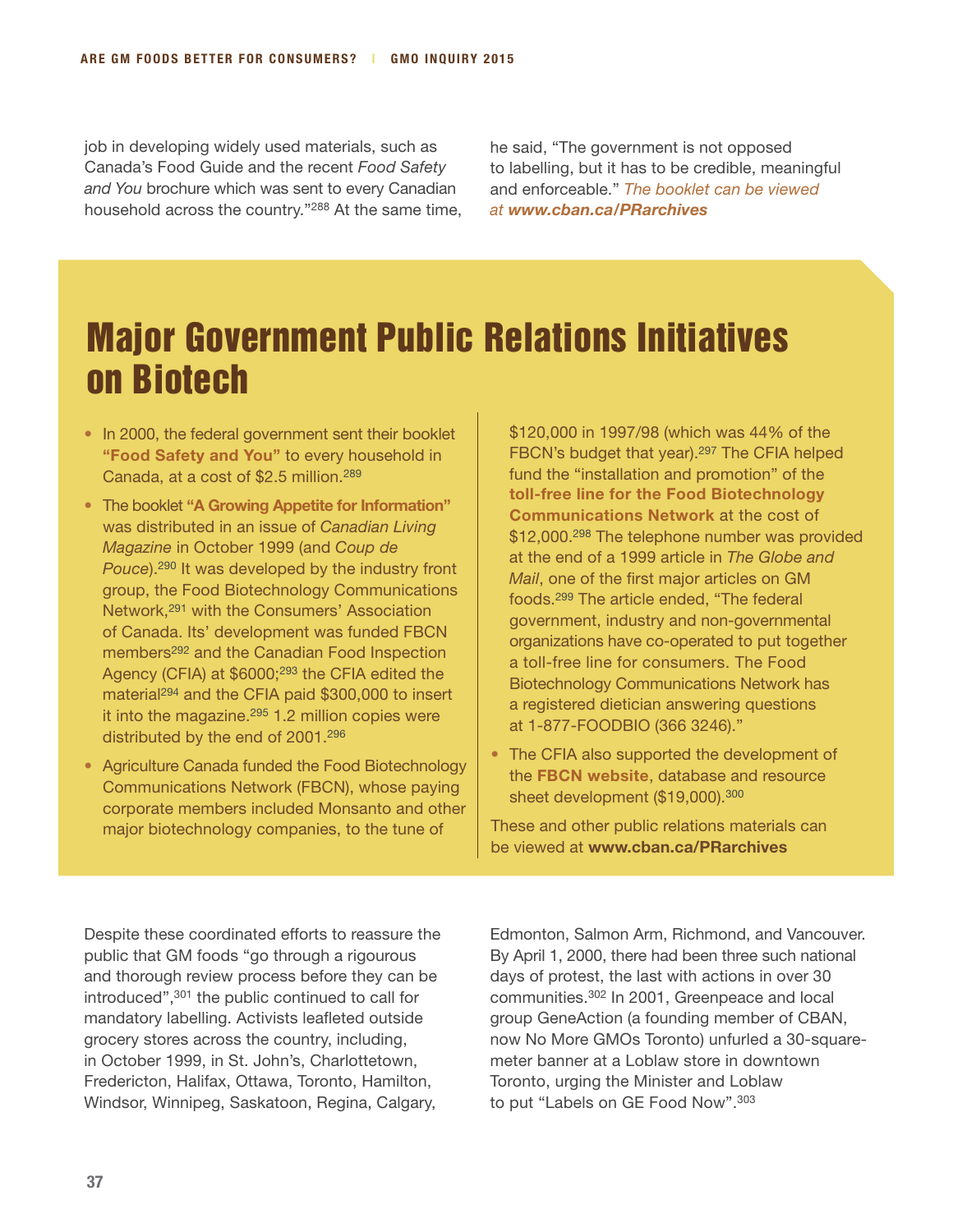In the face of the constant, visible call for mandatory labelling, **in 1999, the Canadian Council of Grocery Distributors initiated a process to create a standard for labelling, but under a mandate for voluntary rather than mandatory labelling**. This process inside the government's Canadian General Standards Board (CGSB) was then used by the industry as a rationale for not moving forward with mandatory labelling. The process was co-chaired by the Consumers' Association of Canada but most of the environmental and consumer groups (28) that were invited to participate boycotted.304 At the time, Cindy Wiggins of the Canadian Health Coalition said, "Voluntary labelling will not protect the consumer. Mandatory labelling is the only way to track potential health impacts of these foods."305 Twenty-one groups joined together to demand that the committee change its mandate from voluntary to mandatory labeling.

#### **The CGSB process to develop a standard for voluntary labelling was explicitly used to circumvent calls to establish mandatory labelling**.

In particular, it was used to undermine political support for Private Members Bill C-287 for mandatory labelling, which was tabled in 2001 by nowdeceased Liberal MP for Davenport (Ontario), Charles Caccia.306

Industry lobby groups, CGSB participants, and the Consumers' Association of Canada all used the CGSB process to request political delay on mandatory labelling. CGSB members coordinated a letter to all MPs in April 2001307 and in a similar letter BIOTE-Canada said that Bill C-287 would "pre-empt" the work of the CGSB. In a letter to Charles Caccia, BIOTECanada said, "We believe it would be premature for Parliament to enter into legislative debate on this matter before the CGSB Committee has completed its work. So we have asked Members of Parliament to not support your Bill at this time. We respectfully ask that you withdraw support for this Bill."308

In an email to MPs asking them to vote against the bill, Lorne Hepworth of the industry lobby group the Crop Protection Institute of Canada (later renamed CropLife Canada) said, "Consumers and scientific experts agree that mandatory labelling is not the

answer."309 Hepworth quoted CAC testimony to a 2000 House of Commons committee hearing where a CAC representative said, "We hope the discussions will achieve a consensus document for voluntary labelling. We would urge the government to wait and consider the outcome of the CGSB discussions and how that work might be incorporated into a mandatory label before taking action on any mandatory scheme."

**MP Charles Caccia told the** *Ottawa Citizen***: "Governments are coming under increasing well-organized pressure from the corporate sector. Governments have to make a choice between serving the corporate sector and**  serving the public."<sup>310</sup> In addition to the flurry of letters and meeting requests from industry groups, an industry flyer appeared on the desks of all Liberal MPs in the House of Commons chamber on the evening of the vote, a distribution that is highly unusual and would have required the permission of the Party Whip. The flyer "Vote against Bill C-287 and support Canada's Agrifood business" was produced by the industry Task Force on Foods from Biotechnology. *The flyer can be viewed at [www.cban.ca/PRarchives](http://www.cban.ca/PRarchives).*

Dennis Bueckert of the Canadian Press described "a cabinet strategy to dodge the issue" when the Ministers of Health, Agriculture, Industry and Trade wrote a joint letter asking the House of Commons health committee to hold hearings on labelling.<sup>311</sup> Barry Wilson, reporting in *The Western Producer,* described the final vote as the result of "some political manoeuvring and old-fashioned arm twisting".312

At that time the Liberal Party formed the Government and did not support mandatory labeling.313 Under a great deal of public pressure however, the Health Minister told CBC, "I like the idea of knowing what's in the food I'm eating, my family's eating. As to labelling GM foods, let's find out if it's feasible and, if so, how it's best done."314 He said, "We should be looking at the question of mandatory labeling… The bottom line is consumers want to have the information and they want to have a choice and to understand what they are eating. I think any government should facilitate that. It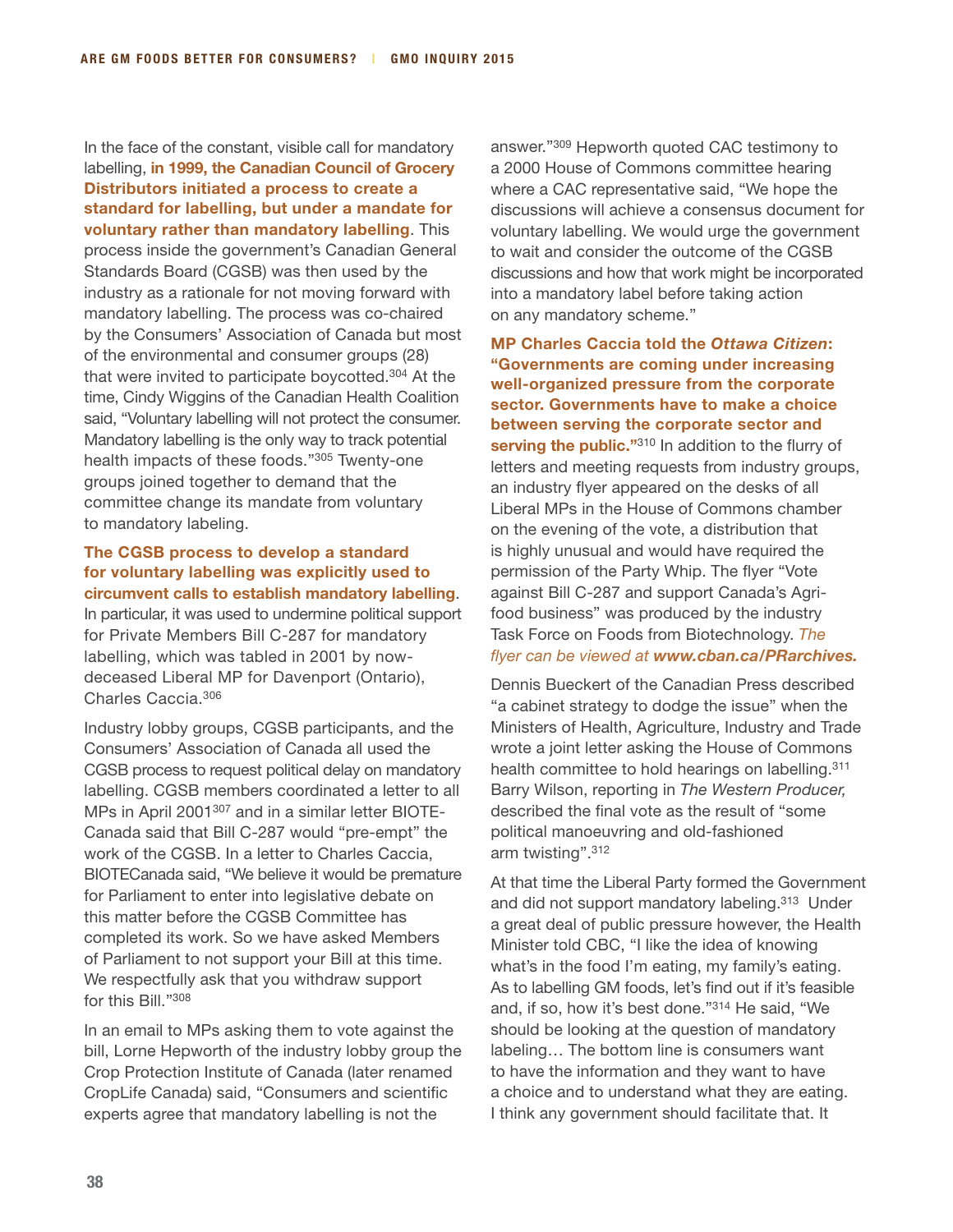is about time government caught up to the will of Canadians to be reasonably informed about what they are putting in their bodies."315 However, the Minister was not present in the House of Commons to vote for the Bill.

Bill C-287 was defeated 126 to 91, in a free vote (MPs could vote as they wished rather than based on Party policies).316

After defeat of the bill, as requested by the Ministers, the House of Commons health committee began hearings into labelling. A spokeswoman for the Minister of Health said that he supported labeling and referenced this hearing as another reason for waiting: "The Minister has made it very clear that he does support mandatory labeling. The bill that was defeated is not the only way to get there. A number of ministers have asked (Parliament's) health committee to review this. The forum now for mandatory labeling to be considered is through the health committee."317

Charles Caccia reintroduced his Bill in 2002 but it was voted down at second reading.318 In 2004, the voluntary labelling standard was completed and called the standard for "Voluntary Labeling And Advertising of Foods That Are and Are Not Products of Genetic Engineering".319 To our knowledge, **no company has ever used the standard to voluntarily identify any GM food**.

The defeat of the 2001 bill undermined public momentum in the call for mandatory labelling and compromised the ability of groups to mobilize subsequent public action. Other GM food issues rose to prominence and began to be debated. Since 2001, consumer and farmer protest in Canada has stopped the introduction of Monsanto's GM herbicide-tolerant wheat, Monsanto's GM insectresistant potato, the GM "Enviropig" and, more recently, delayed the introduction of GM alfalfa. In 2006, Canadians also played an important role in protecting and strengthening the UN moratorium on Terminator technology (GM sterile seed technology). In the absence of national mandatory labelling, there were serious attempts in both British Columbia and Quebec to move labelling forward at the provincial level. In 2003, the Quebec Premier promised labelling and a 2004 all-party agricultural commission unanimously recommended labelling.320 In 2007 an NDP member of the British Columbia Legislature introduced a Private Members Bill.321

In Canada, polls continue to show strong public support for mandatory labelling and there is new attention being brought to the demand, mostprominently by the *Kids Right to Know* campaign started by teenager Rachel Parent.<sup>322</sup>

Over the past five years, the call for mandatory labelling in the US has come into sharp focus, culminating in the 2012 state referendum Proposition 47 in California. Californians narrowly voted against labelling in that ballot initiative after food and biotechnology companies spent a total of \$46-million in advertising against labelling.323 In 2013, an initiative to label GM food in Washington (state) failed in a popular vote 51 to 49, after the food industry spent over \$20-million to defeat it. In 2015, the Grocery Manufacturers of America proposed a process for establishing national voluntary labelling, a strategy that mirrors the successful intervention of the Canadian Council of Grocery Distributors in 1999, described above.

To our knowledge, no company has ever used the standard to voluntarily identify any GM food.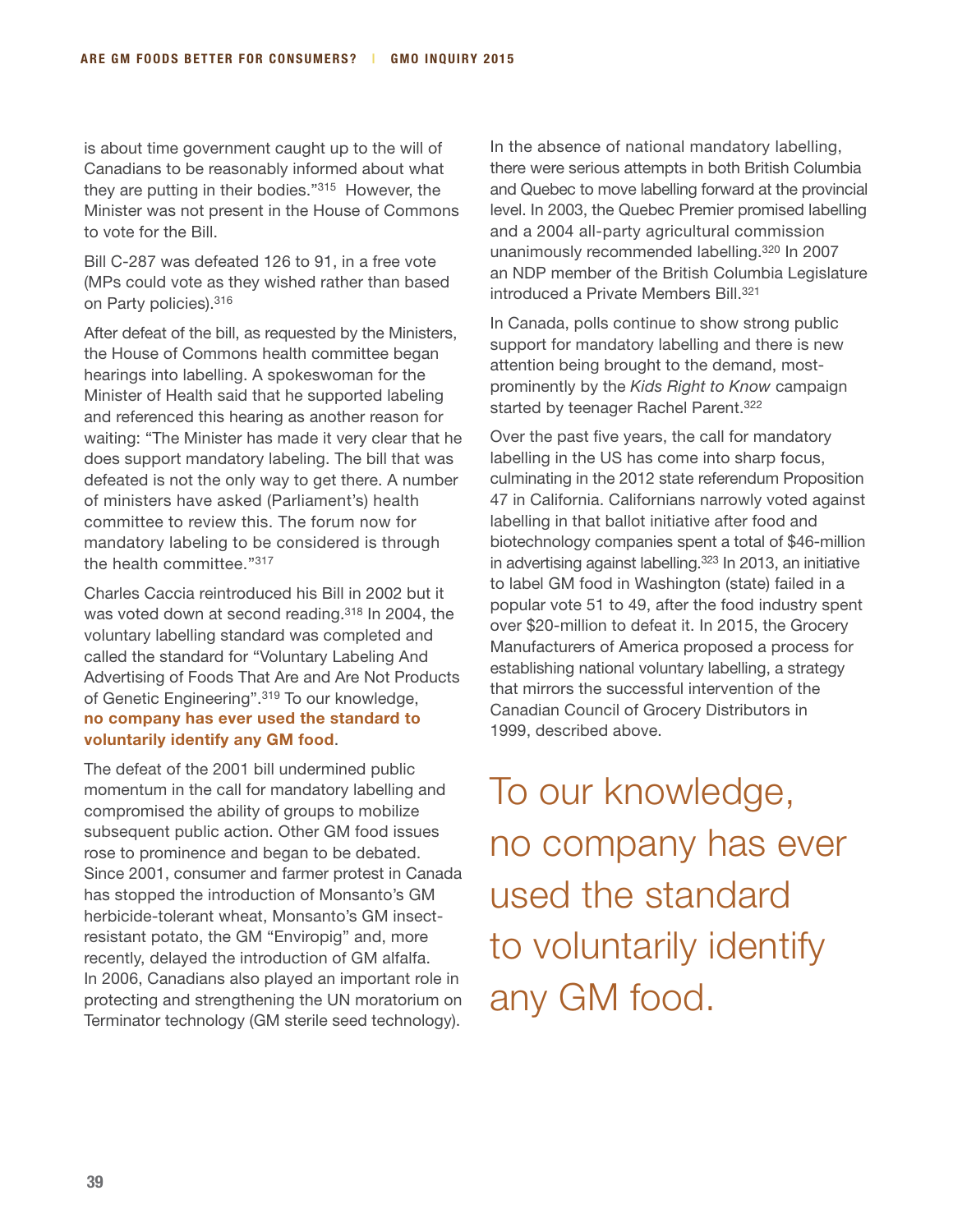# Identifying GM Foods in Canadian Grocery Stores

Ithout mandatory labelling in North<br>America, the only way to identify Gl<br>on grocery store shelves is to check<br> $\frac{1}{2}$ America, the only way to identify GM foods on grocery store shelves is to check for ingredients that come from the GM foods on the market: corn, canola, soy, white sugar beet, papaya, squash, cotton and limited use of Bovine Growth Hormone. (see page 11 for what foods this can include). **cban.ca/gmfoods**

#### **There are four main ways that GM crops end up in our food system:**

- Processed foods will often have corn, canola and soy ingredients and these will be GM unless they are certified organic products/ingredients. Organic food is grown according to the organic standard that prohibits the use of GMOs.
- Dairy, eggs and meat are produced from animals that are fed a steady diet of GM feed (GM soy, corn, canola and sometimes GM alfalfa in the US).
- Sugar in North America can be processed from GM sugarbeets. Cane sugar is not GM.
- There is a very small amount of GM sweet corn that may still be grown in Canada and the US. The produce section in Canada still remains GMfree except for some GM sweet corn (grown in Canada and the US), GM papaya (imported from Hawaii) and GM squash (from the US).

#### *For more details see Where in the World are GM Crops and Foods?*

*The price-look up (PLU) code is the string of numbers on produce stickers but it is not a way to identify GM foods. The prefix 8 was initially set aside for identifying GM foods but the number 8 is changing to indicate conventionally grown food.324 The number 9 at the beginning of the code indicates organic food, but these products are already labelled.* 

## **Non-GM Food Labels**

There are two main non-GM food labels on the North American market. Both labels are backed by strong certification programs. Some products carry both labels but they are two very different programs.



**ORGANIC LOGO** The national organic standard in Canada (and the US) prohibits the use of GM seeds and other GM products including the feeding of

GM grains to livestock and dairy cows. Farmers pay a fee for third-party certification of their farm and paperwork. The organic standard outlines a range of production practices that farmers follow. These practices go far beyond prohibiting GMOs and include prohibiting synthetic pesticides, which then requires farmers to use alternative pest and weed control methods. Organic farming is a defined model of ecological farming that, for example, also lays out soil conservation practices and animal welfare standards. Choosing organic foods can help consumers address a number of food safety and environmental concerns at once. See **[www.thinkcanadaorganic.ca](http://www.thinkcanadaorganic.ca)** 



## **Non-GMO Project logo** The

Non-GMO Project verifies products

VERIFIED as non-GM. The Project standard requires testing of all ingredients that could be at risk of GM contamination with a maximum contamination level at 0.9%, aiming to reach zero. The Project also requires traceability and segregation practices from farm to table. While these foods are not produced with the use of GMOs, unless they are **also** certified organic, they can be (and likely will be) produced with the use of synthetic pesticides. See **[www.nongmoproject.org](http://www.nongmoproject.org)**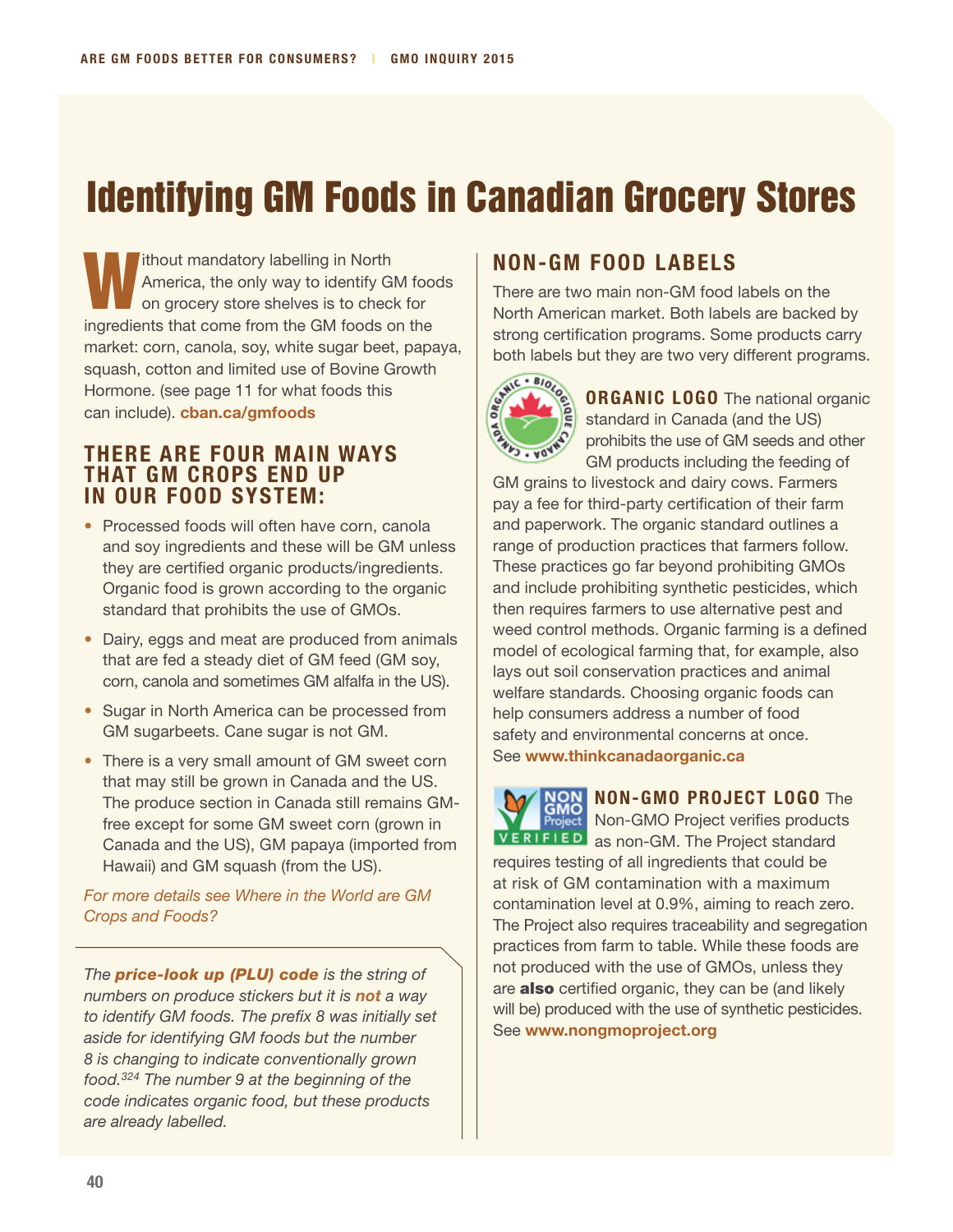# What is the future of GM foods?

Mile mandatory labelling has eluded<br>Canadians, consumer concerns have<br>a dramatic impact on what GM foods Canadians, consumer concerns have had a dramatic impact on what GM foods are actually on the grocery store shelves. Consumer and farmer protests stopped the introduction of Monsanto's recombinant Bovine Growth Hormone  $(1999)^{325}$  and GM wheat  $(2004)^{326}$  in Canada, and negative consumer reaction led Monsanto to remove its GM insect-resistant potatoes from the market (2001).<sup>327</sup> Since its inception in 2007, the Canadian Biotechnology Action Network (CBAN) has coordinated a number of strategic campaigns that have successfully amplified the voices of Canadian consumers. Consumers and farmers stopped the University of Guelph from pursuing the GM "Enviropig" (2012)328 and delayed the introduction of GM alfalfa in Canada (as of September 2015).329 Vocal consumer concerns also appear to have kept the production of GM sweet corn to a very low level in both Canada and the US.<sup>330</sup> The rejection of these products was led by consumer safety concerns as well as environmental, ethical, social and economic concerns.

A 2015 Ipsos poll conducted for CBAN shows that a large majority of Canadians say they are aware of GM foods and have a range of concerns about their impacts. Almost all Canadians agree that mandatory labelling of GM foods is necessary.

Consumers will decide the future of GM foods, with or without mandatory labelling. The first ever GM food animal (a GM Atlantic salmon) could be approved in Canada and/or the US any day, and the first GM fruit to be grown in Canada is now approved (a GM non-browning apple). However, there appears to be little market demand for these products and, more importantly, rejection from almost half of Canadians.331 It is clear from the history of GM foods in Canada that government product approval does not necessarily mean market acceptance.

In the absence of mandatory labelling, consumers are successfully seeking out and creating non-GM food options that are changing the marketplace. In addition to the growing organic food market<sup>332</sup> (organic production prohibits the use of GMOs), consumer demand has prompted many companies to provide non-GM choices, notably through the Non-GMO Project.

In 1993, Bob Ingratta of Monsanto Canada said, "Future availability [of food biotechnology] will require two things, regulatory approval and public acceptance."333 While Health Canada continues to approve new GM foods, there is no assurance that Canadian consumers will accept these products, and so far, there is every indication that they will not.

## **CONCLUSION**

Genetic engineering is one example of how the corporate profit motive can change how science is conducted and communicated. There is a lot of money to be made by bringing new GM seeds, animals and foods to market, and a lot at stake if something goes wrong. The fact that we can directly change the genetic structure of organisms is a triumph of human innovation - the fact that this powerful technology has been brought to market without independent, long-term testing is a triumph of hubris over precaution. The industry commitment to keeping North American consumers in the dark is insurance against the failure to convince consumers that GM foods are safe, ethical, and/or beneficial/necessary. Consumers are demanding independent verification of safety as well as transparency and democratic debate. **Releasing GMOs in our food system and environment is an experiment that is still in need of testing and evaluation**.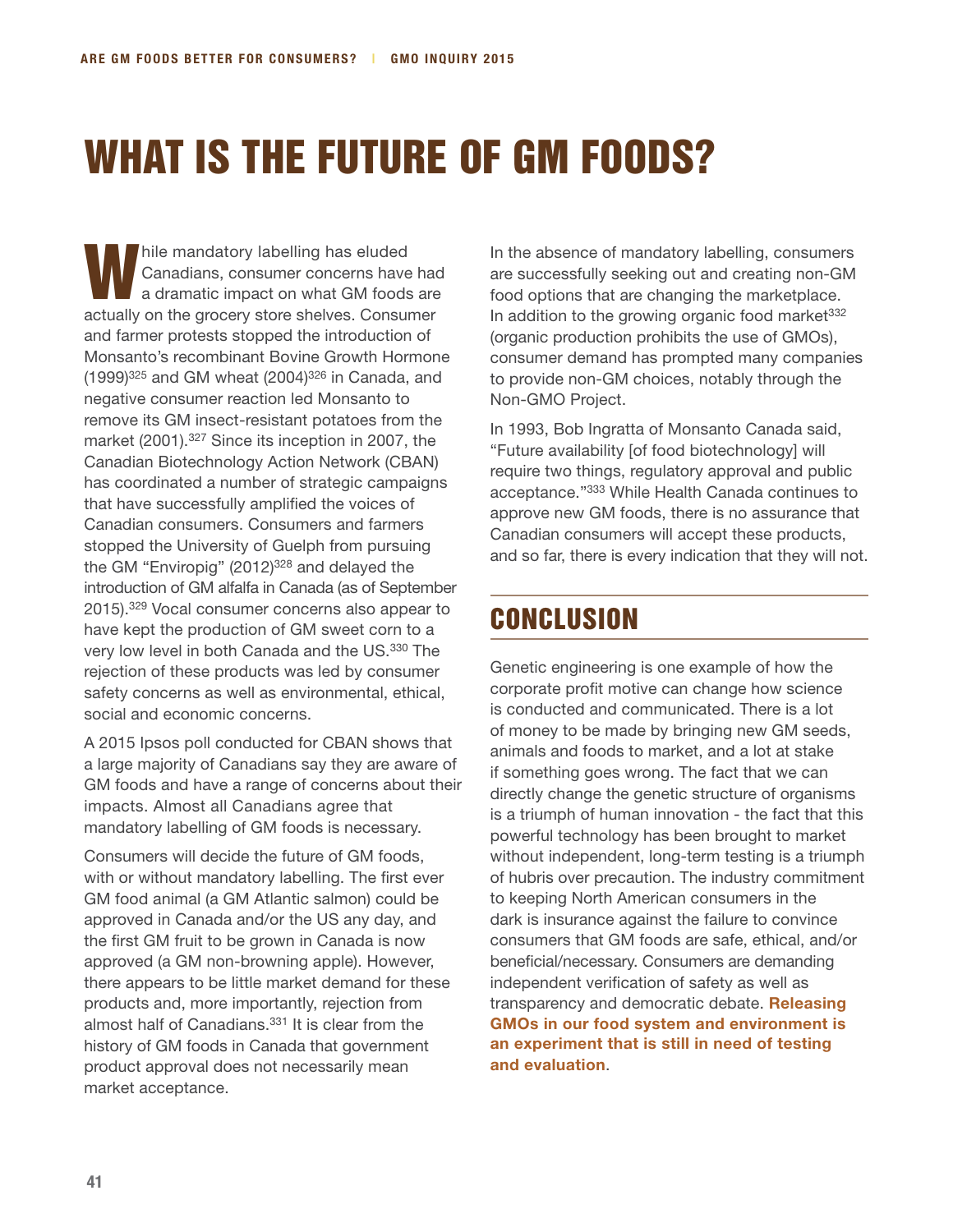## More Resources

For more details on the main questions examined in in this report, CBAN recommends:

- *GMO Myths and Truths*, EarthOpenSource [earthopensource.org](http://earthopensource.org)
- *Genome Scrambling*, EcoNexus [www.econexus.info](http://www.econexus.info)
- *Pesticides and Our Health*, Greenpeace International, [www.greenpeace.org/international/](http://www.greenpeace.org/international/en/publications/Campaign-reports/Agriculture/Pesticides-and-our-Health/) [en/publications/Campaign-reports/Agriculture/](http://www.greenpeace.org/international/en/publications/Campaign-reports/Agriculture/Pesticides-and-our-Health/) [Pesticides-and-our-Health/](http://www.greenpeace.org/international/en/publications/Campaign-reports/Agriculture/Pesticides-and-our-Health/)
- History of Labelling Polls in Canada, www.cban.ca/labellingpolls



For all reports in the *GMO Inquiry 2015* www.gmoinquiry.ca

- For information and updates on various issues [www.cban.ca/Resources](http://www.cban.ca/Resources)
- For updates on GM foods on the market in Canada [www.cban.ca/gmfoods](http://www.cban.ca/gmfoods)
- To take action [www.cban.ca/Take-Action](http://www.cban.ca/Take-Action)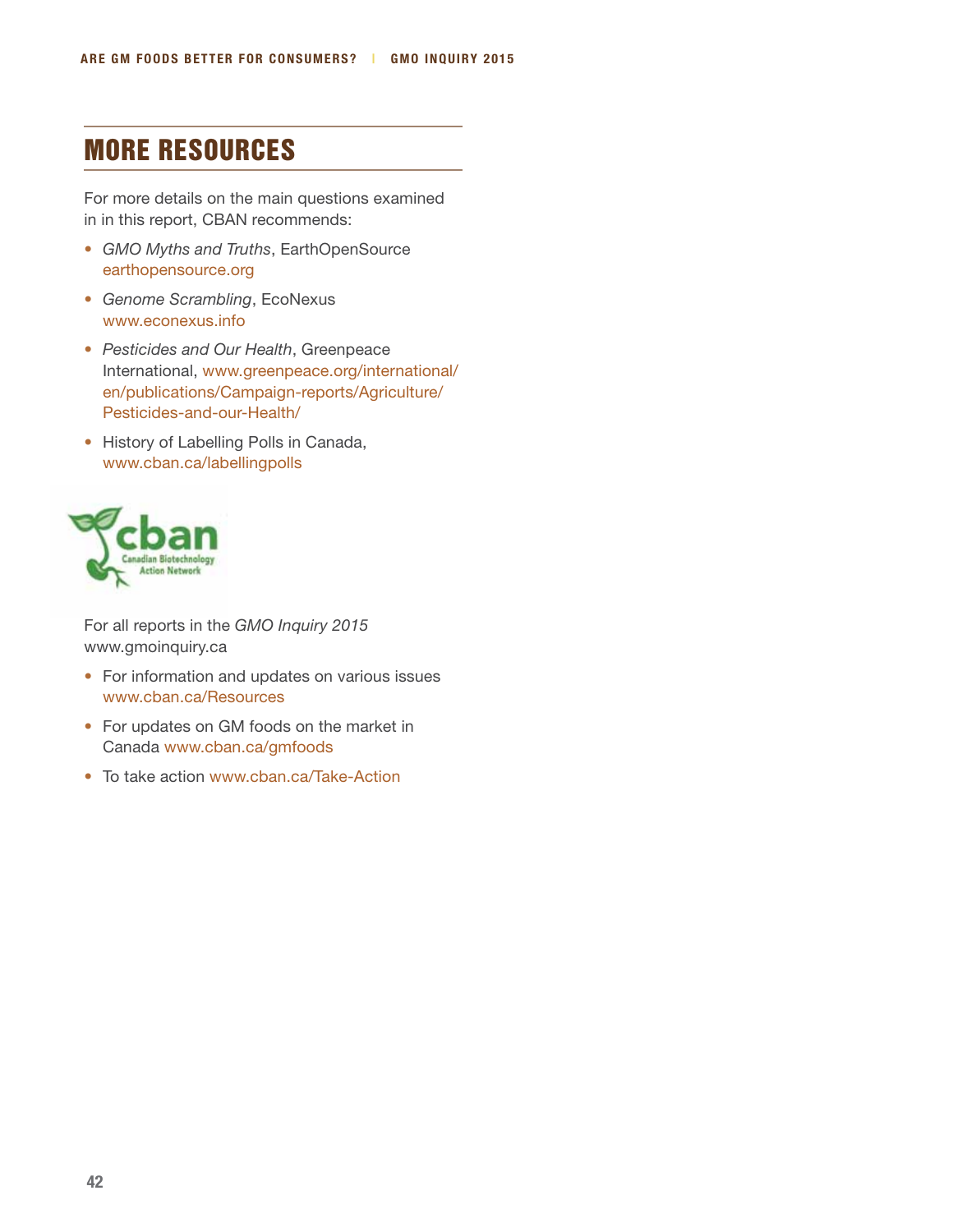## **References Cited**

- 1 Monsanto. 1995. Answers to questions food industry groups often ask us about biotechnology. November 27.
- 2 Ingratta, Bob. 1993. Quoted in proceedings: Workshop on Food Biotechnology, An information session to increase awareness of food biotechnology within Agriculture Canada, March 29.
- 3 Aubrey, Jack. 2003. Canada Gov't Spends \$13M to Polish Tarnished Image of Biotech. The Ottawa Citizen. November 11.
- 4 Codex Alimentarius. 2003. Principles for the risk analysis of foods derived from modern biotechnology. CAC/GL 44-2003. Paragraph 1.
- 5 Hilbeck, A., R. Binmelis, N. Defarge, Ricarda Steinbrecher, Andra´s Sze´ka´cs, Fern Wickson, Michael Antoniou, Philip L. Bereano, Ethel Ann Clark, Michael Hansen, Eva Novotny, Jack Heinemann, Hartmut Meyer, Vandana Shiva, and Brian Wynne. 2015. No Scientific Consensus on GMO Safety. Environmental Sciences Europe 27 (4): 1-6. http://www.enveurope. com/content/pdf/s12302-014-0034-1.pdf
- 6 World Health Organization. 2015. Frequently asked questions on genetically modified foods. Accessed August 3. http://www.who.int/foodsafety/areas\_ work/food-technology/faq-genetically-modified-food/en/
- 7 Baillie, Andrea. 1999. Suzuki Warns of "Frankenstein Foods", Canadian Press. October 18. http://www.iatp.org/news/suzuki-warns-of-frankenstein-foods
- 8 Ibid.
- 9 BIOTECanada and Council for Biotechnology Information. Biotechnology Timeline: Celebrating Innovation in Canadian Agriculture. Undated.
- 10 Government of Canada. 2000. Food Safety and You.
- 11 Health Canada. 2008. Health Canada's Role in the Regulation of Products from Biotechnology http://www.hc-sc.gc.ca/sr-sr/pubs/biotech/reg\_bio\_ mod-eng.php Also see similar definitions (accessed August 2015) at http://www.hc-sc.gc.ca/fn-an/gmf-agm/fs-if/faq\_1-eng.php#p2
- 12 Communications Committee of the Canada-Saskatchewan Agriculture Green Plant Agreement in collaboration with Ag-West Biotech Inc. 1996. Food safety, crop protection, Prairie grasslands, Agriculture Awareness Series. Part 1of 4, Agriculture in the Classroom, from the 1996 Summer Writing Workshop.
- 13 Monsanto.1998. Let the Harvest Begin. Quoted in Brewster Kneen. Farmageddon: Food and the Culture of Biotechnology. New Society Publishers, 1999. Page 42.
- 14 Monsanto. 1988. Advertisement. Quoted by Lucy Sharratt, "Improving Nature" Genetic Engineering as Biohazard: An Introduction to the Issues. October 23, 1998. http://www.mindfully.org/GE/Genetic-Engineering-Biohazard-Introduction.htm
- 15 Sharratt, Lucy. 2001. No to BGH: Ten Years of Resistance. Redesigning Life?: The Worldwide Challenge to Genetic Engineering, ed. Brian Tokar, Zed Books.
- 16 Council for Biotechnology Information. 2000. Questions & Answers.
- 17 Health Canada. 2015. Frequently Asked Questions Biotechnology and Genetically Modified Foods. Accessed Sept 1. http://www.hc-sc.gc.ca/fn-an/ gmf-agm/fs-if/faq\_1-eng.php
- 18 Canadian Biotechnology Action Network. 2015. Are GM Crops Better for the Environment? GMO Inquiry 2015. May. www.gmoinquiry.ca/environment
- 19 Calgene Fresh Inc. 1995. FactSheet: MacGregor's Tomatoes Grown From FLAVR SAVR Seeds.
- 20 Martineau, Belinda. 2001. First Fruit: The creation of the Flavr Savr TM tomato and the birth of biotech food. McGraw-Hill.
- 21 Council for Biotechnology Information. 2000. The Promise of Biotechnology: Providing Better Nutrition.
- 22 International Rice Research Institute. 2013. Clarifying recent news about Golden Rice. February 21. http://www.irri.org/index.php%3Foption=com\_ k2%26view=item%26id=12483.
- 23 International Rice Research Institute. 2014. What is the status of the Golden Rice project coordinated by IRRI? March. http://irri.org/golden-rice/faqs/ what-is-the-status-of-the-golden-rice-project-coordinated-by-irri
- 24 Monsanto Hawaii. 2015. Do genetically modified foods tend to be more nutritious than non-GMO foods? January 14. http://www.monsantohawaii.com/ do-genetically-modified-foods-tend-to-be-more-nutritious-than-non-gmo-foods/
- 25 Pratt,Sean. 2015. High oleic soybean debut delayed again. The Western Producer. March 12.
- 26 Norfolk Plant Sciences. 2015. Purple tomatoes. Accessed Sept 7. http://www. norfolkplantsciences.com/ and John Innis Centre. 2014. Bumper harvest for GM purple tomatoes, Press Release, January 25. https://www.jic.ac.uk/ news/2014/01/gm-purple-tomatoes/
- 27 GM Watch. Purple Tomato Can Beat Cancer. Undated. http://gmwatch.org/ purple-tomato-can-beat-cancer#5
- 28 Shukman, David. 2014. Genetically-modified purple tomatoes heading for shops, BBC News. January 24. http://www.bbc.com/news/science-environment -25885756
- 29 Simplot. 2015. INNATE™ Potato Receives FDA Safety Clearance, Press Release. March 20. http://www.simplot.com/news/innate\_potato\_receives\_ fda\_safety\_clearance
- 30 Meyer Nick. 2015. Unlabeled GMO Potatoes Have Landed on Store Shelves: 6 Steps to Avoid Them, Before Its News. July 14. http://beforeitsnews.com/ health/2015/07/unlabeled-gmo-potatoes-have-landed-on-store-shelves-6-steps-to-avoid-them-2581008.html
- 31 2015. Simplot Innate Potatoes pass voluntary FDA safety review, PotatoPro.com. March 22. http://www.potatopro.com/news/2015/simplot-innate-potatoespass-voluntary-fda-safety-review
- 32 Philpott, Tom. 2014. Will This New GMO Potato Take Off? McDonald's Has Spoken, Mother Jones. Nov. 14.
- 33 2015. Simplot Innate Potatoes pass voluntary FDA safety review, PotatoPro.com. March 22. http://www.potatopro.com/news/2015/simplot-innate-potatoespass-voluntary-fda-safety-review
- 34 Email from Luc Bourbonnière, Section Head, Novel Foods Section, Health Canada to Lucy Sharratt, Coordinator, Canadian Biotechnology Action Network. June 24, 2015.
- 35 Canadian Biotechnology Action Network. 2015. Where in the World are GM Crops and Foods? GMO Inquiry 2015 March. www.gmoinquiry.ca/where
- 36 Consumers' Association of Canada and the Food Biotechnology Communications Network, A Growing Appetite for Information
- 37 Canadian Biotechnology Action Network, 2015. Are GM Crops Better for the Environment? GMO Inquiry 2015. May. www.gmoinquiry.ca/environment
- 38 Canadian Biotechnology Action Network. 2015. Where in the World are GM Crops and Foods? GMO Inquiry 2015 March. www.gmoinquiry.ca/where
- 39 Canadian Biotechnology Action Network. 2015. Are GM Crops Better for the Environment? GMO Inquiry 2015. May. www.gmoinquiry.ca/environment
- 40 Powell, D.A., K. Blaine, S. Morris and J. Wilson. 2003. Agronomic and consumer considerations for Bt and conventional sweet-corn. British Food Journal, Vol. 105. No.10. Pp 700-713 and also see Lambert, Tim. 2007. Would you eat wormy sweet corn? September 7. http://scienceblogs.com/ deltoid/2007/09/07/would-you-eat-wormy-sweet-corn/
- 42 Canadian Biotechnology Action Network. 2015. Where in the World are GM Crops and Foods? GMO Inquiry 2015. March. www.gmoinquiry.ca/where
- 43 Okanagan Specialty Fruits. 2015. Who benefits from Arctic® Apples? You! Accessed September 7. http://www.arcticapples.com/about-arctic-apples/ arctic-apple-benefits
- 44 Okanagan Speciality Fruits. 2012. Looking out for kids' diets. Accessed July 31, 2015. http://www.arcticapples.com/blog/joel/looking-outkids%E2%80%99-diets
- 45 Kayleigh Csaszar. 2015. US: Commercial nonbrowning apples planted, Freshplaza.com June 18. http://www.freshplaza.com/article/141633/US-Commercial-nonbrowning-apples-planted
- 46 Grocery Manufacturers Association, Grocery Manufacturers Association Position on GMOs. 2015 Accessed July. http://factsaboutgmos.org/disclosure-statement Also see Bailey, Pamela G. President and CEO Grocery Manufacturers Association Washington. 2014.11 GMO Products Lower Prices, Raise Yields and Concerns Letter to the Editor, Wall Street Journal. Aug. 18.
- 47 There is no reference to data associated with this statement on the Grocery Manufacturers Association website, and requests for information from the Canadian Biotechnology Action Network have gone unanswered.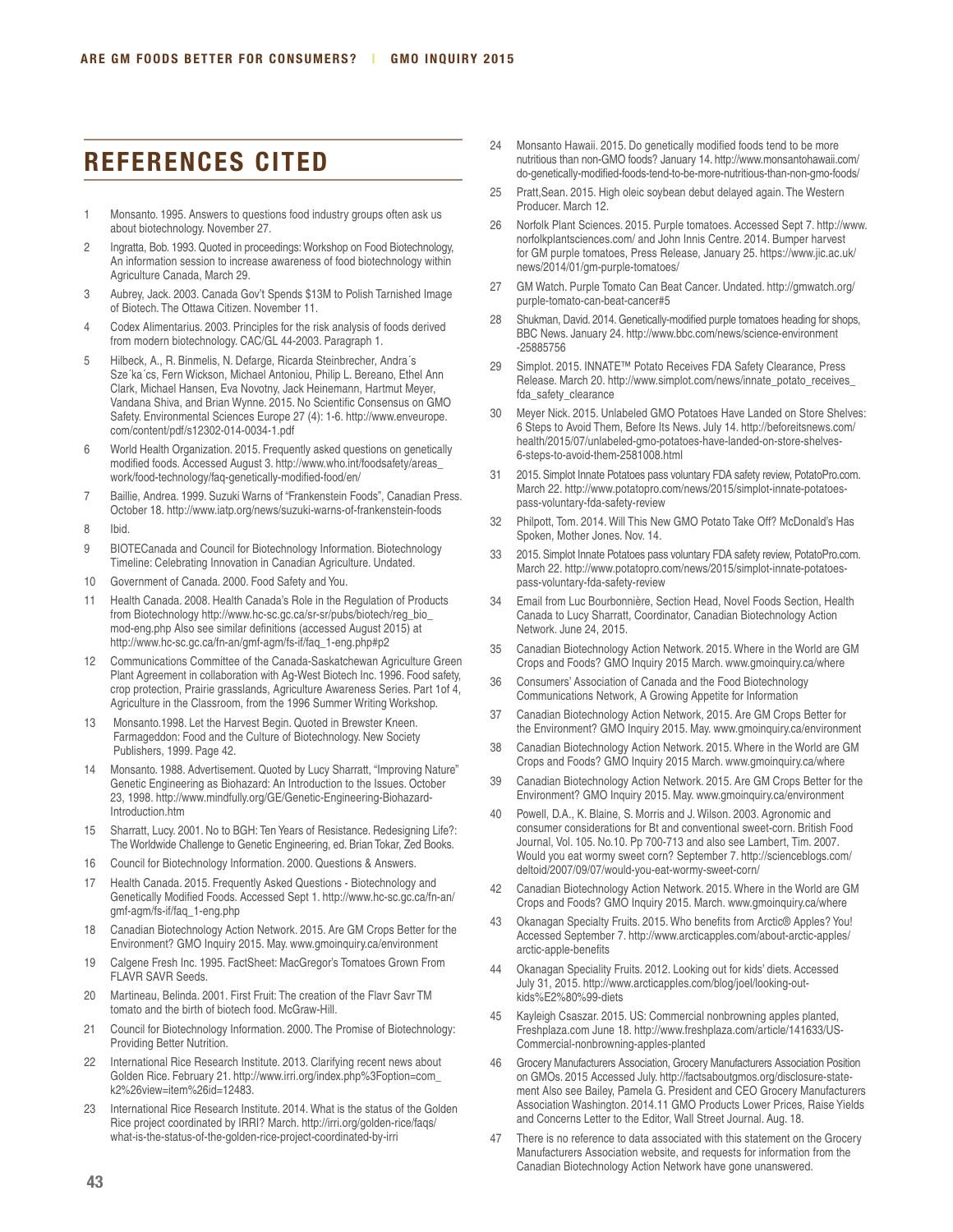- 48 The Food Institute of the University of Guelph. 2015. Food Price Report https://www.uoguelph.ca/foodinstitute/system/files/Food%20Price%20 Report%202015.pdf
- Health Canada. 2015. Frequently Asked Questions Biotechnology and Genetically Modified Foods, Part 2: Safety Assessment of Genetically Modified Foods, Is there any scientific evidence to suggest that genetically modified foods are less safe that those foods produced using conventional techniques? Accessed September 7. http://www.hc-sc.gc.ca/fn-an/gmf-agm/fs-if/faq\_1-eng.php
- 50 Antoniou, Michael. 2013. Sources and Mechanisms of Health Risks from Genetically Modified Crops and Foods. Biosafety Briefing, Third World Network. September.
- 51 European Network of Scientists for Social and Environmental Responsibility. 2013. Statement: No scientific consensus on GMO safety. October 21. http://www.ensser.org/increasing-public-information/no-scientific-consensuson-gmo-safety/
- 52 Hilbeck, A., R. Binmelis, N. Defarge, Ricarda Steinbrecher, Andra´s Sze´ka´cs, Fern Wickson, Michael Antoniou, Philip L. Bereano, Ethel Ann Clark, Michael Hansen, Eva Novotny, Jack Heinemann, Hartmut Meyer, Vandana Shiva, and Brian Wynne. 2015. No Scientific Consensus on GMO Safety. Environmental Sciences Europe 27 (4): 1-6. http://www.enveurope.com/content/pdf/s12302- 014-0034-1.pdf
- 53 European Network of Scientists for Social and Environmental Responsibility. 2013. Statement: No scientific consensus on GMO safety. October 21. http://www.ensser.org/increasing-public-information/no-scientific-consensuson-gmo-safety/
- 54 Wikipedia, Scientific Consensus. Accessed September 7, 2015. https://en.wikipedia.org/wiki/Scientific\_consensus
- 55 The Independent. 2015. The GM crops debate: Campaigners for and against go head-to-head, Claire Robinson of GMWatch and Mark Lynas, an author and proponent of GM technology, debate the pros and cons of GM crops. March 30. http://www.independent.co.uk/news/uk/home-news/the-gm-cropsdebate-campaigners-for-and-against-go-headtohead-10139833.html
- 56 NASA. 2015. Scientific Consensus: Earth's climate is warming. Accessed September 7. http://climate.nasa.gov/scientific-consensus/
- 57 European Network of Scientists for Social and Environmental Responsibility. 2013. No scientific consensus on safety of genetically modified organisms - Scientists release statement as World Food Prize goes to Monsanto and Syngenta, Press Release, October 21. http://www.ensser.org/media/0513/
- 58 Domingo, Jose L. 2000. Health Risks of GM Foods: Many Opinions but Few Data. Science. Vol. 288 no. 5472. June 9. Pp. 1748-1749.
- 59 Pusztai, A, S. Bardocz, and S.W.B.Ewen. 2003. Genetically Modified Foods: Potential Human Health Effects, in Food Safety: Contaminants and Toxins. Editor: J P F D'Mello. Page 368.
- 60 Domingo, J.L. and Bordonaba, J.G. 2011. A literature review on the safety assessment of genetically modified plants. Environ. Int. 37, 734–742.
- 61 European Network of Scientists for Social and Environmental Responsibility. 2013. No scientific consensus on safety of genetically modified organisms - Scientists release statement as World Food Prize goes to Monsanto and Syngenta, Press release. October 21. http://www.ensser.org/media/0513/
- 62 For example: Healy, Alison. 2014. Food safety head calls for an end to irrational fears over GM technology. The Irish Times. Aug 28.
- 63 World Health Organization. 2015. Frequently Asked Questions on Geneticallly Modified Foods. http://www.who.int/foodsafety/areas\_work/food-technology/ faq-genetically-modified-food/en/
- 64 Hilbeck, A., R. Binmelis, N. Defarge, Ricarda Steinbrecher, Andra´s Sze´ka´cs, Fern Wickson, Michael Antoniou, Philip L. Bereano, Ethel Ann Clark, Michael Hansen, Eva Novotny, Jack Heinemann, Hartmut Meyer, Vandana Shiva, and Brian Wynne. 2015. No Scientific Consensus on GMO Safety. Environmental Sciences Europe 27 (4): 1-6. http://www.enveurope. com/content/pdf/s12302-014-0034-1.pdf
- Brunk, Conrad, Co-chair of the 2001 Royal Society of Canada Expert Panel on the Future of Food Biotechnology quoted in Royal Society of Canada Expert Panel Raises Serious Questions About the Regulation of GM Food Press Release February 5, 2001. http://www.mindfully.org/GE/Royal-Society-Canada-Questions.htm
- 66 The Wingspread Consensus Statement on the Precautionary Principle. January 26, 1998. http://www.sehn.org/wing.html
- 67 Health Canada. 2015. Frequently Asked Questions Biotechnology and Genetically Modified Foods, Part 2: Safety Assessment of Genetically Modified Foods, Do we know anything about the interactions between different genetically modified foods? For example, what are the risks to me from a salad made with corn and tomato products that were genetically altered? Accessed September 7.. http://www.hc-sc.gc.ca/fn-an/gmf-agm/fs-if/faq\_1-eng.php
- 68 Ewen, Stanley W.B. and Pusztai, Arpad. 1999. Effect of diets containing genetically modified potatoes expressing Galanthus nivalis lectin on rat small intestine. The Lancet, 354: 1353-4.
- 69 Fagan, John, Michael Antoniou, and Claire Robinson. 2014. GMO Myths and Truths. Second edition, Version 1.0. Earth Open Source. Page 29.
- 70 Royal Society of Canada, Expert Panel on the Future of Food Biotechnology. 2001. Elements of Precaution: Recommendations for the Regulation of Food Biotechnology in Canada. Page 184.
- 71 Commoner, Barry. 2002. Unraveling the DNA Myth, Harper's Magazine. February.
- 72 Agriculture and Agri-Food Canada. 1995. Regulation of Agricultural Products: Food Derived from Biotechnology. BioInfo, Vol. 1 No. 6, March 15.
- 73 Fagan, John, Michael Antoniou, and Claire Robinson. 2014. GMO Myths and Truths. Second edition, Version 1.0. Earth Open Source. Page 34.
- 74 Ibid. Page 35.
- 75 Health Canada. 2015. What is genetic modification? Accessed June. http://www.hc-sc.gc.ca/fn-an/gmf-agm/fs-if/faq\_1-eng.php
- 76 Wilson, Allison, Jonathan Latham, and Ricarda Steinbrecher. 2004. Genome Scrambling - Myth or Reality?: Transformation-Induced Mutations in Transgenic Crop Plants. October. http://www.econexus.info/publication/genomescrambling-%E2%80%93-myth-or-reality
- 77 Wilson, Allison K, Jonathan R Latham, and Ricarda A Steinbrecher. 2006. Transformation-induced mutations in transgenic plants: Analysis and biosafety implications. Biotechnology and Genetic Engineering Reviews – Vol. 23, pp. 209-237. December.
- 78 Wilson, Allison, Jonathan Latham and Ricarda Steinbrecher. 2004. Genome Scrambling - Myth or Reality?: Transformation-Induced Mutations in Transgenic Crop Plants. October. Page20. http://www.econexus.info/publication/genomescrambling-%E2%80%93-myth-or-reality
- 79 Wilson, Allison, Jonathan Latham and Ricarda Steinbrecher. 2006. Transformation-induced mutations in transgenic plants: Analysis and biosafety implications. Biotechnology and Genetic Engineering Reviews – Vol. 23, pp. 209-237. December.
- 80 Wilson, Allison, Jonathan Latham and Ricarda Steinbrecher. 2004. Genome Scrambling - Myth or Reality?: Transformation-Induced Mutations in Transgenic Crop Plants. October. Page 24. http://www.econexus.info/publication/ genome-scrambling-%E2%80%93-myth-or-reality
- 81 Quoted in Anderson, Samuel W. 2009. A Conversation with Dr. Arpad Pusztai, in The GMO Deception, Editors Sheldon Krimsky and Jeremy Gruber. Skyhorse Publishing. 2014. Page 23
- 82 Hernández M., M. Pla, T. Esteve, S. Prat, P. Puigdomènech and A. Ferrando. 2003. A specific real-time quantitative PCR detection system for event MON810 in maize YieldGard® based on the 3\_-transgene integration sequence. Transgenic Research, 12: 179–189.
- 83 Podevin, Nancy and Du Jardin, Patrick. 2012. Possible consequences of the overlap between the CaMV 35S promoter regions in plant transformation vectors used and the viral gene VI in transgenic plants. GM Crops & Food: Biotechnology in Agriculture and the Food Chain. August 15.
- 84 Lantham, Johnathan and Wilson, Allison. 2013. Regulators Discover a Hidden Viral Gene in Commercial GMO Crops. Independent Science News. January 21. http://www.independentsciencenews.org/commentaries/regulatorsdiscover-a-hidden-viral-gene-in-commercial-gmo-crops
- 85 Wilson, Allison, Jonathan Latham and Ricarda Steinbrecher. 2004. Genome Scrambling - Myth or Reality?: Transformation-Induced Mutations in Transgenic Crop Plants. October. Page 26. http://www.econexus.info/publication/ genome-scrambling-%E2%80%93-myth-or-reality
- 86 Shen, Helen. 2013. Precision gene editing paves way for transgenic monkeys, Nature. November 6.
- 87 Inf"OGM, BEDE, GIET and RSP. 2012. New Techniques for the alteration of the living: For whom? Translation of the 2011 French text. http://www.infogm. org/IMG/pdf/emergence\_new\_techniques\_biotechnology.pdf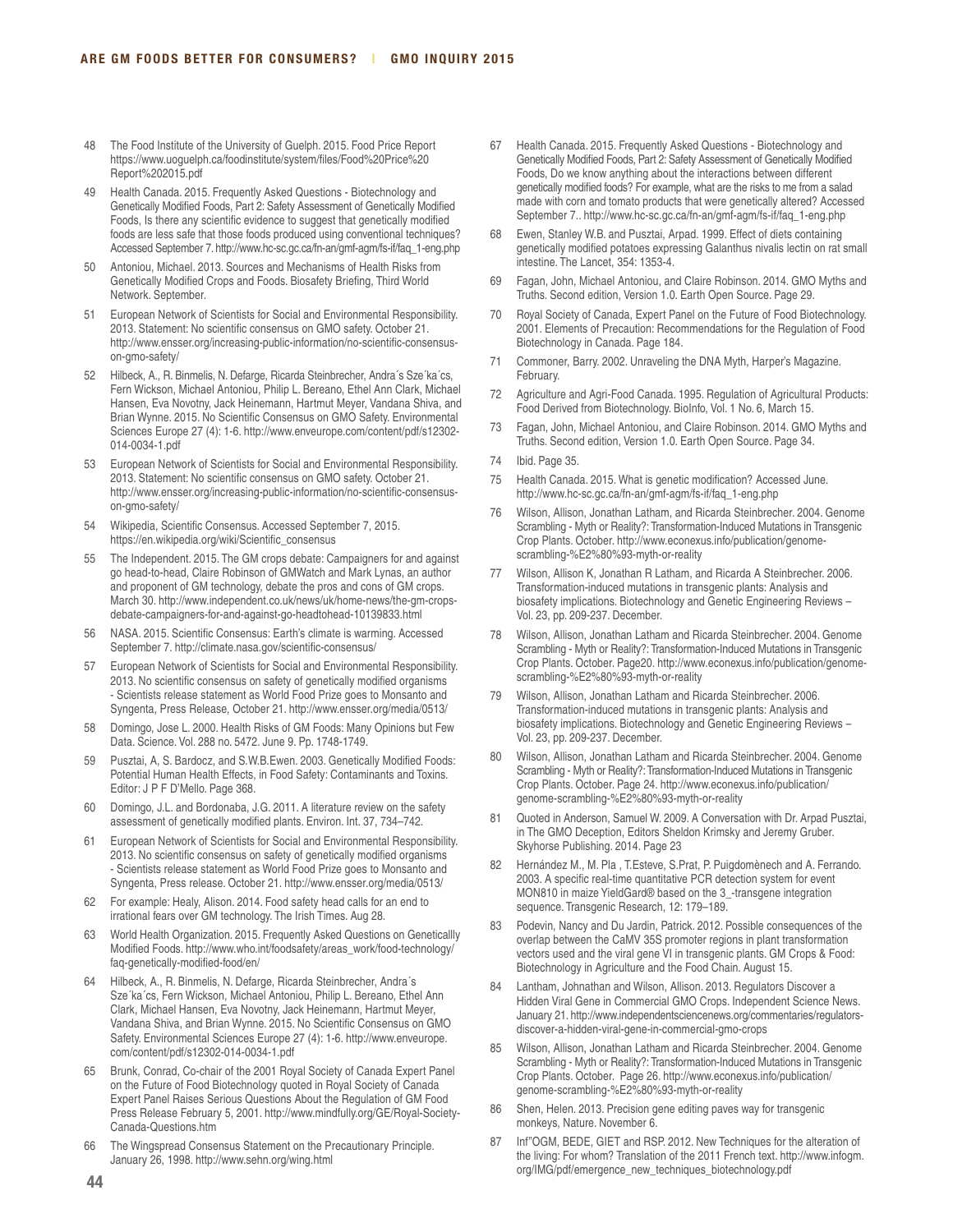- 88 Royal Society of Canada, Expert Panel on the Future of Food Biotechnology. 2001. Elements of Precaution: Recommendations for the Regulation of Food Biotechnology in Canada. Page 215.
- 89 Ibid. Page 214.
- 90 Turner, Christina and Spilich, George J. 1997. Research into smoking or nicotine and human cognitive performance: does the source of funding make a difference? Addiction 92 (11): 1423–1426.
- Lundh A, S. Sismondo, J. Lexchin, OA. Busuioc and L. Bero. 2012. Industry sponsorship and research outcome. Cochrane Database of Systematic Reviews, Issue 12.
- 92 Diels J., M. Cunha, C. Manaia, B. Sabugosa-Madeira and M. Silva. 2011. Association of financial or professional conflict of interest to research outcomes on health risks or nutritional assessment studies of genetically modified products. Food Policy. 36: 197–203.
- 93 Hilbeck, A., R. Binmelis, N. Defarge, Ricarda Steinbrecher, Andra´s Sze´ka´cs, Fern Wickson, Michael Antoniou, Philip L. Bereano, Ethel Ann Clark, Michael Hansen, Eva Novotny, Jack Heinemann, Hartmut Meyer, Vandana Shiva, and Brian Wynne. 2015. No Scientific Consensus on GMO Safety. Environmental Sciences Europe 27 (4): 1-6. http://www.enveurope. com/content/pdf/s12302-014-0034-1.pdf
- Spiroux, Joel interviewed by Morgane Bertrand. 2012. GMOs: Nine criticisms and nine answers on the Seralini study, Le Nouvel Observateur. September 20 Article in French: http://tempsreel.nouvelobs.com/ogm-le-scandale/ 20120920.OBS3130/ogm-9-critiques-et-9-reponses-sur-l-etude-de-seralini. html English translation by GMWatch http://www.gmwatch.org/news/ archive/2012/14306-nine-criticisms-of-seralini-study-answered-by-co-author
- 95 European Commission, Community Research and Development Information Service. GMP Two Year Safety Testing, G-TWYST Project reference: 632165 http://cordis.europa.eu/project/rcn/191522\_en.html
- 96 Kalaitzandonakes, Nicholas, Julian M. Alston and Kent J. Bradford. 2007. Compliance costs for regulatory approval of new biotech crops. Nature Biotechnology, 25, 509 – 511.
- 97 Fagan, John, Michael Antoniou, and Claire Robinson. 2014. GMO Myths and Truths. Second edition, Version 1.0. Earth Open Source. Page 91.
- 98 Ibid. Page 91.
- 99 Pollack, Andrew. 2009. Crop scientists say biotechnology seed companies are thwarting research. New York Times 19 Feb 2009.
- 100 Loening, Ulrich E. 2015. A challenge to scientific integrity: a critique of the critics of the GMO rat study conducted by Gilles-Eric Séralini *et al*. 2012. Environmental Sciences Europe. 27:13.
- 101 Seralini and Science: an Open Letter. 2012. October 2. http://www.independentsciencenews.org/health/seralini-and-science-nk603-rat-study-roundup/
- 102 Ibid.
- 103 Traavik, Terje and Heinemann, Jack. 2007. Genetic Engineering and Omitted Health Research: Still No Answers to Ageing Questions. TWN Biotechnology & Biosafety Series 7, Third World Network.
- 104 European Commission, Community Research and Development Information Service. GMP Two Year Safety Testing, G-TWYST Project reference: 632165 http://cordis.europa.eu/project/rcn/191522\_en.html
- 105 Séralini GE, E. Clair, R. Mesnage, *et al*. 2012. [RETRACTED:] Long term toxicity of a Roundup herbicide and a Roundup-tolerant genetically modified maize. Food Chem Toxicol. 50:4221-4231.
- 106 Loening, Ulrich E. 2015. A challenge to scientific integrity: a critique of the critics of the GMO rat study conducted by Gilles-Eric Séralini *et al.* 2012. Environmental Sciences Europe. 27:13.
- 107 GMWatch. 2012. How independent is the Science Media Centre and its experts? September 24. http://www.gmoseralini.org/gmwatch-howindependent-is-the-science-media-centre-and-its-experts/
- 108 Matthews, Jonathan. 2012. Smelling a corporate rat. Spinwatch. December 11. http://www.spinwatch.org/index.php/issues/science/item/164-smellinga-corporate-rat
- 109 Séralini, G.-E., R. Mesnage, N. Defarge and Spiroux de Vendômois, J. 2014. Republished study: long-term toxicity of a Roundup herbicide and a Roundup-tolerant genetically modified maize. Environ. Sci. Eur. 26, 13.
- 110 GMWatch. 2013. Journal retraction of Séralini study is illicit, unscientific, and unethical. November 28. http://www.gmwatch.org/index.php/news/ archive/2013/15184-journal-retraction-of-Séralini-study-is-illicit-unscientificand-unethical
- 111 Hayes A. Wallace, Editor-in Chief, Food and Chemical Toxicology. 2013. Letter to Gilles Eric Séralini, November 19. http://www.gmwatch.org/files/ Letter\_AWHayes\_GES.pdf
- 112 Fagan, John, Michael Antoniou, and Claire Robinson. 2014. GMO Myths and Truths. Second edition, Version 1.0. Earth Open Source.
- 113 Séralini, Gilles-Eric, Robin Mesnage, Nicolas Defarge and Joël Spiroux de Vendômois.. 2014. Conflicts of interests, confidentiality and censorship in health risk assessment: the example of an herbicide and a GMO. Environmental Sciences Europe, 26:13 http://www.enveurope.com/content/26/1/13
- 114 Health Canada. 2012. Health Canada and Canadian Food Inspection Agency statement on the Séralini et al. (2012) publication on a 2-year rodent feeding study with glyphosate formulations and GM maize NK603. October 25. http://www.hc-sc.gc.ca/fn-an/gmf-agm/Séralini-eng.php
- 115 Canadian Biotechnology Action Network. 2012. Séralini et al. GM corn safety study in context: Introduction and basic comparison. September 27. http://www.cban.ca/Resources/Topics/Human-Health-Risks/Seralini-et-al.- GM-corn-safety-study-in-context
- 116 Fagan, John, Antoniou, Michael, and Robinson, Claire. 2014. GMO Myths and Truths. Second edition, Version 1.0. Earth Open Source. Page 149.
- 117 Séralini, Gilles-Eric, Robin Mesnage, Nicolas Defarge, Steeve Gress, Didier Hennequin, Emilie Clair, Manuela Malatesta, and Joël Spiroux de Vendômois. 2013. Answers to critics: Why there is a long term toxicity due to a Roundup-tolerant genetically modified maize and to a Roundup herbicide. Food and Chemical Toxicology, Volume 53. March
- 118 International Service for the Acquisition of Agri-biotech Applications (ISAAA). 2009. Pocket K No. 3: Are Food Derived from GM Crops Safe? http://isaaa.org/resources/publications/pocketk/3/default.asp
- 119 Okanagan Speciality Fruits. 2015. U.S. to deregulate Arctic® apples! February 13. http://www.arcticapples.com/blog/neal/us-deregulate-arctic%C2%AE-apples
- 120 For example see ANSES (French Agency for Food Environmental and Occupational Health & Safety). 2012. Opinion Request No. 2012-SA-0227. OPINION of the French Agency for Food, Environmental and Occupational Health & Safety concerning an analysis of the study by Séralini et al. (2012) "Long term toxicity of a ROUNDUP herbicide and a ROUNDUP-tolerant genetically modified maize". October 19.
- 121 Séralini GE, E. Clair, R. Mesnage et al. 2012. [RETRACTED:] Long term toxicity of a Roundup herbicide and a Roundup-tolerant genetically modified maize. Food Chem Toxicol. 50:4221-4231.
- 122 Carman, Judy A., Howard R. Vlieger, Larry J.Ver Steeg, Veryln E. Sneller, Garth W. Robinson, Catherine A. Clinch-Jones, Julie I. Haynes and John W. Edwards. 2013. A long-term toxicology study on pigs fed a combined genetically modified (GM) soy and GM maize diet. Journal of Organic Systems 8 (1): 38-54. Open access full text: http://www.organic-systems.org/journal/81/8106.pdf
- 123 Malatesta M Boraldi F, Annovi G, Baldelli B, Battistelli S, Biggiogera M, Quaglino D. 2008. A long-term study on female mice fed on a genetically modified soybean: effects on liver ageing. Histochem Cell Biol. Nov;130(5):967-77. Jul 22.
- 124 Sakamoto Y, Tada Y, Fukumori N, et al. [A 104-week feeding study of genetically modified soybeans in F344 rats]. Shokuhin Eiseigaku Zasshi J Food Hyg Soc Jpn. 2008;49:272–82. [Article in Japanese] See also discussion of Sakamoto in ANSES (French Agency for Food Environmental and Occupational Health & Safety). 2012. Opinion Request No. 2012-SA-0227. OPINION of the French Agency for Food, Environmental and Occupational Health & Safety concerning an analysis of the study by Séralini et al. (2012) "Long term toxicity of a ROUNDUP herbicide and a ROUNDUP-tolerant genetically modified maize". October 19.
- 125 Health Canada. 2000. Glyphosate Tolerant Soybean 40-3-2 http://www.hc-sc.gc.ca/fn-an/gmf-agm/appro/ofb-096-100-d-rev-eng.php
- 126 Hilbeck, A., R. Binmelis, N. Defarge, Ricarda Steinbrecher, Andra´s Sze´ka´cs, Fern Wickson, Michael Antoniou, Philip L. Bereano, Ethel Ann Clark, Michael Hansen, Eva Novotny, Jack Heinemann, Hartmut Meyer, Vandana Shiva, and Brian Wynne. 2015. No Scientific Consensus on GMO Safety. Environmental Sciences Europe 27 (4): 1-6. http://www.enveurope.com/ content/pdf/s12302-014-0034-1.pdf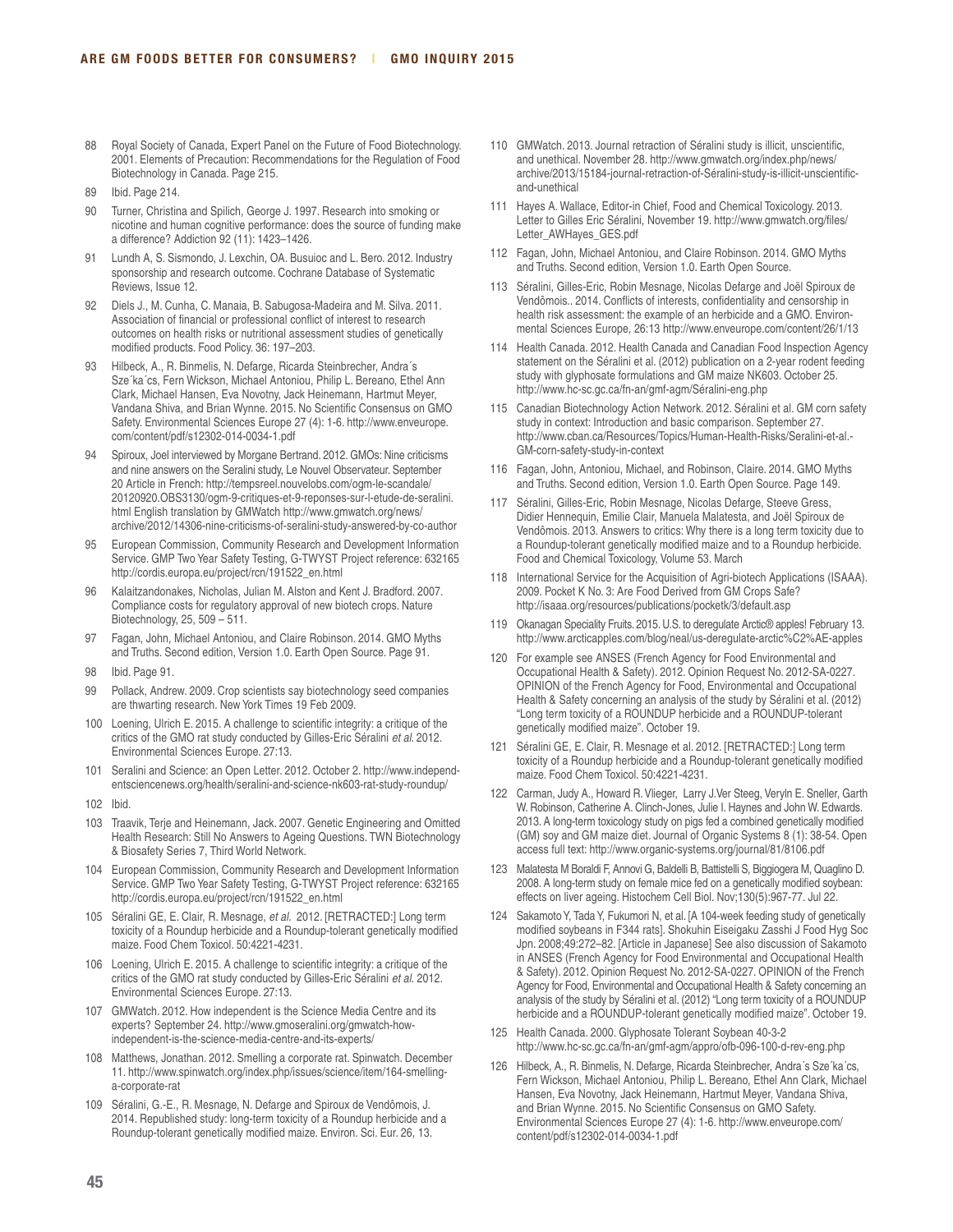- 127 Antoniou, Michael. 2013. Sources and Mechanisms of Health Risks from Genetically Modified Crops and Foods. Biosafety Briefing. Third World Network. September.
- 128 For example, see Bartholomaeus A, W. Parrott W and G. Bondy. 2013. On behalf of the ILSI International Food Biotechnology Committee Task Force on the Use of Mammalian Toxicology Studies in the Safety Assessment of GM Foods K. The use of whole food animal studies in the safety assessment of genetically modified crops: Limitations and recommendations. Critical Reviews in Toxicology. 43(Suppl 2):1-24.
- 129 Email to from John Armstrong, Research Manager, Okanagan Specialty Fruits Inc. to Lucy Sharratt, Coordinator, Canadian Biotechnology Action Network. September 28, 2012.
- 130 Health Canada. 2001. Roundup Ready® Corn Line 603. April. http://www. hc-sc.gc.ca/fn-an/gmf-agm/appro/roundup\_ready\_corn\_603-mais\_603\_ roundup\_ready-eng.php
- 131 Email from Luc Bourbonnière, Section Head, Novel Foods Section, Health Canada to Lucy Sharratt, Coordinator, Canadian Biotechnology Action Network, July 17, 2015.
- 132 ANSES (French Agency for Food Environmental and Occupational Health & Safety). 2012. Opinion Request No. 2012-SA-0227. OPINION of the French Agency for Food, Environmental and Occupational Health & Safety concerning an analysis of the study by Séralini et al. (2012) "Long term toxicity of a ROUNDUP herbicide and a ROUNDUP-tolerant genetically modified maize". October 19.
- 133 European Commission. 2013. Building a European Knowledge Based Bio-Economy, FP7 Cooperation Work Programme: Food, Agriculture and Fisheries, and Biotechnologies. European Commission C 3953 of 27 June. http:// ec.europa.eu/research/participants/data/ref/fp7/192042/b-wp-201302\_en.pdf
- 134 Bartholomaeus A, Parrott W, Bondy G, on behalf of the ILSI International Food Biotechnology Committee Task Force on the Use of Mammalian Toxicology Studies in the Safety Assessment of GM Foods K. 2013. The use of whole food animal studies in the safety assessment of genetically modified crops: Limitations and recommendations. *Critical Reviews in Toxicology*. 43 (Suppl 2):1-24.
- 135 Health Canada. 2015. Frequently Asked Questions Biotechnology and Genetically Modified Foods, Part 2: Safety Assessment of Genetically Modified Foods, How is the potential for long term effects of genetically modified foods on humans considered in the safety assessment process? Accessed September 7. http://www.hc-sc.gc.ca/fn-an/gmf-agm/fs-if/faq\_1-eng.php
- 136 Monsanto. 2015. Commonly asked questions about the food safety of GMOs, In addition to animal feeding studies, are human clinical trials used to test the safety of biotech (GM) crops? http://www.monsanto.com/newsviews/ pages/food-safety.aspx#q7
- 137 International Service for the Acquisition of Agri-biotech Applications (ISAAA). 2009. Pocket K No. 3: Are Food Derived from GM Crops Safe? http://isaaa.org/resources/publications/pocketk/3/default.asp
- 138 Fagan, John, Michael Antoniou and Claire Robinson. 2014. GMO Myths and Truths. Second edition, Version 1.0. Earth Open Source. p144
- 139 Codex Alimentarius. 2000. Codex safety aspects of genetically modified foods of plant origin, Report of a Joint FAO/WHO Expert Consultation on Foods Derived from Biotechnology 29 May – 2 June.
- 140 See Fagan, John, Terje Traavik and Thomas Bøhn. 2015. The Seralini affair: degeneration of Science to Re-Science? Environ Sci Eur 27:19 and Andreollo, NA, EF Santos, MR Araújo and LR Lopes. 2012. Rat's age versus human's age: what is the relationship? ABCD. Arquivos Brasileiros de Cirurgia Digestiva. Vol. 25, No.1. Jan./Mar. See also: Sengupta, P. 2013. The Laboratory Rat: Relating Its Age With Human's. International Journal of Preventive Medicine.4(6):624-630.
- 141 Loening, Ulrich E. 2015. A challenge to scientific integrity: a critique of the critics of the GMO rat study conducted by Gilles-Eric Séralini et al. (2012) Environmental Sciences Europe. 27:13.
- 142 DeFrancesco, Laura. 2013. How safe does transgenic food need to be? Nature Biotechnology. Volume 31. Number 9. September.
- 143 Fagan, John, Michael Antoniou and Claire Robinson. 2014. GMO Myths and Truths. Second edition, Version 1.0. Earth Open Source. Page 109.
- 144 Domingo, J.L. and Bordonaba, J.G. 2011. A literature review on the safety assessment of genetically modified plants. Environ. Int. 37, 734–742.
- 145 DeFrancesco, Laura. 2013. How safe does transgenic food need to be? Nature Biotechnology. Volume 31. Number 9. September.
- 146 Domingo, J.L. and Bordonaba, J.G. 2011. A literature review on the safety assessment of genetically modified plants. Environ. Int. 37, 734–742.
- 147 Snell, Chelsea, Aude Bernheim, Jean-Baptiste Bergé,Marcel Kuntz, Gérard Pascal, Alain Paris, and Agnès E. Ricroch. 2012. Assessment of the health impact of GM plant diets in long-term and multigenerational animal feeding trials: A literature review. Food and Chemical Toxicology, Volume 50, Issues 3–4, March–April. Pages 1134–1148.
- 148 Ibid.
- 149 Krimsky, Sheldon. 2015. An Illusory Consensus behind GMO Health Assessment. Science, Technology & Human Values, 1-32.
- 150 Ibid.
- 151 DeFrancesco, Laura. 2013. How safe does transgenic food need to be? Nature Biotechnology. Volume 31. Number 9. September.
- 152 Domingo, J.L. and Bordonaba, J.G. 2011. A literature review on the safety assessment of genetically modified plants. Environ. Int. 37, 734–742.
- 153 Ibid.
- 154 Fagan, John, Michael Antoniou, and Claire Robinson. 2014. GMO Myths and Truths. Second edition, Version 1.0. Earth Open Source. Pages 135 - 138.
- 155 Ibid. Page 144.
- 156 Séralini GE, D. Cellier and JS de Vendomois. 2007. New analysis of a rat feeding study with a genetically modified maize reveals signs of hepatorenal toxicity. Arch Environ Contam Toxicol. 2007 May;52 (4):596-602. March 13.
- 157 ANSES (French Agency for Food Environmental and Occupational Health & Safety). 2012. Opinion Request No. 2012-SA-0227. OPINION of the French Agency for Food, Environmental and Occupational Health & Safety concerning an analysis of the study by Séralini et al. (2012) "Long term toxicity of a ROUNDUP herbicide and a ROUNDUP-tolerant genetically modified maize". October 19.
- 158 European Commission, Community Research and Development Information Service. GMP Two Year Safety Testing, G-TWYST Project reference: 632165 http://cordis.europa.eu/project/rcn/191522\_en.html
- 159 Fagan, John, Michael Antoniou, and Claire Robinson. 2014. GMO Myths and Truths. Second edition, Version 1.0. Earth Open Source. Page 144.
- 160 Royal Society of Canada Expert Panel on the Future of Food Biotechnology. 2001. Elements of Precaution: Recommendations for the Regulation of Food Biotechnology in Canada. Prepared by The Royal Society of Canada. Page 84.
- 161 Pusztai A., S. Bardocz and S.W.B. Ewen. 2003. Genetically Modified Foods: Potential Human Health Effects, in Food Safety: Contaminants and Toxins. Editor: J P F D'Mello. Page 369.
- 162 Factor GMO. Accessed Sept 4, 2015. http://factorgmo.com/en/
- 163 Factor GMO. 2014. World's Largest Ever Study on GMO and Pesticide Safety, Press Release. November 11. http://factorgmo.com/25-million-gmoand-pesticide-safety-study-launched-in-london/
- 164 Hilbeck, A., R. Binmelis, N. Defarge, Ricarda Steinbrecher, Andra´s Sze´ka´cs, Fern Wickson, Michael Antoniou, Philip L. Bereano, Ethel Ann Clark, Michael Hansen, Eva Novotny, Jack Heinemann, Hartmut Meyer, Vandana Shiva, and Brian Wynne. 2015. No Scientific Consensus on GMO Safety. Environmental Sciences Europe 27 (4): 1-6. http://www.enveurope. com/content/pdf/s12302-014-0034-1.pdf
- 165 Séralini GE, E. Clair, R. Mesnage, et al. 2012. [RETRACTED:] Long term toxicity of a Roundup herbicide and a Roundup-tolerant genetically modified maize. Food Chem Toxicol. 50:4221-4231.
- 166 Health Canada. 2012. Health Canada and Canadian Food Inspection Agency statement on the Séralini et al. (2012) publication on a 2-year rodent feeding study with glyphosate formulations and GM maize NK603. October 25. http://www.hc-sc.gc.ca/fn-an/gmf-agm/Séralini-eng.php
- 167 GMO Seralini. 2012. Scientists support Séralini. October 20. http://www.gmoseralini.org/category/scientists-support-seralini/
- 168 ANSES (French Agency for Food Environmental and Occupational Health & Safety). 2012. Opinion Request No. 2012-SA-0227. OPINION of the French Agency for Food, Environmental and Occupational Health & Safety concerning an analysis of the study by Séralini et al. (2012) "Long term toxicity of a ROUNDUP herbicide and a ROUNDUP-tolerant genetically modified maize". October 19.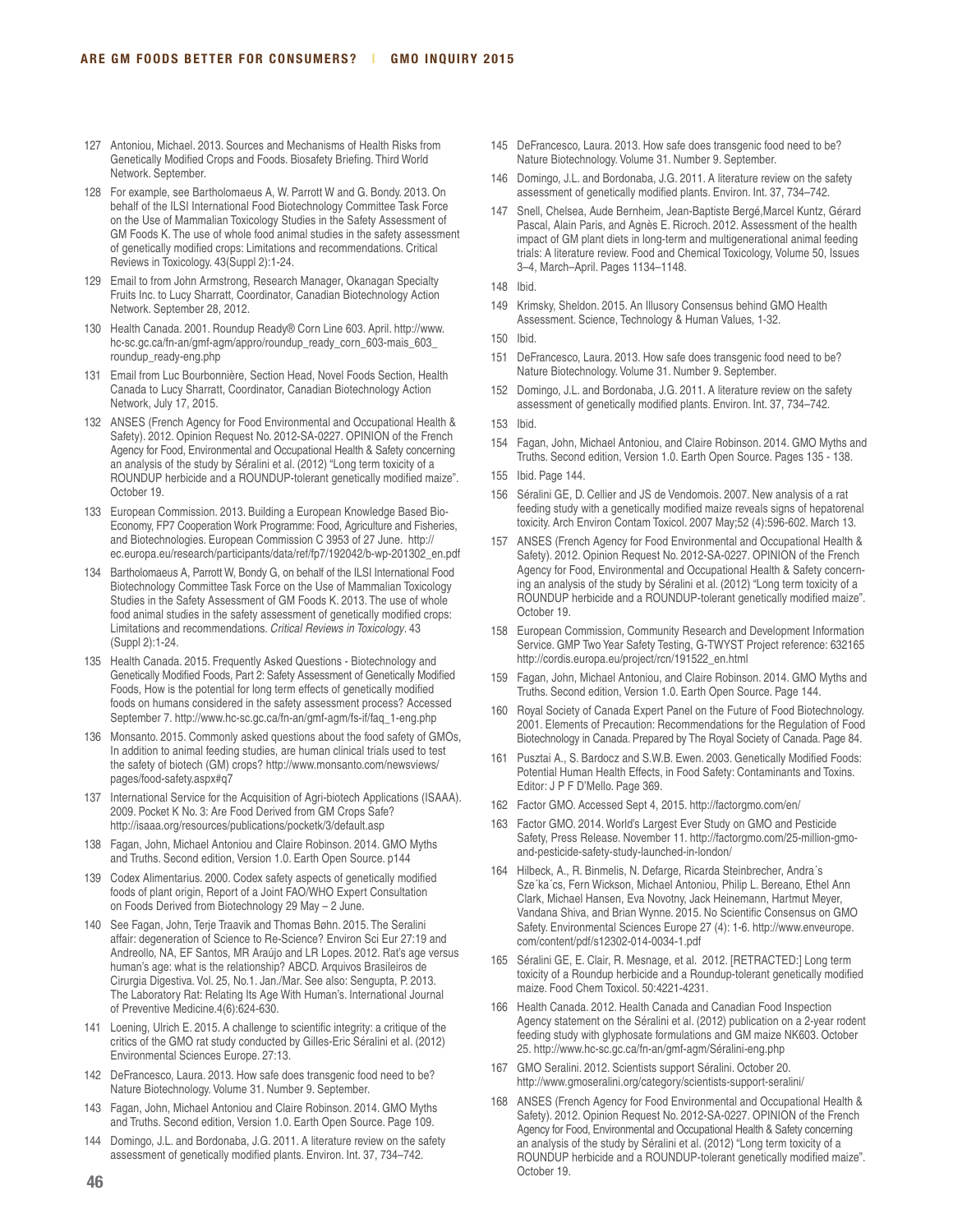- 169 Fagan, John, Michael Antoniou, and Claire Robinson. 2014. GMO Myths and Truths. Second edition, Version 1.0. Earth Open Source. Page 150.
- 170 Carman, Judy A., Howard R. Vlieger, Larry J.Ver Steeg, Veryln E. Sneller, Garth W. Robinson, Catherine A. Clinch-Jones, Julie I. Haynes and John W. Edwards. 2013. A long-term toxicology study on pigs fed a combined genetically modified (GM) soy and GM maize diet. Journal of Organic Systems 8 (1): 38-54. Open access full text: http://www.organic-systems.org/ journal/81/8106.pdf
- 171 GMOJudyCarman, What makes this GMO feeding study a world-first? http:// gmojudycarman.org/faq-items/what-makes-this-gmo-feeding-study-a-world-first/
- 172 Ibid.
- 173 GMOJudyCarman. What are the main take-home messages from this landmark study in pigs? http://gmojudycarman.org/faq-items/what-are-themain-takeaways-from-the-landmark-study-in-pigs/
- 174 Carman, Judy A., Howard R. Vlieger, Larry J.Ver Steeg, Veryln E. Sneller, Garth W. Robinson, Catherine A. Clinch-Jones, Julie I. Haynes and John W. Edwards. 2013. A long-term toxicology study on pigs fed a combined genetically modified (GM) soy and GM maize diet. Journal of Organic Systems 8 (1): 38-54. Open access full text: http://www.organic-systems.org/ journal/81/8106.pdf
- 175 Royal Society of Canada Expert Panel on the Future of Food Biotechnology. 2001. Elements of Precaution: Recommendations for the Regulation of Food Biotechnology in Canada. Prepared by The Royal Society of Canada. Page 44.
- 176 Fagan, John, Michael Antoniou, and Claire Robinson. 2014. GMO Myths and Truths. Second edition, Version 1.0. Earth Open Source. Page 128.
- 177 Ibid. Page 183
- 178 International Service for the Acquisition of Agri-biotech Applications (ISAAA). 2009. Pocket K No. 3: Are Food Derived from GM Crops Safe? http://isaaa. org/resources/publications/pocketk/3/default.asp
- 179 Domingo, José L. 2007. Toxicity Studies of Genetically Modified Plants: A Review of the Published Literature, Critical Reviews in Food Science and Nutrition, 47:8, Pp 721 – 733.
- 180 Traavik,Terje and Heinemann, Jack. 2007. Genetic Engineering and Omitted Health Research: Still No Answers to Ageing Questions. Third World Network.
- 181 Ibid. Page 11.
- 182 Fagan, John, Michael Antoniou, and Claire Robinson. 2014. GMO Myths and Truths. Second edition, Version 1.0. Earth Open Source. Page 182.
- 183 Aris, Aziz and Leblanc, Samuel. 2011. Maternal and fetal exposure to pesticides associated to genetically modified foods in Eastern Townships of Quebec, Canada. Reprod Toxicol. May; 31(4): 528-33.
- 184 Aris, Aziz. 2012. Response to comments from Monsanto scientists on our study showing detection of glyphosate and Cry1Ab in blood of women with and without pregnancy, Letter to the Editor, Reportuctive Toxicology 22, 122-123
- 185 Fagan, John, Michael Antoniou, and Claire Robinson. 2014. GMO Myths and Truths. Second edition, Version 1.0. Earth Open Source. (173
- 186 Canadian Biotechnology Action Network. 2015. Are GM Crops Better for the Environment? *GMO Inquiry 2015* May. www.gmoinquiry.ca/environment
- 187 Codex. 2003. Guideline for the conduct of food safety assessment of foods derived from recombinant-DNA plants, CAC/GL 45-2003. Paragraph 54.
- 188 Mesnage R, N Defarge, L-M Rocque, J Spiroux de Vendômois, and G-E Séralini G-E. 2015. Laboratory Rodent Diets Contain Toxic Levels of Environmental Contaminants: Implications for Regulatory Tests. PLoS ONE 10(7): e0128429.
- 189 Landrigan, Philip J. and Benbrook, Charles. 2015. Perspective: GMOs, Herbicides, and Public Health. New England Journal of Medicine, 373:693-695. August 20. http://www.nejm.org/doi/ref/10.1056/NEJMp1505660#t=article
- 190 The International Agency for Research on Cancer, World Health Organization. 2015. IARC Monographs Volume 112: evaluation of five organophosphate insecticides and herbicides. March 20.
- 191 The International Agency for Research on Cancer, World Health Organization. 2015. IARC Monographs evaluate DDT, lindane, and 2,4-D, Press Release No 236, June 23.
- 192 Mesnage, R., Defarge, N., Spiroux de Vendômois, J., and Séralini, G.-E. 2014. Major Pesticides Are More Toxic to Human Cells Than Their Declared Active Principles. *BioMed Research International, 2014*, 179691.
- 193 See The Halifax Project, http://www.gettingtoknowcancer.org/taskforce\_ environment.php
- 194 Interview with Dr. Meg Sears, Prevent Cancer Now, August 24, 2015.
- 195 Health Canada. 2015. Proposed Re-evaluation Decision PRVD2015-01, Glyphosate. April 13.
- 196 Correspondence between Meg Sears, Prevent Cancer Now and Sheryl Tittlemier, Research Scientist, Trace Organic Trace Element Analysis, Grain Research Laboratory Canadian Grain Commission, July 2015.
- 197 The African Centre for Biodiversity, the Network for a GE Free Latin America (RALLT) and the Third World Network. 2015. What next after a ban on glyphosate—more toxic chemicals and GM crops? Or the transformation of global food systems? http://acbio.org.za/wp-content/uploads/2015/06/ Glyphosate-report-2015.pdf
- Antoniou. Michael, Paulo Brack, Andrés Carrasco, John Fagan, Mohamed Habib, Paulo Kageyama, Carlo Leifert, Rubens Onofre Nodari and Walter Pengue. 2010. GM Soy Sustainable? Responsible? September. http://earthopensource.org/earth-open-source-reports/gm-soy-sustainable-responsible/
- 199 The African Centre for Biodiversity, the Network for a GE Free Latin America (RALLT) and the Third World Network. 2015. What next after a ban on glyphosate—more toxic chemicals and GM crops? Or the transformation of global food systems? http://acbio.org.za/wp-content/uploads/2015/06/ Glyphosate-report-2015.pdf
- 200 Landrigan, Philip J. and Benbrook, Charles. 2015. Perspective: GMOs, Herbicides, and Public Health. New England Journal of Medicine, 373:693-695. August 20. http://www.nejm.org/doi/ref/10.1056/NEJMp1505660#t=article
- 201 Canada has only recently begun researching the prevalence of food allergies but the US Centers for Disease Control and Prevention reports the prevalence of food allergies in children under age 18 increased from 3.4% in 1997 to 5.1% in 2009-2011. See Kristen D. Jackson, LaJeana D. Howie, Lara J. Akinbami. 2013. Centers for Disease Control and Prevention. National Center for Health Statistics Data Brief Number 121, May. Trends in Allergic Conditions Among Children: United States, 1997–2011 http://www.cdc.gov/ nchs/data/databriefs/db121.htm
- 202 Tucker, Erika. 2014. Why are potentially deadly food allergies in kids on the rise? Global News. October 17.
- 203 Royal Society of Canada, Expert Panel on the Future of Food Biotechnology. 2001. Elements of Precaution: Recommendations for the Regulation of Food Biotechnology in Canada. Page 55.
- 204 Codex Alimentarius, 2013. Guideline for the conduct of food safety assessment of foods derived from recombinant-DNA plants, CAC/GL 45-2003. Paragraph 43.
- 205 Pusztai, A., S. Bardocz. and S.W.B. Ewen. 2003. Genetically Modified Foods: Potential Human Health Effects, in Food Safety: Contaminants and Toxins. Editor: J P F D'Mello.
- 206 Weiss, Rick. 1999. Biotech Food Raises a Crop of Questions. Washington Post. Aug 15.
- 207 Codex Alimentarius, 2003. Guideline for the conduct of food safety assessment of foods derived from recombinant-DNA plants, CAC/GL 45-2003. Annex 1, Paragraph 2.
- 208 Andreassen, Monica, Elena Rocca, Thomas Bøhn, Odd-Gunnar Wikmark, Johnnie van den Berg, Martinus Løvik, Terje Traavik and Unni Cecilie Nygaard. 2014. Humoral and cellular immune responses in mice after airway administration of Bacillus thuringiensis Cry1Ab and MON810 Cry1Ab-transgenic maize, Food and Agricultural Immunology, Volume 26, Issue 4. December.
- 209 Taylor, Michael R. and Tick, Jody S. 2001. The StarLink Case: Issues for the Future. Pew Initiative on Food and Biotechnology. October.
- 210 Consumers Union. 2010. Comments of Consumers Union on Genetically Engineered Salmon, Food and Drug Administration Docket No. FDA-201034-N-0001, Veterinary Medicine Advisory Committee Meeting. Prepared by Michael Hansen, Ph.D. September 16. http://consumersunion.org/pdf/CUcomments-GE-salmon-0910.pdf
- 211 Codex Alimentarius. 2003. Guideline for the conduct of food safety assessment of foods derived from recombinant-DNA plants, CAC/GL 45-2003. Paragraph 44.
- 212 Trtikova, Miluse, Odd-Gunnar Wikmark, Niklaus Zemp, Alex Widmer and Angelika Hilbeck. 2015. Transgene Expression and Bt Protein Content in Transgenic Bt Maize (MON810) under Optimal and Stressful Environmental Conditions. April 8.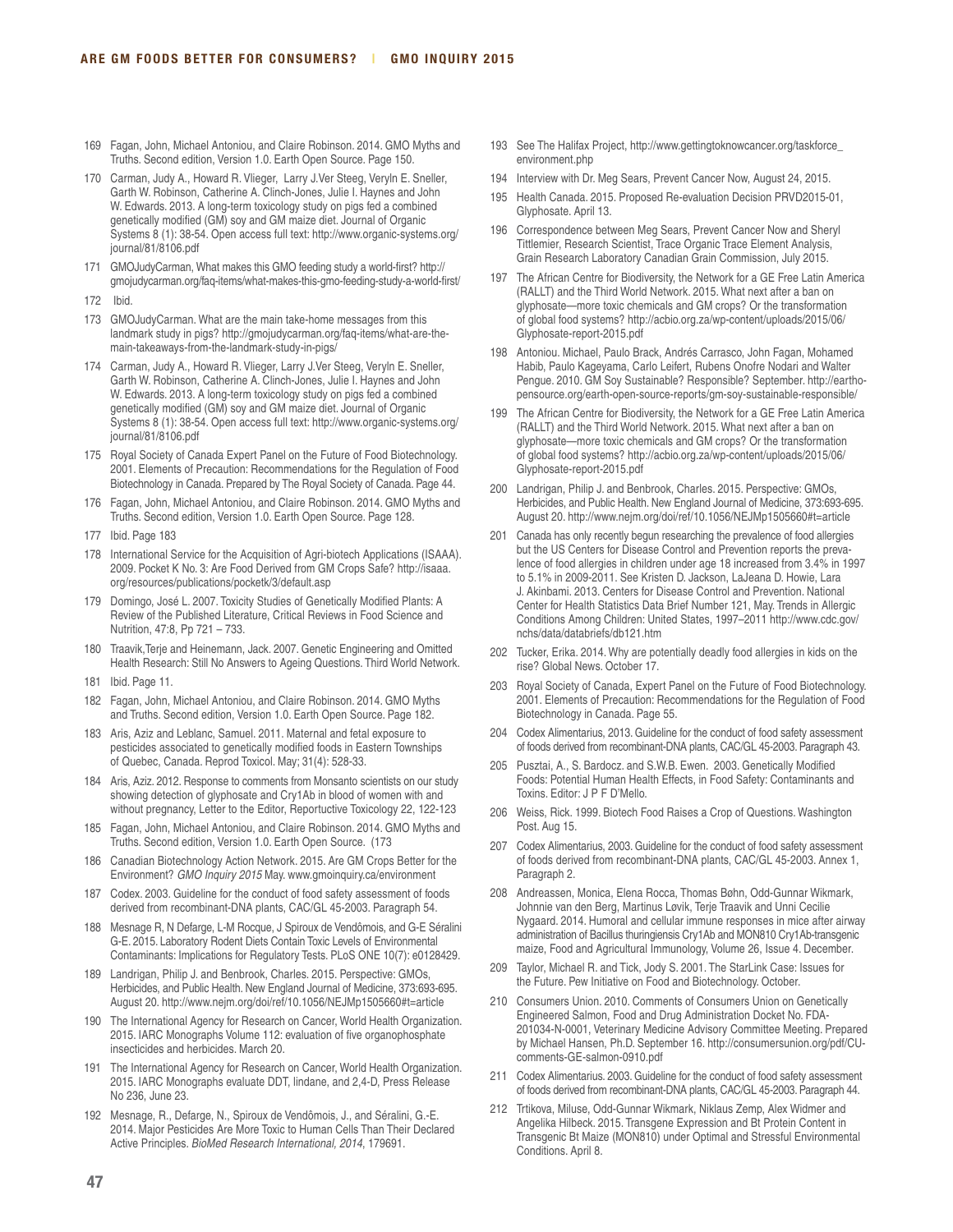- 213 Pusztai, A., S. Bardocz. and S.W.B. Ewen. 2003. Genetically Modified Foods: Potential Human Health Effects, in Food Safety: Contaminants and Toxins. Editor: J P F D'Mello.
- 214 World Health Organization, Frequently asked questions on genetically modified foods. Accessed August 23, 2015. http://www.who.int/foodsafety/ areas\_work/food-technology/faq-genetically-modified-food/en/
- 215 European Commission, GMO Compass. Food Safety Evaluation Antibiotic Resistance Genes: A Threat? Accessed August 23, 2015. http://www.gmocompass.org/eng/safety/human\_health/46.antibiotic\_resistance\_genes\_threat.html
- 216 Codex Alimentarius. 2003. Guideline for the conduct of food safety assessment of foods derived from recombinant-DNA plants, CAC/GL 45-2003. Paragraph 56.
- 217 European Commission, GMO Compass. Food Safety Evaluation Antibiotic Resistance Genes: A Threat? Accessed August 23, 2015. http://www.gmocompass.org/eng/safety/human\_health/46.antibiotic\_resistance\_genes\_threat.html
- 218 European Commission. 2013. Commission Implementing Regulation (EU) No 503/2013 April 2013 on applications for authorisation of genetically modified food and feed in accordance with Regulation (EC) No 1829/2003 of the European Parliament and of the Council and amending Commission Regulations (EC) No 641/2004 and (EC) No 1981/2006. Official Journal of the European Union, 8.6.2013, No L 157/1
- 219 Royal Society of Canada, Expert Panel on the Future of Food Biotechnology. 2001. Elements of Precaution: Recommendations for the Regulation of Food Biotechnology in Canada. Page 49.
- 220 Codex Alimentarius, 2003. Guideline for the conduct of food safety assessment of foods derived from recombinant-DNA plants, CAC/GL 45-2003. Paragraph 58.
- 221 European Commission, GMO Compass. Ampicillin Resistance. Accessed August 14, 2015. http://www.gmo-compass.org/eng/glossary/82.ampicillin\_resistance.html
- 222 European Commission, GMO Compass. Position of EFSA on Antibiotic Resistance Markers Limited Use. Accessed August 14, 2015. http://www.gmo-compass.org/ eng/safety/human\_health/126.position\_efsa\_antibiotic\_resistance\_markers.html
- 223 World Health Organization, Advisory Group on Integrated Surveillance of Antimicrobial Resistance, Critically Important Antimicrobials for Human Medicine 3rd Revision. Published 2012.
- 224 Royal Society of Canada, Expert Panel on the Future of Food Biotechnology. 2001. Elements of Precaution: Recommendations for the Regulation of Food Biotechnology in Canada. Page 46.
- 225 Ibid. Pages 47 and 55.
- 226 Goldstein, Daniel A., Samuel Dubelman, David Grothaus and Bruce G. Hammond. 2012. Letter to the Editor, Comment: Aris and Leblanc "Maternal and fetal exposure to pesticides associated to genetically modified foods in Eastern Townships of Quebec, Canada", Reproductive Toxicology 33 (2012) 120– 121.
- 227 Health Canada, Technical Discussion on the Health and Safety Aspects of the Government of Canada Action Plan, Meeting minutes April 30, 2002. http://www.hc-sc.gc.ca/sr-sr/pubs/gmf-agm/tech-rep-rap\_04\_2002-eng.php
- 228 Canadian Biotechnology Action Network. 2015. Where in the World are GM Crops and Foods? *GMO Inquiry 2015*. March. www.gmoinquiry.ca/where
- 229 Goldstein, Daniel A., Samuel Dubelman, David Grothaus and Bruce G. Hammond. 2012. Letter to the Editor, Comment: Aris and Leblanc "Maternal and fetal exposure to pesticides associated to genetically modified foods in Eastern Townships of Quebec, Canada", Reproductive Toxicology 33 (2012) 120– 121.
- 230 Canadian Biotechnology Action Network. 2015. Where in the World are GM Crops and Foods? *GMO Inquiry 2015*. March. www.gmoinquiry.ca/where
- 231 Email from Luc Bourbonnière, Section Head, Novel Foods Section, Health Canada to Lucy Sharratt, Coordinator, Canadian Biotechnology Action Network. July 28, 2011.
- 232 Health Canada. 2001. Roundup Ready® Corn Line 603. April. http://www.hc-sc.gc.ca/fn-an/gmf-agm/appro/roundup\_ready\_corn\_603 mais\_603\_roundup\_ready-eng.php
- 233 Email from Luc Bourbonnière, Section Head, Novel Foods Section, Health Canada to Lucy Sharratt, Coordinator, Canadian Biotechnology Action Network. July 28, 2011.
- 234 Health Canada. 2001. Roundup Ready® Corn Line 603. April. http://www.hcsc.gc.ca/fn-an/gmf-agm/appro/roundup\_ready\_corn\_603-mais\_603\_roundup\_ready-eng.php
- 235 Telpner, Meghan. Undated.What's Lurking In That Baby Formula? http://www.donotlink.com/framed?66063
- 236 Sismondo, Christine. 2006. Children of the Corn. Toronto Star. May 14. http://michaelpollan.com/reviews/children-of-the-corn/
- 237 World Health Organization, What are the main issues of concern for human health?, Frequently asked questions on genetically modified foods. Accessed September 9, 2015. http://www.who.int/foodsafety/areas\_work/food-technology/ faq-genetically-modified-food/en/
- 238 Polaris Institute. 2004. Unapproved Genetically Engineered Pigs Accidentally Used for Animal Feed....Again. Press Release. February 17. http://www.mindfully.org/GE/2004/Pigs-Animal-Feed17feb04.htm
- 239 Greenpeace. 2001. Kellogg's Corn Contamination Confirmed. Media Release. March 14. http://www.greenpeace.org/usa/en/media-center/ news-releases/kellogg-s-corn-contamination-c/
- 240 Greenpeace. 2000. Contaminated corn dumped on EPA. Media Release. November 16. http://www.greenpeace.org/usa/en/media-center/newsreleases/contaminated-corn-dumped-on-ep/
- 241 Ewins, Adrian. 2001. StarLink stopped at Canadian border, Western Producer. September 20.
- 242 Ibid.
- 243 Finstad, Kirsten. 2013. Agriculture and Agri-Food Canada, Addressing Lowlevel Presence in Food, Feed and Seed – an update, Presentation to the Canadian Seed Trade Association, Quebec City, July 1.
- 244 Codex Alimentarius. 2003. Principles for the risk assessment of foods derived from modern biotechnology CAC/GL 44-2003
- 245 Codex Alimentarius, Principles for the risk assessment of foods derived from modern biotechnology CAC/GL 44-2003. Paragraph 20.
- 246 European Commission. 2013. Commission Implementing Regulation (EU) No 503/2013 April 2013 on applications for authorisation of genetically modified food and feed in accordance with Regulation (EC) No 1829/2003 of the European Parliament and of the Council and amending Commission Regulations (EC) No 641/2004 and (EC) No 1981/2006. Official Journal of the European Union, 8.6.2013, No L157/1
- 247 Royal Society of Canada, Expert Panel on the Future of Food Biotechnology. 2001. Elements of Precaution: Recommendations for the Regulation of Food Biotechnology in Canada. Page 71.
- 248 Ibid. Page 71.
- 249 Joint Response: Agriculture and Agri-Food Canada, Environment Canada, Health Canada, Response of the federal departments and agencies to the petition filed August 16, 2004, by Jenn Robus under the Auditor General Act: Environmental, Livestock Feed, and Human Health Safety Assessments of Plants with Novel Traits. December 24, 2004. http://www.oag-bvg.gc.ca/ internet/English/pet\_125\_e\_28851.html
- 250 Health Canada. 2002. Health and the Environment: Critical Pathways Biotechnology Surveillance Project. http://www.hc-sc.gc.ca/sr-sr/pubs/ hpr-rpms/bull/2002-4-environ/index-eng.php
- Society of Toxicology. 2003. The Safety of Genetically Modified Foods Produced through Biotechnology, Toxicol. Sci. 71 (1): 2-8. http://toxsci. oxfordjournals.org/content/71/1/2.full
- 252 Hansen, Michael. 2013. Testimony on I-522, the legislative initiative to label genetically engineered seeds and food, before the Senate Agriculture, Water and Rural Economic Development Committee, Olympia, WA. February 14. https://consumersunion.org/wp-content/uploads/2013/02/WA\_GE\_Testimony \_02\_14\_13.pdf
- 253 Jamieson, Martin R., President, Pillsbury Canada Limited. 2001. Letter to Hon. Charles Caccia, Member of Parliament, April 18.
- 254 Nadeau, Pierre, Vice-President, National Dairy Council of Canada. 2001. Letter to Hon. Charles Caccia, Member of Parliament, April 23.
- 255 The Center for Media and Democracy. Monsanto Notable Quotes, http://www.sourcewatch.org/index.php/Monsanto\_Notable\_Quotes
- 256 Canadian Coalition for the Mandatory and Specific Labelling of Novel Foods Derived through Genetic Engineering, 1996. February 1. See also Ricard Dagenais, Researcher, Fédération national des associations de cosommateurs du Québec, Testimony, House of Commons Standing Committee on the Environment and Sustainable Development, June 5, 1996.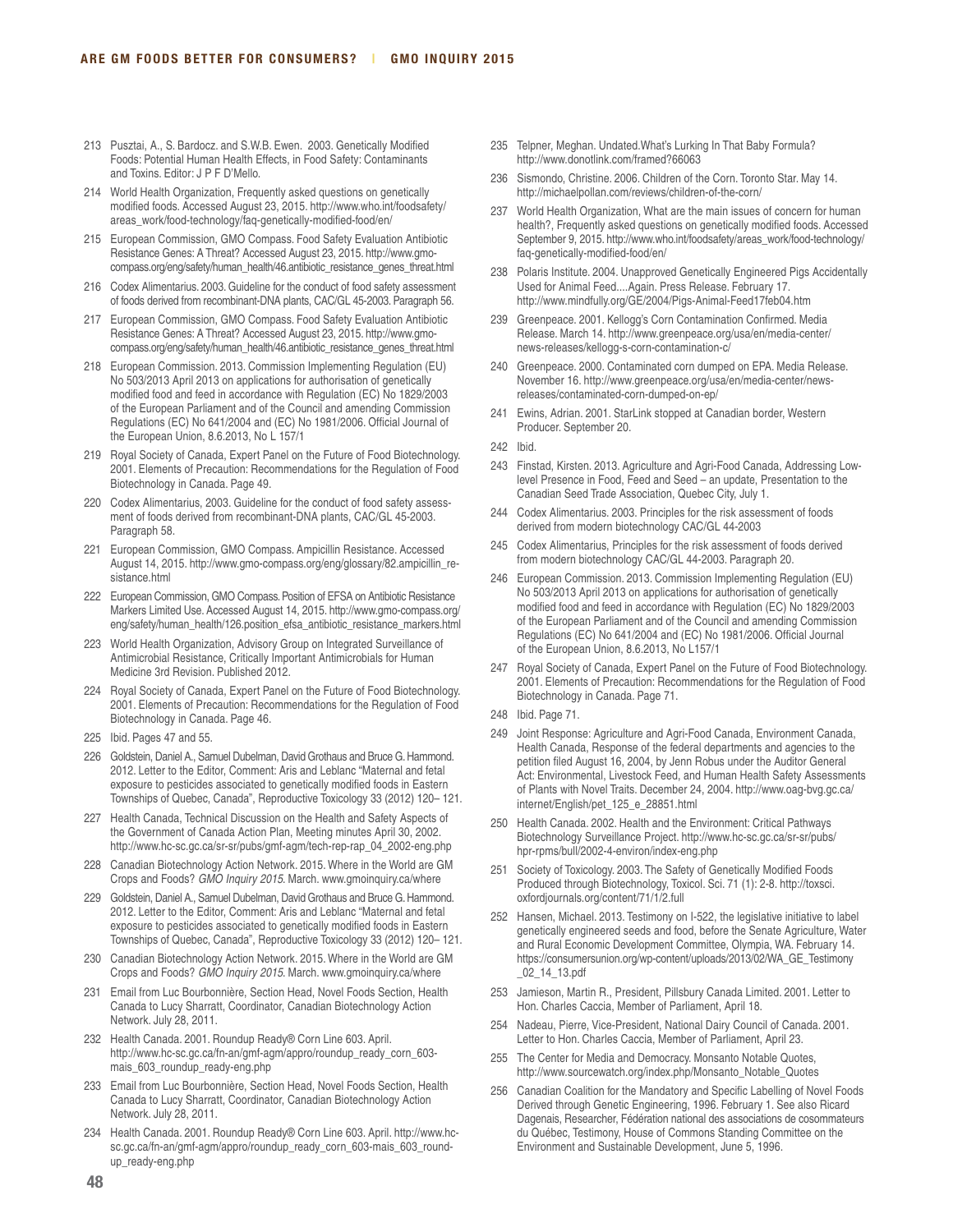- 257 Aubrey, Jack. 2003. \$13M polishes biotech image, critics charge, Ottawa Citizen November 24.
- 258 Canadian Biotechnology Action Network, Polls on GM Food Labelling. Canada. 1994-Present. www.cban.ca/labellingpolls
- 259 Reid, Ipsos. 2015. Commissioned by the Canadian Biotechnology Action Network, August. See www.cban.ca/2015poll
- 260 Centre for Food Safety, International Labeling Laws, Accessed September 7 2015. www.centerforfoodsafety.org/issues/976/ge-food-labeling/ international-labeling-laws
- 261 Mitchler, Chris, Chair, National Food Committee, Consumers' Association of Canada, House of Commons Committee on Environment and Sustainable Development, June 5, 1996. http://www.parl.gc.ca/content/hoc/archives/ committee/352/sust/evidence/24\_96-06-05/sust24\_blk-e.html
- 262 CBC TV Marketplace. 2002. Does the Consumer Association of Canada speak for Canadians? Transcript. March 6. http://www.duplisea.ca/cbc-cac.pdf
- 263 This was the CAC position as summarized in a government interdepartmental briefing. See Freeman, Aaron. 2003. Feds, consumers' association help market GM foods. The Hill Times, March 17.
- 264 Freeman, Aaron. 2001. Federal Government's Pro-Biotech Bias is Most Evident at CFIA, The Hill Times. November 19.
- 265 Stewart, Lyle. 2002. Good PR is growing. THIS Magazine. May/June. http:// healthcoalition.ca/wp-content/uploads/2010/02/This-Magazine-GM-Food.pdf
- 266 CBC News. 2003. Consumers' Association changes course on GM labelling, December. http://www.cbc.ca/news/canada/consumers-association-changescourse-on-gm-labelling-1.398302
- 267 Freeman, Aaron. 2003. Feds, consumers' association help market GM foods, The Hill Times, March 17.
- 268 Agriculture Canada, Authority Request, Food Production and Inspection Branch, August 1, 1996. Obtained through Access to Information, Bradford Duplesea. July 9, 2001. And, that it was developed with FBCN see: Gordon Surgeoner, Chair, Food Biotechnology Communications Network, Testimony to the Standing Committee on Agriculture and Agri-Food, Tuesday May 12, 1998.
- 269 Agriculture Canada, Authority Request, Food Production and Inspection Branch, August 1, 1996. Obtained through Access to Information, Bradford Duplesea. July 9, 2001.
- 270 Letter to Donald Biloean, Material Servicies Officer, Food Production and Inspection Branch, Agriculture and Agri-Food Canada from [name redacted] Consumers Association. Cc'd to Joyce Groote, Executive Director, Food Biotechnology Centre. October 21, 1996. Obtained through Access to Information, Bradford Duplesea. June 21, 2001.
- 271 Memo and Invoice to Jo Ann Myer, Canadian Food Inspection Agency from [name redacted], Acting General Manager, Consumers' Association of Canada, January 12, 1999
- 272 Authority Request, Public & Regulatory Affairs/Issues & Media Relations Division, CFIA. March 13, 2000. For payment of \$16,562.65. Obtained through Access to Information, Bradford Duplesea. June 21, 2001.
- 273 Letter from [name redacted], Interim Executive Director, Consumers Association of Canada Jo Ann Meyer, Executive Director, Public Affairs CFIA Re: CAC-CFIA Partnership Opportunities, November 2 1999. Obtained through Access to Information, Bradford Duplesea. June 21, 2001.
- 274 Canadian Food Inspection Agency. 2001. Authority Request, Corporate Communications Division, For payment of \$1920 to the Consumers Association of Canada, date redacted. Obtained through Access to Information, Bradford Duplesea. July 9.
- 275 Freeman, Aaron. 2003. Feds, consumers' association help market GM foods, The Hill Times, March 17.
- 276 Dr. Welsh, Frank. 1993. Scientific and Policy Liason, Health and Welfare Canada, Proceedings of the Workshop on Food Biotechnology, An information session to increase awareness of food biotechnology within Agriculture Canada, March 29.
- 277 Sharratt, Lucy. 2001. No to BGH: Ten Years of Resistance, in Redesigning Life?: The Worldwide Challenge to Genetic Engineering, ed. Brian Tokar, Zed Books.
- 278 Briefing Note, Minister Vanclief's Roundtable on Communications and Agricultural Biotechnology, BNM 015670. "Biotechnology Roundtable – Facilitated by [redacted]". Obtained through Access to Information by Bradford Dupelsea, December 13, 2001.
- 279 Peekhaus, Wilhelm. 2013. Resistance is Fertile: Canadian Struggles on the BioCommons. UBC Press.
- 280 Opening Remarks for Minister Vanclief. 2001. Obtained through Access to Information Brad, December 13.
- 281 Briefing Note, Minister Vanclief's Roundtable on Communications and Agricultural Biotechnology, BNM 015670. 1999. Biotechnology Roundtable – Facilitated by [redacted]. March 31. Obtained through Access to Information Brad Dupelsea. December 13, 2001.
- 282 Stewart, Lyle. 2002. Good PR is Growing. THIS Magazine. May/June. http:// healthcoalition.ca/wp-content/uploads/2010/02/This-Magazine-GM-Food.pdf
- 283 Briefing Note to the Deputy Minister. 1999. Meeting with BioteCanada May 7, 1999. Obtained through Access to Information by Bradford Duplesea, December 13, 2001.
- 284 Stewart, Lyle. 2002. Good PR is Growing. THIS Magazine. May/June. http:// healthcoalition.ca/wp-content/uploads/2010/02/This-Magazine-GM-Food.pdf
- 285 Briefing, Minister's Roundtable, Ottawa. BNM 020489. "Stakeholder Communications and Food Biotechnology" December 6, 1999. Obtained through Access to Information by Brad Duplesea.
- 286 Aubrey, Jack. 2003. \$13M polishes biotech image, critics charge. The Ottawa Citizen November 24.
- 287 Government of Canada. 2000. Food Safety and You.
- Minister of Agriculture, Lyle Vanclief. 2000. House of Commons. May 2. http://www.parl.gc.ca/HousePublications/Publication.aspx?DocId=2332210
- 289 Peekhaus, Wilhelm. 2013. Resistance Is Fertile: Canadian Struggles on the BioCommons. UBC Press.
- 290 Freeman, Aaron. 2001. Canadian Consumers Concerned About Biotechnology and GMO Food. Watershed Sentinel, Reprinted from the Hill Times, November. http://www.watershedsentinel.ca/content/canadian-consumersconcerned-about-biotechnology-and-gmo-food
- Kneen, Brewster. 1999. Farmageddon: Food and the Culture of Biotechnology. New Society Publishers. Page 151-152.
- 292 Stewart, Lyle. 2002. Good PR is Growing. THIS Magazine. May/June. http://healthcoalition.ca/wp-content/uploads/2010/02/This-Magazine-GM-Food.pdf
- 293 Weherall, Diane, Executive Director, Food Biotechnology Communications Network, Invoice to Bart Bilmer, Director, Office of Biotechnology, CFIA, October 2, 2000. Obtained through Access to Information by Brad Duplesea.
- 294 Stewart, Lyle. 2002. Good PR is Growing. THIS Magazine. May/June. http:// healthcoalition.ca/wp-content/uploads/2010/02/This-Magazine-GM-Food.pdf
- 295 Freeman, Aaron. 2001. Federal government's pro-biotech bias most evident at CFIA, The Hill Times, November 19.
- 296 FBCN gave honest portrait of GM foods, Letter ot the Editor from Diane Wetherall, Executive Director, Food Biotechnology Communications Network, Montreal Gazette, July 24, 2001
- 297 Kneen, Brewster. 1999. Farmageddon: Food and the Culture of Biotechnology. New Society Publishers. Pages 151-2.
- 298 Food Biotechnology Communications Network, Diane Wetherall, Executive Director. Invoice to Bart Bilmer, Canadian Food Inspection Agency. March 31. 1999.
- 299 1999. Safety activists want labels for modified foods. The Globe and Mail. July 13. http://www.gene.ch/genet/1999/Jul/msg00040.html
- 300 Weherall, Diane, Executive Director, FBCN. 2000. Invoice to Bart Bilmer, Director, Office of Biotechnology, CFIA, October 2. Obtained through Access to Information by Brad Duplesea.
- 301 Government of Canada. 2000. Food Safety and You.
- 302 Sharratt, Lucy. 2000. Building Resistance in Canada: A View from the North Synthesis/Regeneration 23. Fall. http://www.greens.org/s-r/23/23-20.html
- 303 FoodNavigator.com 2001. Greenpeace Canada attacks Health Minister over GMO labelling. Oct 30. http://www.foodnavigator.com/Policy/Greenpeace-Canada-attacks-health-minister-over-GMO-labelling
- 304 Letter to Members of the House of Commons in support of Bill C-287. 2001. Signed by 82 groups. June.
- 305 Council of Canadians. 1999. Groups denounce government inaction on labelling genetically engineered foods. Press Release. November 16. http://www.gene.ch/genet/1999/Nov/msg00046.html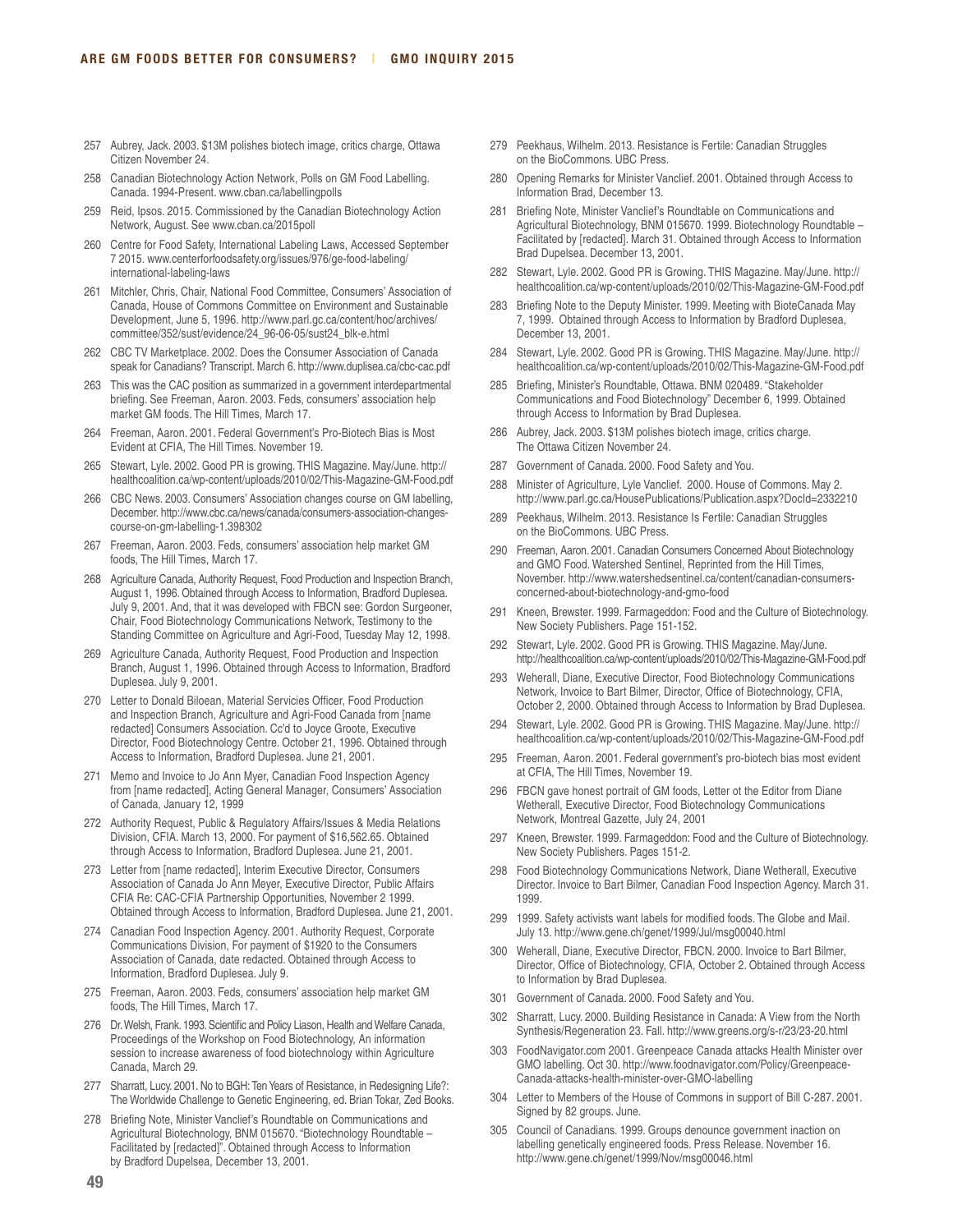- 306 Bill C-287, An Act to amend the Food and Drugs Act (genetically modified food), 1st Session, 37th Parliament, 2001.
- 307 The Canadian General Standards Board Committee on the Voluntary Labelling of Foods Obtained or Not Obtained Through Genetic Modification. 2001. Letter to Hon. Charles Caccia, April 30.
- 308 Inrig, Eileen. 2001. Director of Communications, BIOTECanada, letter to Hon. Charles Caccia, Member of Parliament, April 20.
- 309 Hepworth, Lorne. 2001. Email to Charles Caccia, Member of Parliament. April 18.
- 310 Jaimert, Kate. 2001. Label GM Foods: Liberal MP. Ottawa Citizen. May 6.
- 311 Bueckert, Dennis. 2001. Rock Absent from House as MPs vote against labelling of GMOs, Canadian Press. Oct 17.
- 312 Wilson, Barry. 2001. Closet vote yet on GM labels, The Western Producer. Oct 25.
- 313 Wilson, Barry. 2001. Cabinet split on GMO labels. The Western Producer. Oct 11.
- 314 Canadians Against Pesticides. 2001. Caccia Pushes for Labelling of GM Foods. CAPS Bulletin, April 13. http://www.caps.20m.com/cacciagmbill.htm
- 315 INFACT Canada. 2001. Rock flip flops on mandatory labeling of GMOs. Summer/ Fall. http://www.infactcanada.ca/rock\_flip\_flops\_on\_mandatory\_\_la.htm
- 316 Wilson, Barry. 2001. Closest vote yet on GM labels, The Western Producer. Oct 25.
- 317 FoodNavigator.com 2001. Greenpeace Canada attacks Health Minister over GMO labelling. Oct 30. http://www.foodnavigator.com/Policy/Greenpeace-Canada-attacks-health-minister-over-GMO-labelling
- 318 Parliament of Canada, Bill C-220. http://www.parl.gc.ca/LegisInfo/BillDetails.asp x?Bill=C220&billId=510260&Language=E&Mode=2&Parl=37&Ses=2&View=4
- 319 Canadian General Standards Board. 2004. Voluntary labelling and advertising of foods that are and are not products of genetic engineering. April. http:// publications.gc.ca/site/eng/9.540664/publication.html
- 320 Greenpeace Canada. 2006. Lettre a tous les deputes et toutes les deputees de l'Assemblee nationale du Quebec: "Ethiquetage obligatoire des OGM: Une promesse, c'est une promesse." April 26.
- 321 Peekhaus, Wilhelm. 2013. Resistance Is Fertile: Canadian Struggles on the BioCommons. UBC Press. Page 109.
- 322 See Kids Right to Know, www.kidsrighttoknow.com
- 323 Chaussee, Jennifer. 2014. CORRECTED-California lawmakers reject bill requiring labeling on GMO foods. Reuters. May 28.
- 324 International Federation of Produce Standards. 2015. IFPS Media Release: PLU code transition. September 3
- 325 Sharratt, Lucy. 2001. No to BGH: Ten Years of Resistance, Redesigning Life?: The Worldwide Challenge to Genetic Engineering, ed. Brian Tokar, Zed Books.
- 326 Andree, Peter and Sharratt, Lucy. 2009. Unsatisfactory Democracy: Conflict Over Monsanto's Genetically Engineered Wheat. Environmental Conflict and Democracy in Canada edited by Laurie E. Adkin. UBC Press.
- 327 Sharratt, Lucy. 2003. One Potato, Two Potato, Five Potato, None: The Demise of Monsanto's Genetically Engineered Potato. EcoFarm & Garden. Canadian Organic Growers magazine. Summer.
- 328 See Canadian Biotechnology Action Network www.cban.ca/enviropig
- 329 See Canadian Biotechnology Action Network www.cban.ca/alfalfa
- 330 See Canadian Biotechnology Action Network www.cban.ca/corn
- 331 Ipsos Reid. 2015. Commissioned by the Canadian Biotechnology Action Network, August. See www.cban.ca/2015poll
- 332 MacKinnon, Shauna. 2013. Canada Organic Trade Association. The National Organic Market Growth, Trends & Opportunities. November.
- 333 Ingratta, Bob. 1993. Quoted in proceedings: Workshop on Food Biotechnology, An information session to increase awareness of food biotechnology within Agriculture Canada, March 29.